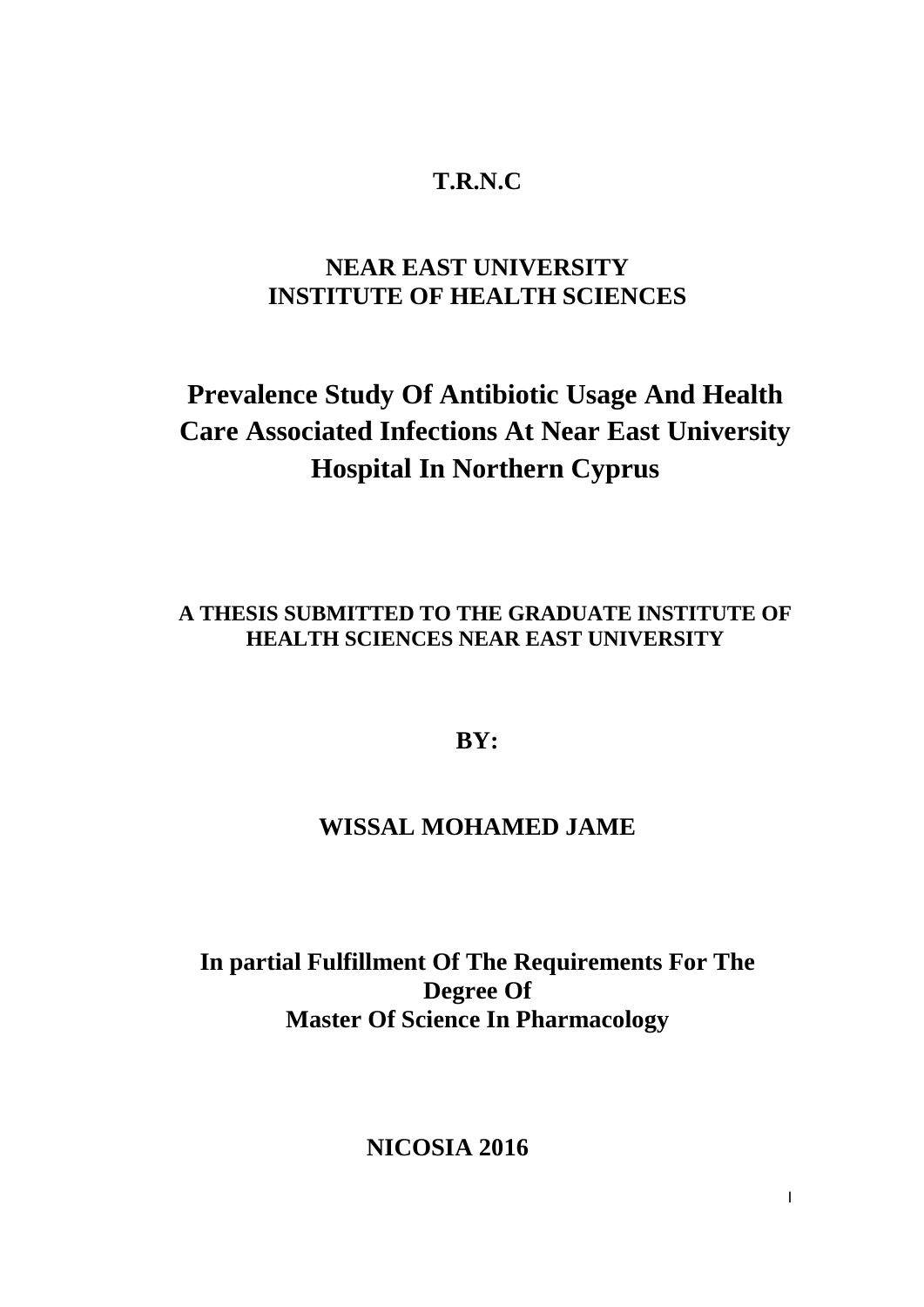## **T.R.N.C**

## **NEAR EAST UNIVERSITY INSTITUTE OF HEALTH SCIENCES**

# **Prevalence Study Of Antibiotic Usage And Health Care Associated Infections At Near East University Hospital In Northern Cyprus**

**Wissal Mohamed Jame**

**Master Of Science In Pharmacology**

**Advisor:**

**Assoc. Prof. Bilgen Basgut**

**NICOSIA 2016**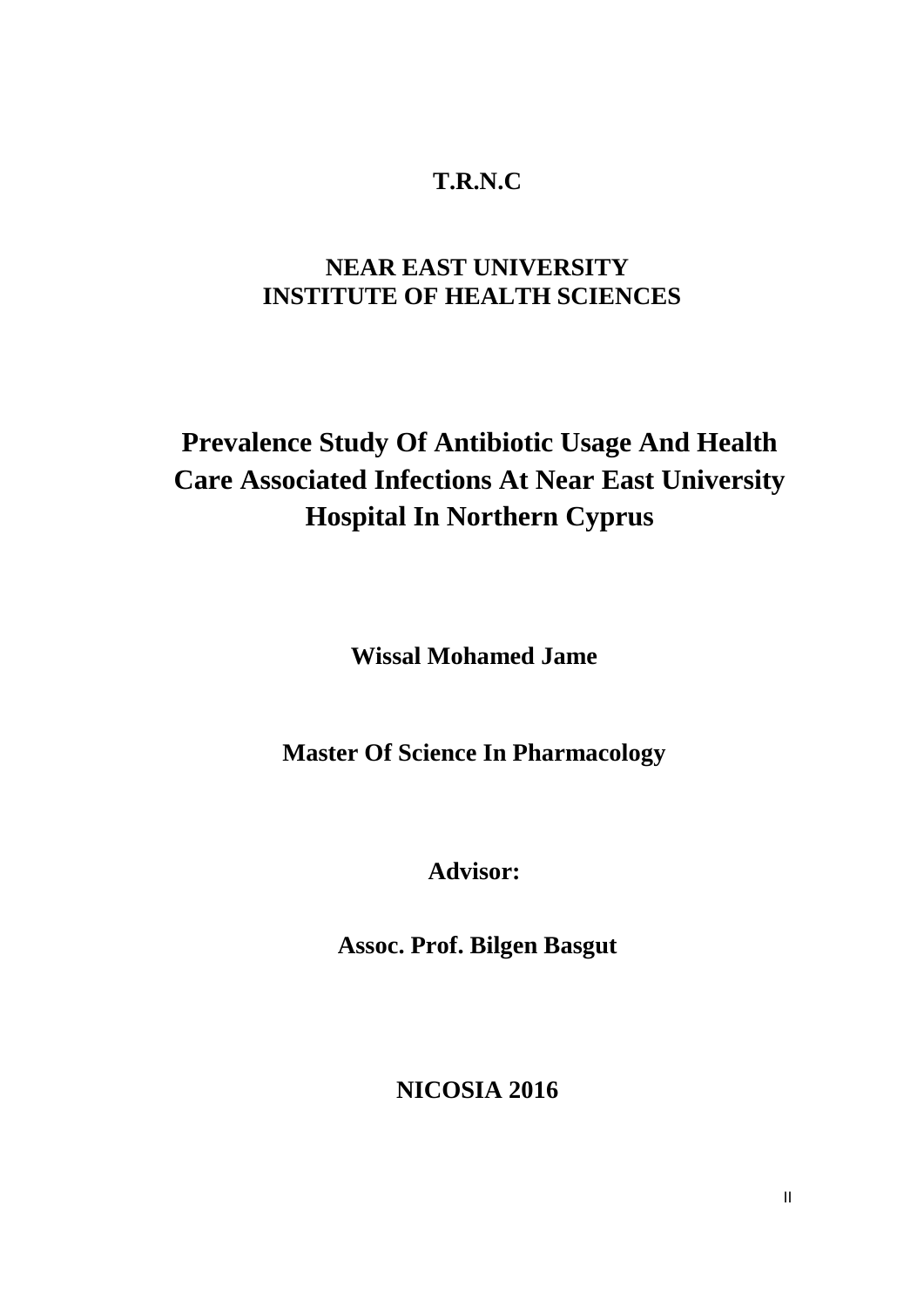## **DEDICATION**

This thesis is dedicated to my husband, Waled, who has been a constant source of support and encouragement during the challenges of graduate school and life. I am truly thankful for having you in my life.

To my daughters, Mayssa and Maria, not a day did you complain about how busy I was. I thank you for your understanding and patience.

To my parents, for providing me with unfailing support and continuous encouragement throughout my years of study and through the process of researching and writing this thesis. This accomplishment would not have been possible without them. Thank you.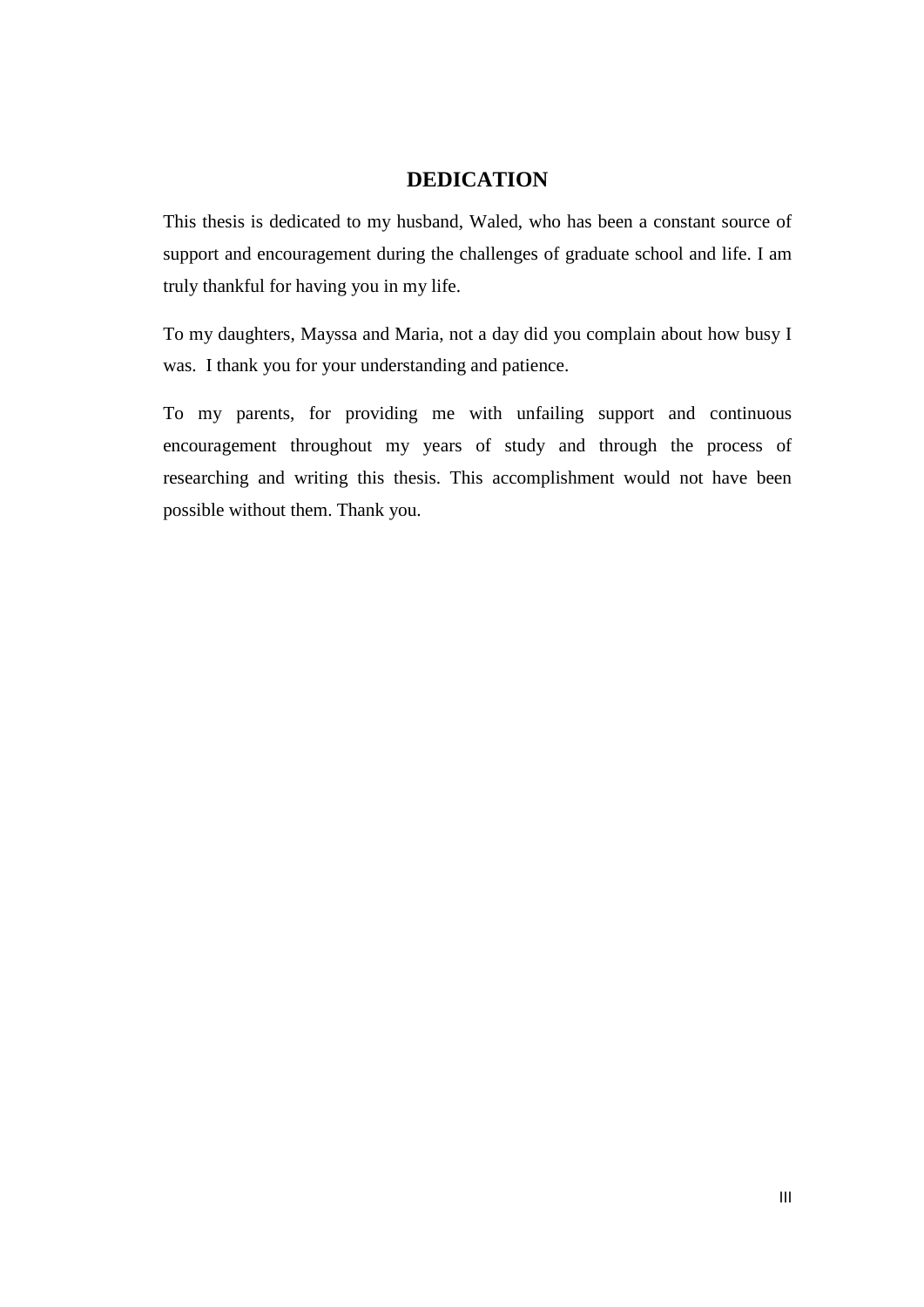## **Approval**

Thesis submitted to the Institute of Health Sciences of Near East University in partial fulfillment of the requirements for the degree of **Master of Science in Pharmacology.**

## **Thesis Committee:**

Chair of the committee:

## **Prof. Dr. Nurettin Abacioğlu**

**Near East University** 

Sig: .....................

| Advisor:     | <b>Assoc. Prof. Bilgen Basgut</b>     |  |  |
|--------------|---------------------------------------|--|--|
|              | <b>Near East University</b>           |  |  |
|              |                                       |  |  |
| Member:      | Prof. Dr. A. Tanju Özçelikay          |  |  |
|              | <b>Ankara University</b>              |  |  |
|              |                                       |  |  |
| Approved by: | Prof. Dr. Ihsan Çaliş                 |  |  |
|              | Director of Health Sciences Institute |  |  |
|              | <b>Near East University</b>           |  |  |
|              |                                       |  |  |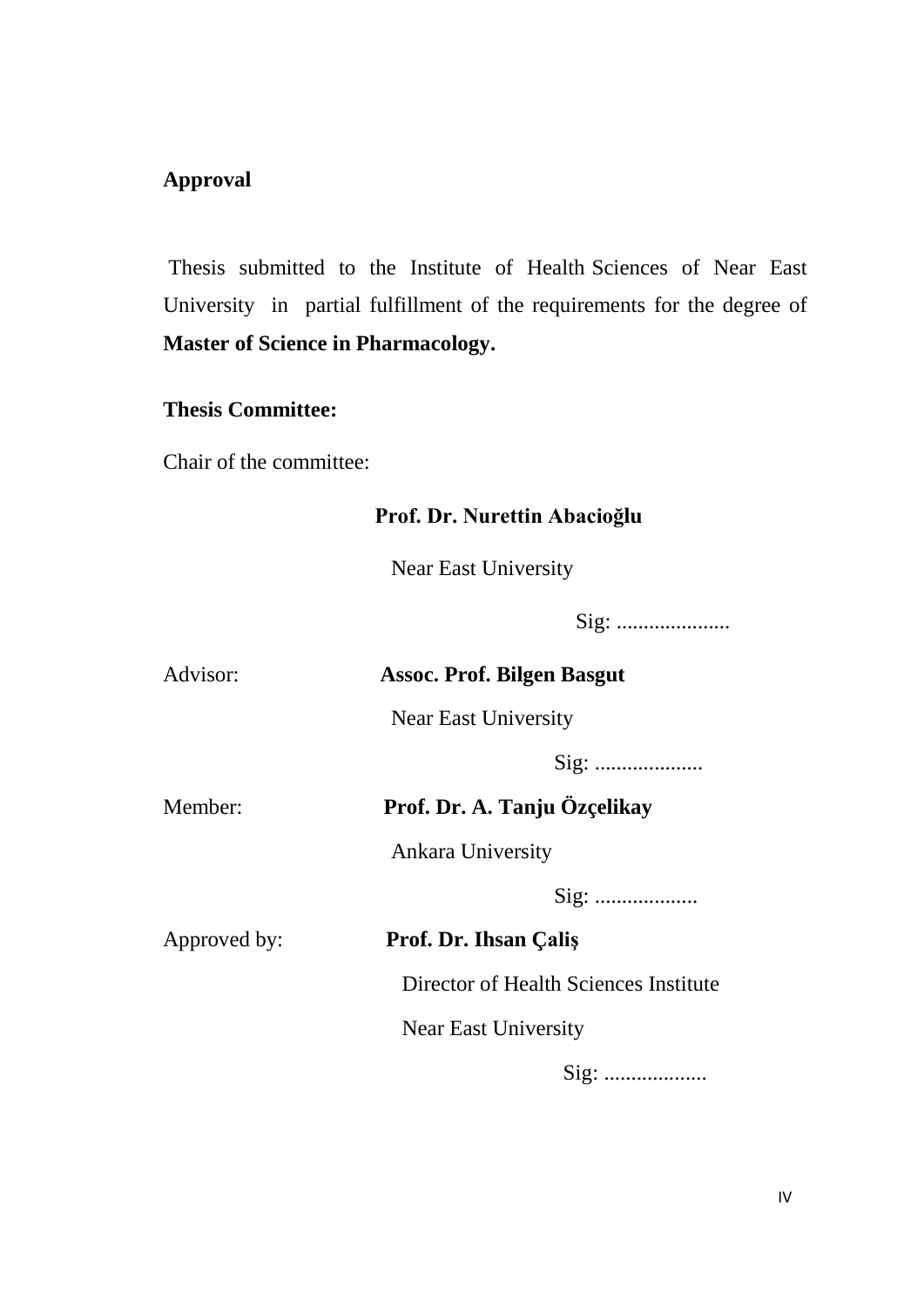## **ACKNOWLEDGEMENTS**

I would, firstly like to thank my thesis advisor Assoc. Prof. Bilgen Basgut of the faculty of pharmacy at Near East University. The door to Assoc. Prof. Basgut office was always open whenever I ran into a trouble spot or had a question about my research or writing. She consistently allowed this study to be my own work, but steered me in the right direction whenever she thought I needed it.

I would also like to acknowledge Dr Abdolkarim Abdi of the faculty of pharmacy at Near East University as co-advisor of this thesis, and I am gratefully indebted to him for his very valuable comments on this thesis.

Author

Wissal jame

Wissal.m87@gmail.com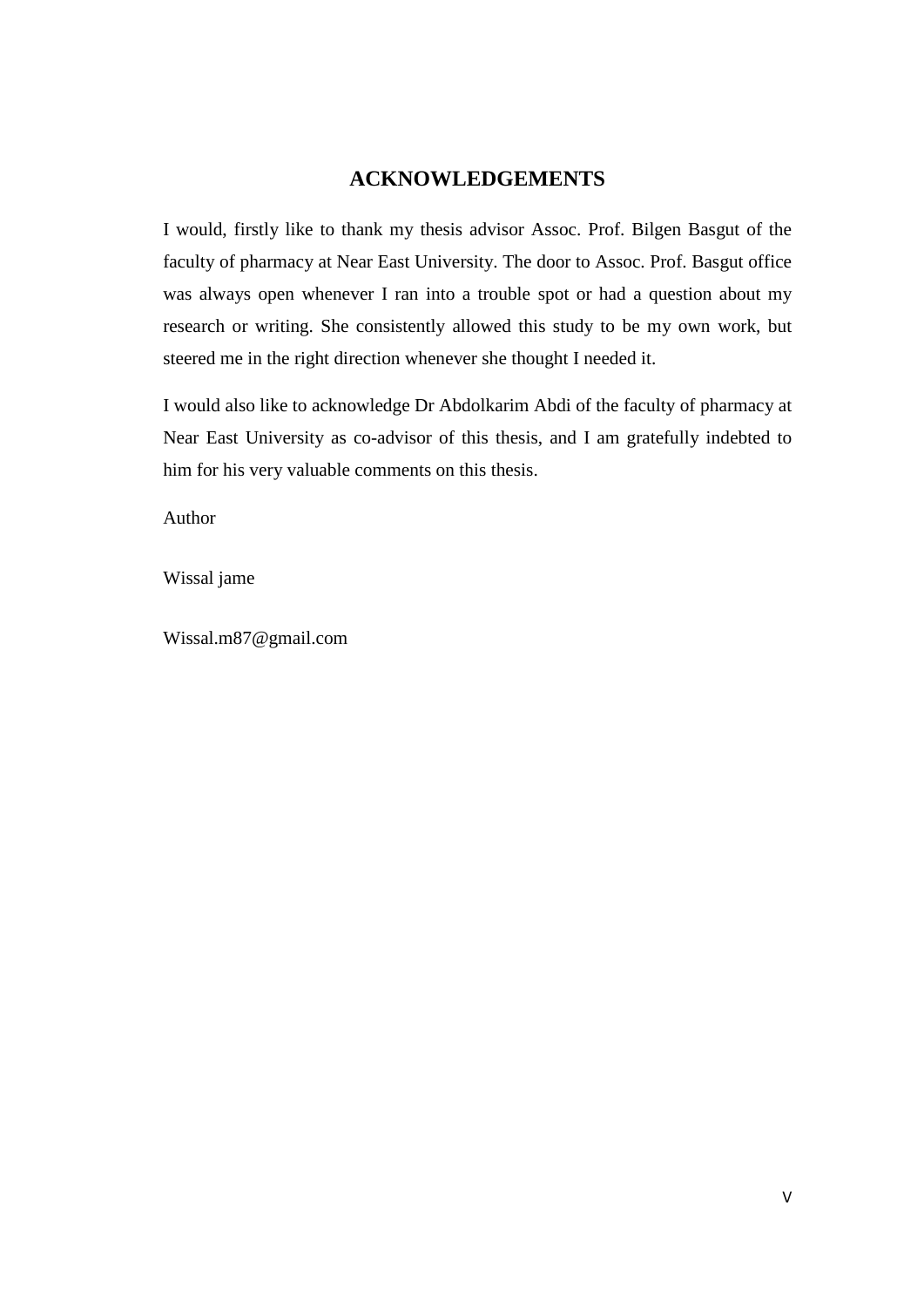### **ABSTRACT**

**Objective:** This study aimed at providing a prevalence survey of antibiotic usage pattern and antibiotic therapy cost, and estimate health care associated infection at Near East University hospital.

**Methodology:** By using period prevalence method, this study was conducted to estimate antibiotic usage and prevalence of hospital acquired infection through inpatients in surgery, medicine, paediatrics and ICU at the hospital in April 2016. The desired data on antibiotic and HAIs were registered using pre-prepared survey. Appropriateness of antibiotic was evaluated according to the indication of antibiotic use, dose, the spectrum of antibiotics, dose frequency and dosage regimen.

**Results:** Of 137 inpatients, 54 (39.4%) were on one or two antibiotics. Among patients receiving antibiotics, 7 were on surgery ward, 35 were on medicine ward, 6 on pediatric ward and 6 on ICU unit. The usage of antibiotic was appropriate in 38(70.4%) patients and inappropriate in 16(29.6%) patients. The most common inappropriate use of antibiotic was 37.1% through patients on medicine wards. The most prevalent cause of inappropriate usage was improper choice of the right antibiotic after getting the result of AST and prolonged empirical use of broad spectrum antibiotics without presence of clear diagnosis. At the time of analyzing the appropriate use of antibiotic according to indication, it was found out that, the most prevalent appropriate use was for empirical (80.6%) and prophylaxis (69.2%), while the most common reason why antibiotic was used inappropriately was for definitive therapy (60.0%). During the study period, 59 antibiotics were used by 54 patients and (88.9%) of them prescribed by I.V rout. the most commonly used antibiotic was cephalosporin 29 (49.2%). Overall, 15(10.9%) of hospitalized patients with hospital acquired infections, ranging from 11 ( 12.8%) in medicine to 4 ( 33%) in intensive care unit. The most prevalent infections was urinary tract infections 5(33.3%) and blood stream infections 3(20%). The most prevalent isolated bacteria in patients with nosocomial infections was Staphylococcus species. Prevalence of HAIs was high in patients over 30 years old and in those in hospital more than 10 days. The overall daily cost of antibiotic therapy in one day was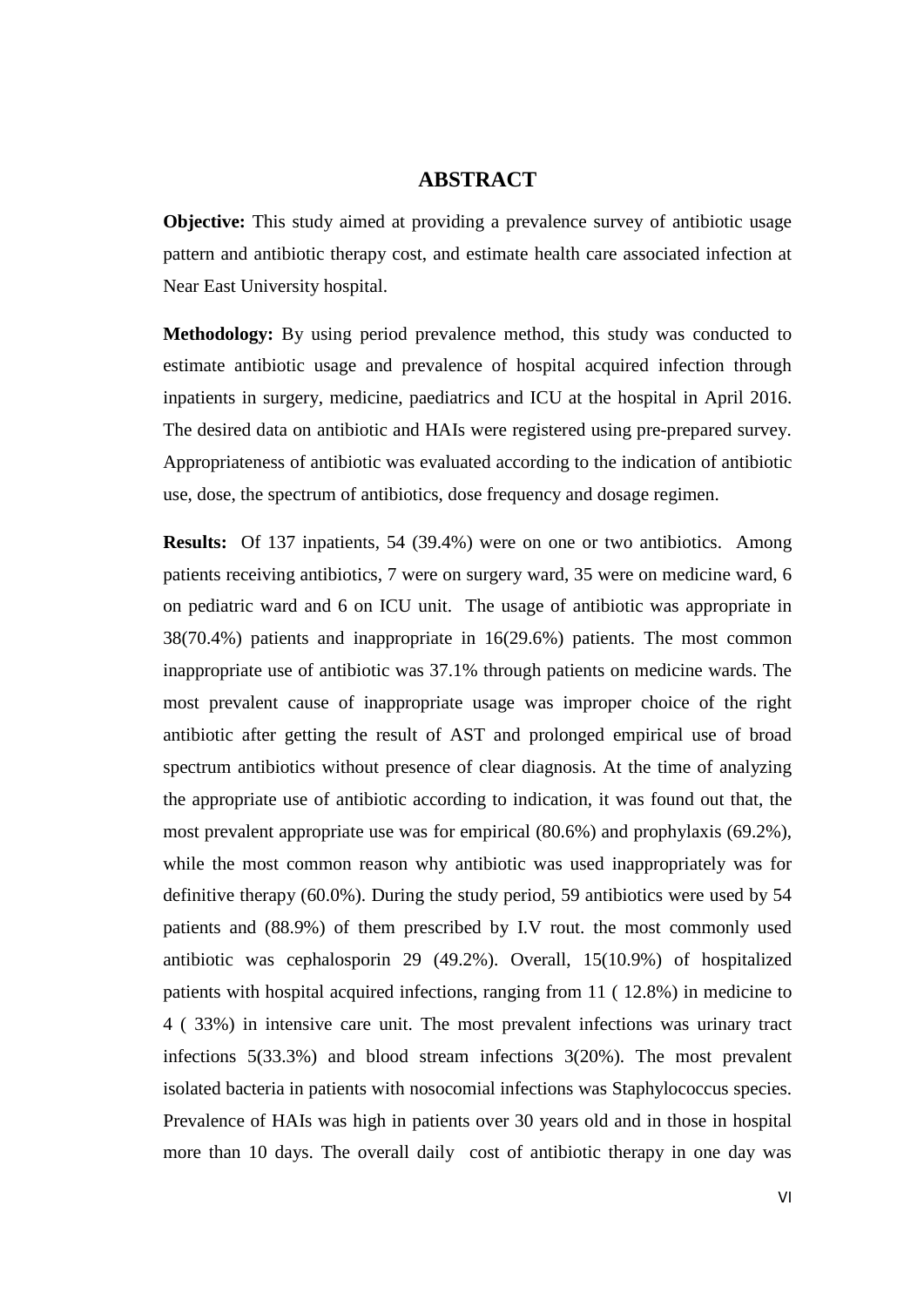(\$919.61) while the total daily cost for nosocomial infections was (\$ 482) and the mean daily cost per patient was ( \$17.02) and mean daily cost per patient with hospital infections was (\$32.13). The mean daily cost per patient was (\$ 8.12) in surgical wards, (\$21.57) in medical wards, (\$6.94) in pediatrics and (\$5.79) in ICU ward.

**Conclusion:** This survey showed that the rate of inappropriate use of antibiotic in our hospital was low when compared with other studies and antibiotic usage rates which was detected in this study was relatively low and this is may be due to the low number of total hospitalized patients. Definitive therapy is still a major problem, Also widely use of broad spectrum antibiotics as empirical therapy without culture result to guide therapy was determined in this study.

The prevalence of HAI was relatively high in this centre as a private hospital and this type of infections are an important part of extra costs in the hospital.

*Keywords*:- Antibiotic, prevalence, HAIs, rational use.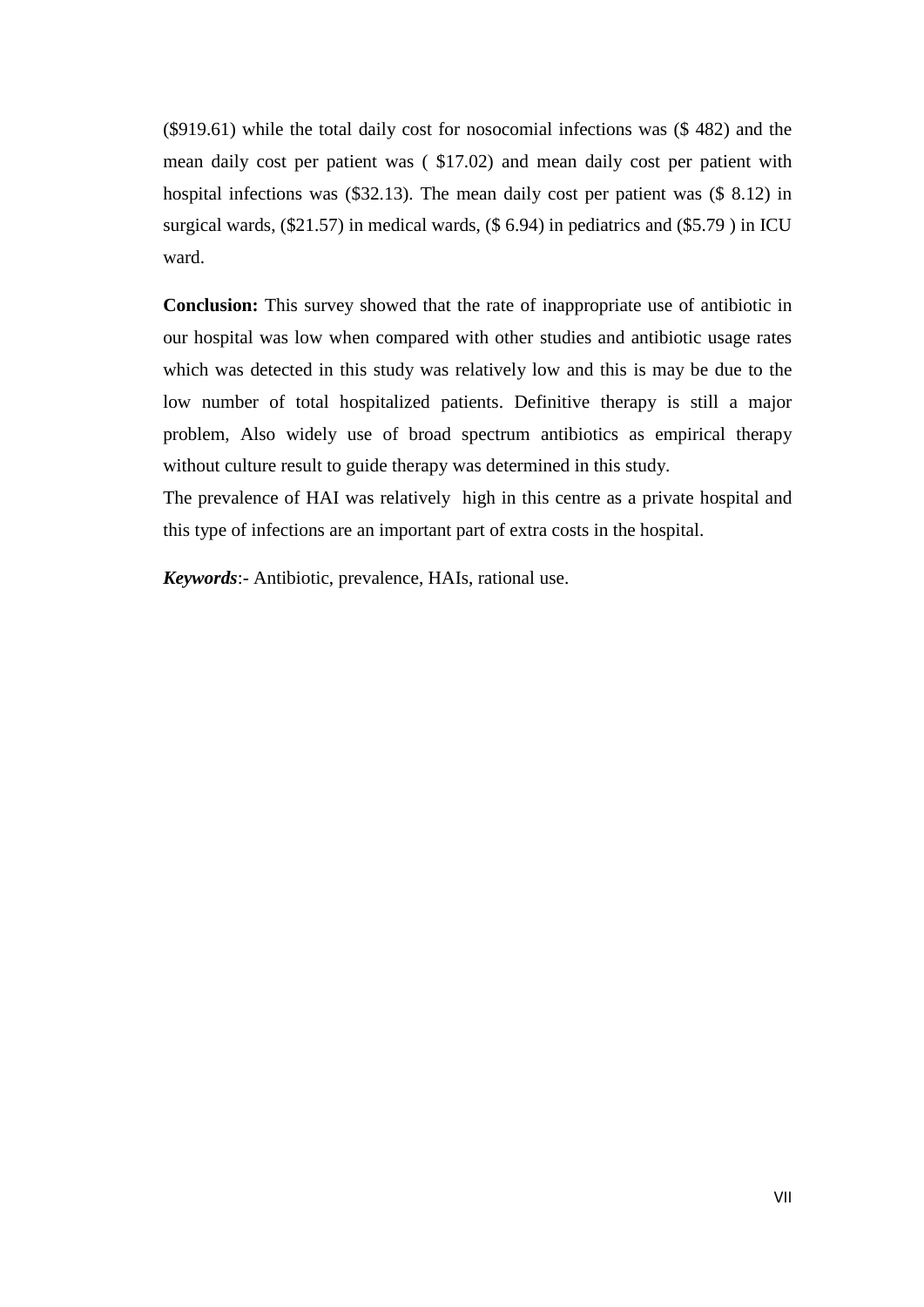**OZET**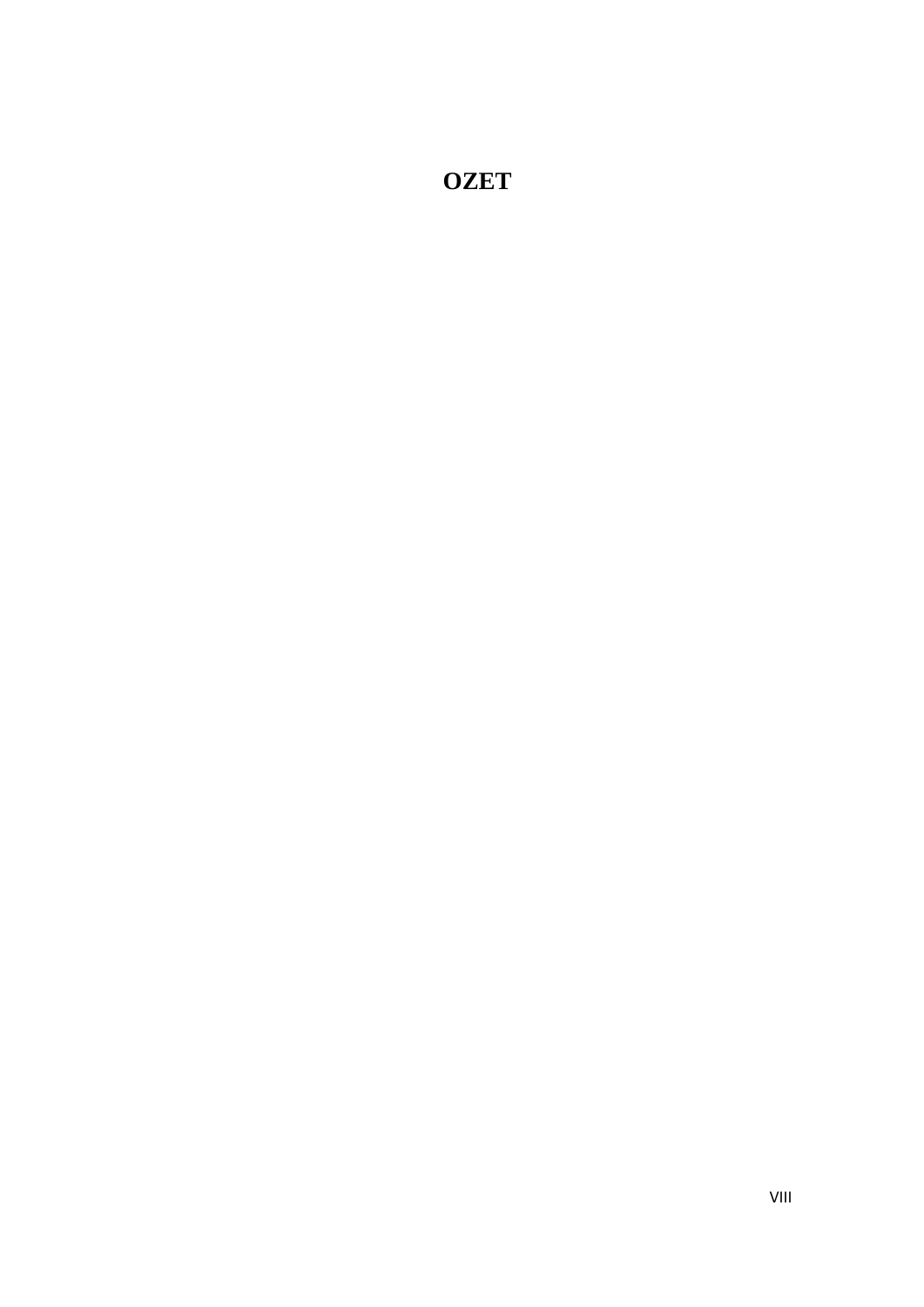## **TABLE OF CONTENTS**

| <b>GENERAL</b> | Page.No |
|----------------|---------|
|                |         |
|                |         |
|                |         |
|                |         |
|                |         |
|                |         |
|                |         |
|                |         |
|                |         |
|                |         |
|                |         |
|                |         |
|                |         |
|                |         |
|                |         |
|                |         |
|                |         |
|                |         |
|                |         |
|                |         |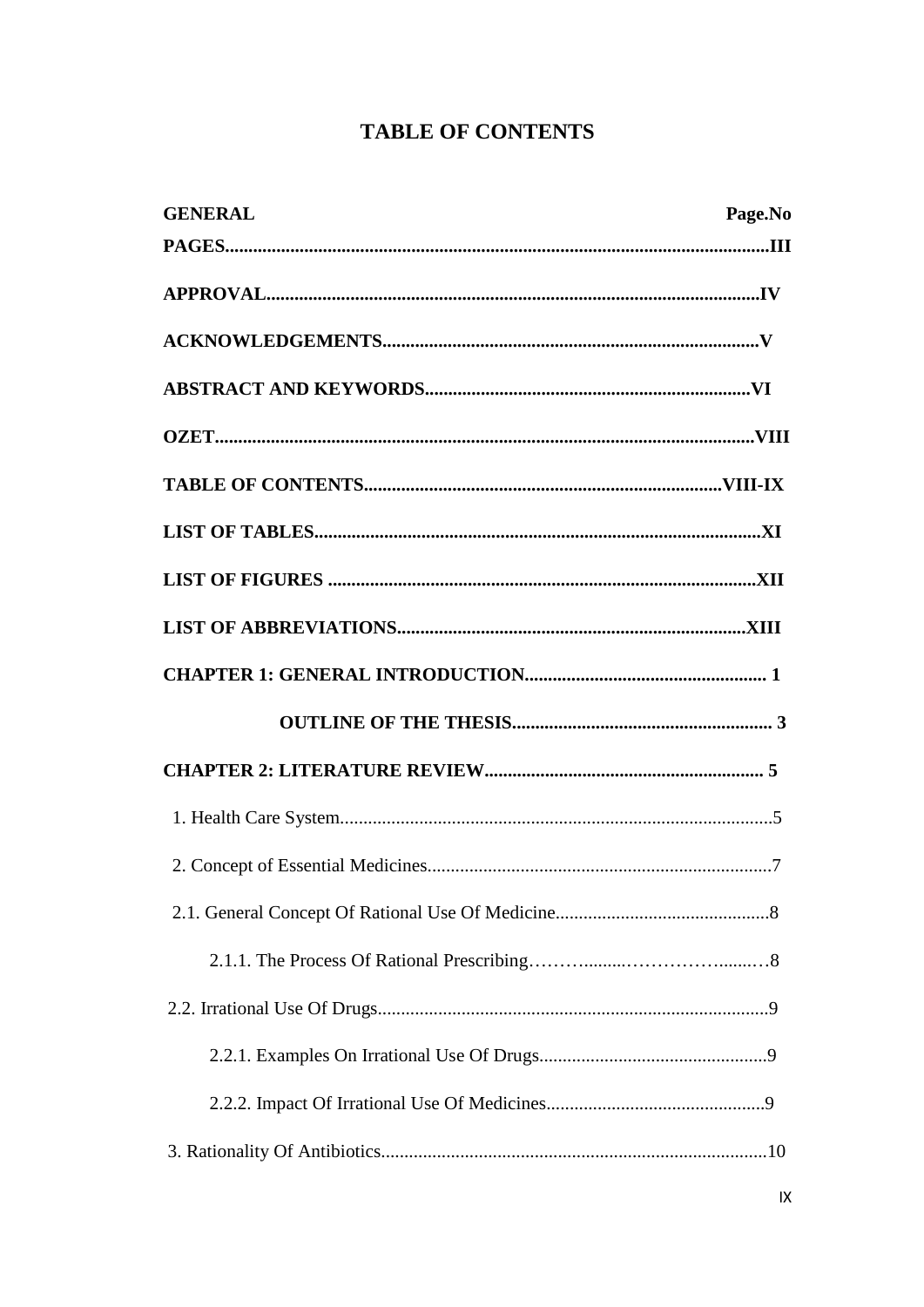| 3.2.3. The Most Common Situations Where Antibiotics Used Irrationall16 |  |
|------------------------------------------------------------------------|--|
|                                                                        |  |
| 3.2.5. The Consequence Of Irrational Use Of Antibiotics19              |  |
|                                                                        |  |
| 3.3.1. Guiding Principles For Combating The Emergence Of Resistance21  |  |
|                                                                        |  |
|                                                                        |  |
|                                                                        |  |
|                                                                        |  |
|                                                                        |  |
|                                                                        |  |
|                                                                        |  |
|                                                                        |  |
|                                                                        |  |
|                                                                        |  |
|                                                                        |  |
|                                                                        |  |
|                                                                        |  |
|                                                                        |  |
|                                                                        |  |
| <b>CHAPTER 6: CONCLUSION, RECOMMENDATION, LIMITATION47</b>             |  |
|                                                                        |  |
|                                                                        |  |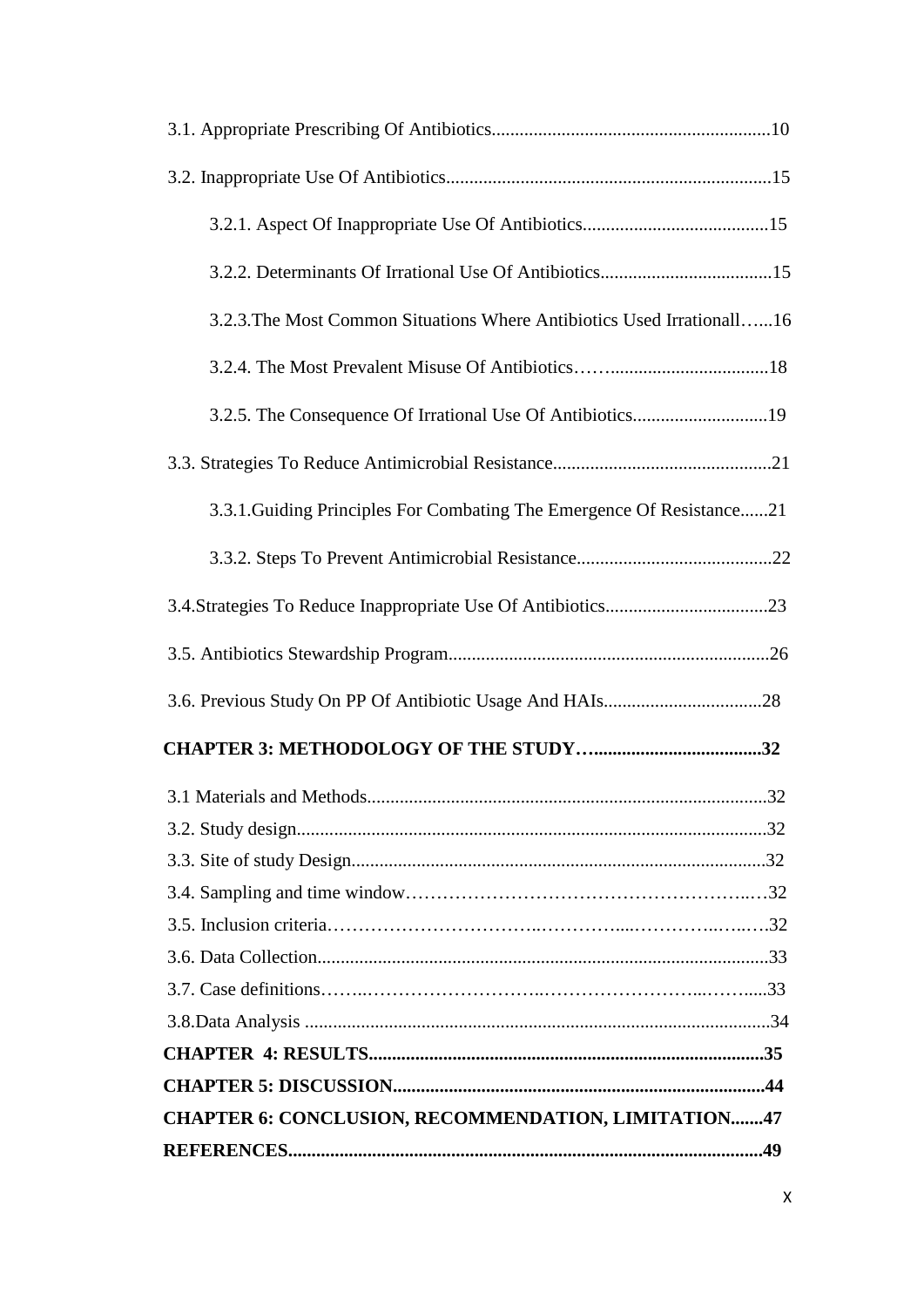# **LIST OF TABLES page .No**

| <b>Table 2:</b> Appropriateness of antibiotic use according to specialty and indication36 |  |
|-------------------------------------------------------------------------------------------|--|
|                                                                                           |  |
|                                                                                           |  |
| <b>Table 5:</b> Prevalence of hais by gender, age groups and length of hospital stay41    |  |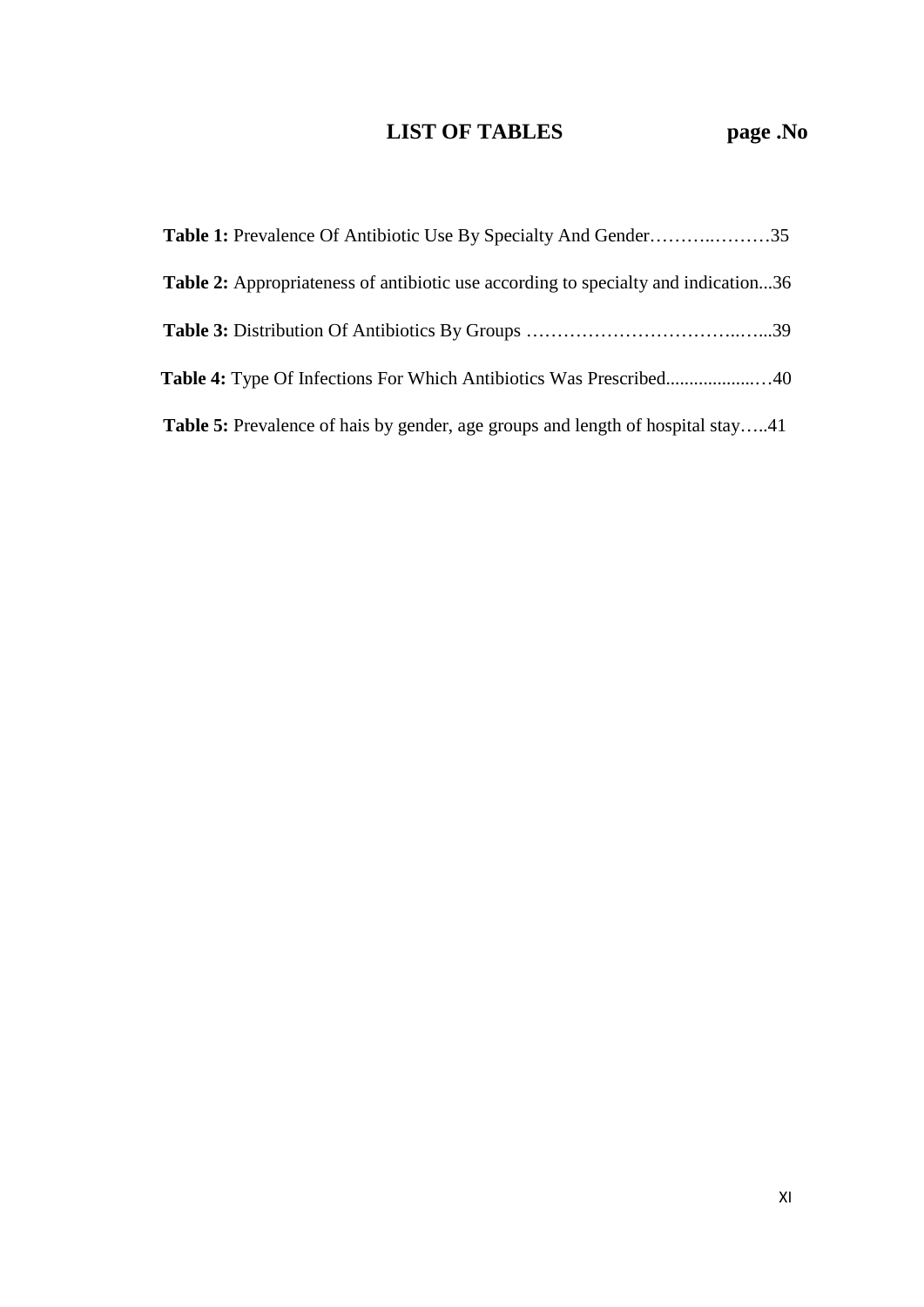## **LIST OF FIGURES Page. No**

| Fig 2: Diagram Of Antibiotics-Pathogens - Body Relationship, Pharmacodynamic, |
|-------------------------------------------------------------------------------|
|                                                                               |
|                                                                               |
|                                                                               |
|                                                                               |
|                                                                               |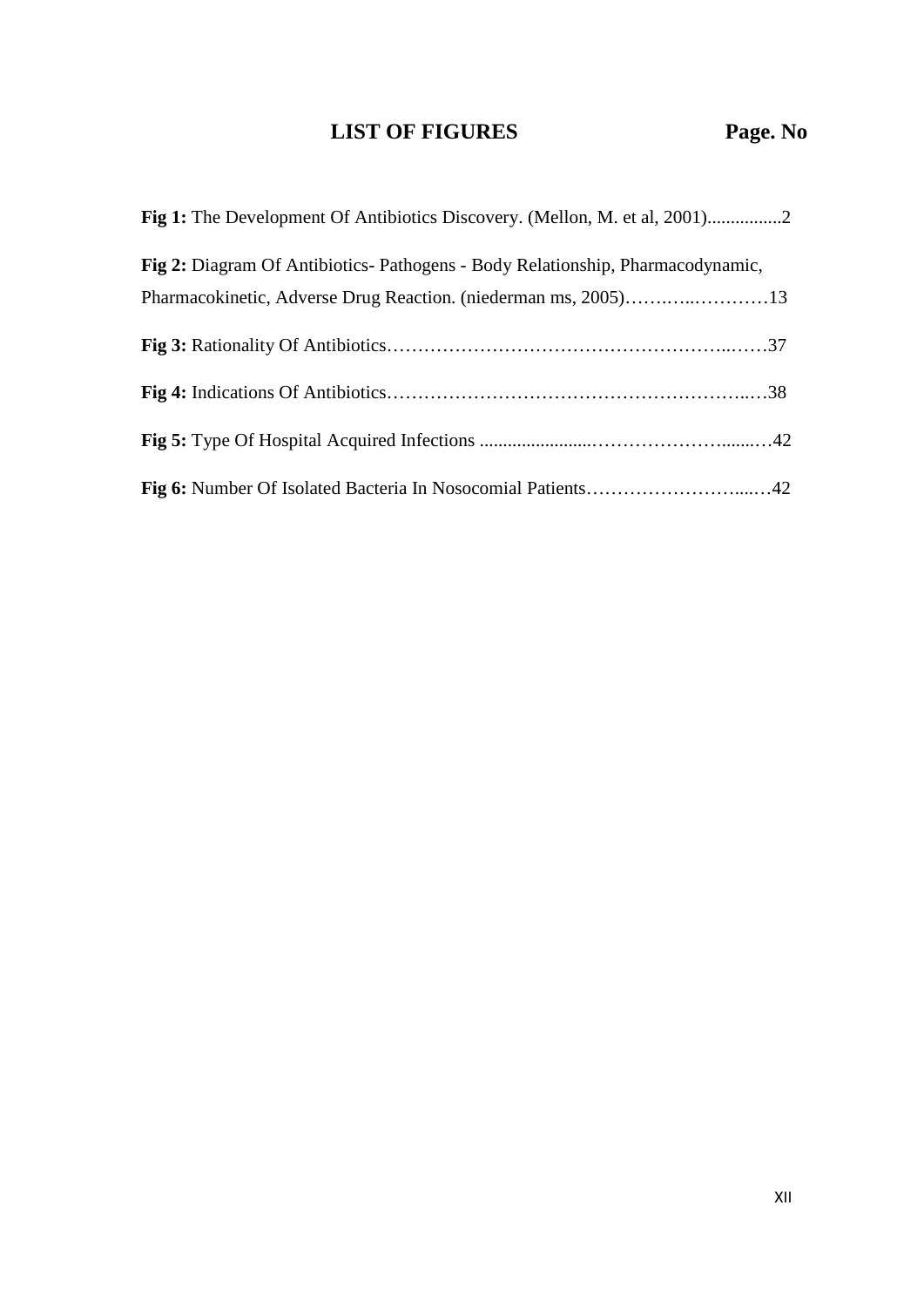## **LIST OF ABBREVIATIONS**

| <b>NO</b> | <b>ABBREVIATIONS</b> | <b>EXPLANATION</b>                                                            |
|-----------|----------------------|-------------------------------------------------------------------------------|
| 1         | <b>ADR</b>           | <b>Adverse drug reactions</b>                                                 |
| 2         | <b>AMR</b>           | <b>Antimicrobial resistance</b>                                               |
| 3         | <b>AST</b>           | Antibacterial susceptibility test                                             |
| 4         | <b>CART</b>          | <b>Council for Appropriate and Rational Antibiotic Therapy</b>                |
| 5         | <b>CDC</b>           | Centre for disease control and prevention                                     |
| 6         | <b>CDIs</b>          | <b>Clostridium difficult infections</b>                                       |
| 7         | <b>ECDC</b>          | European center for disease control and preventions                           |
| 8         | <b>ESR</b>           | <b>Erythrocyte sedimentation rate</b>                                         |
| 9         | <b>GAS</b>           | Group A streptococcus species                                                 |
| 10        | <b>GIT</b>           | <b>Gastro intestinal tract</b>                                                |
| 11        | <b>HALs</b>          | <b>Hospital acquired infections</b>                                           |
| 12        | <b>HCAIs</b>         | <b>Health care associated infections</b>                                      |
| 13        | <b>HCAIs</b>         | Hospitals in Europe Link for Infection Control through<br><b>Surveillance</b> |
| 14        | ICU                  | <b>Intensive care unit</b>                                                    |
| 15        | IV                   | <b>Intravenous</b>                                                            |
| 16        | <b>MIC</b>           | Minimum inhibitory concentration                                              |
| 17        | <b>ORS</b>           | <b>Oral rehydration salt</b>                                                  |
| 18        | <b>PD</b>            | Pharmacodynamics                                                              |
| 19        | PK                   | <b>Pharmacokinetics</b>                                                       |
| 20        | <b>PS</b>            | <b>Prevalence survey</b>                                                      |
| 21        | <b>SPSS</b>          | <b>Statistical Package for Social Sciences software</b>                       |
| 22        | <b>UTIs</b>          | <b>Urinary tract infections</b>                                               |
| 23        | <b>WHO</b>           | World health organization                                                     |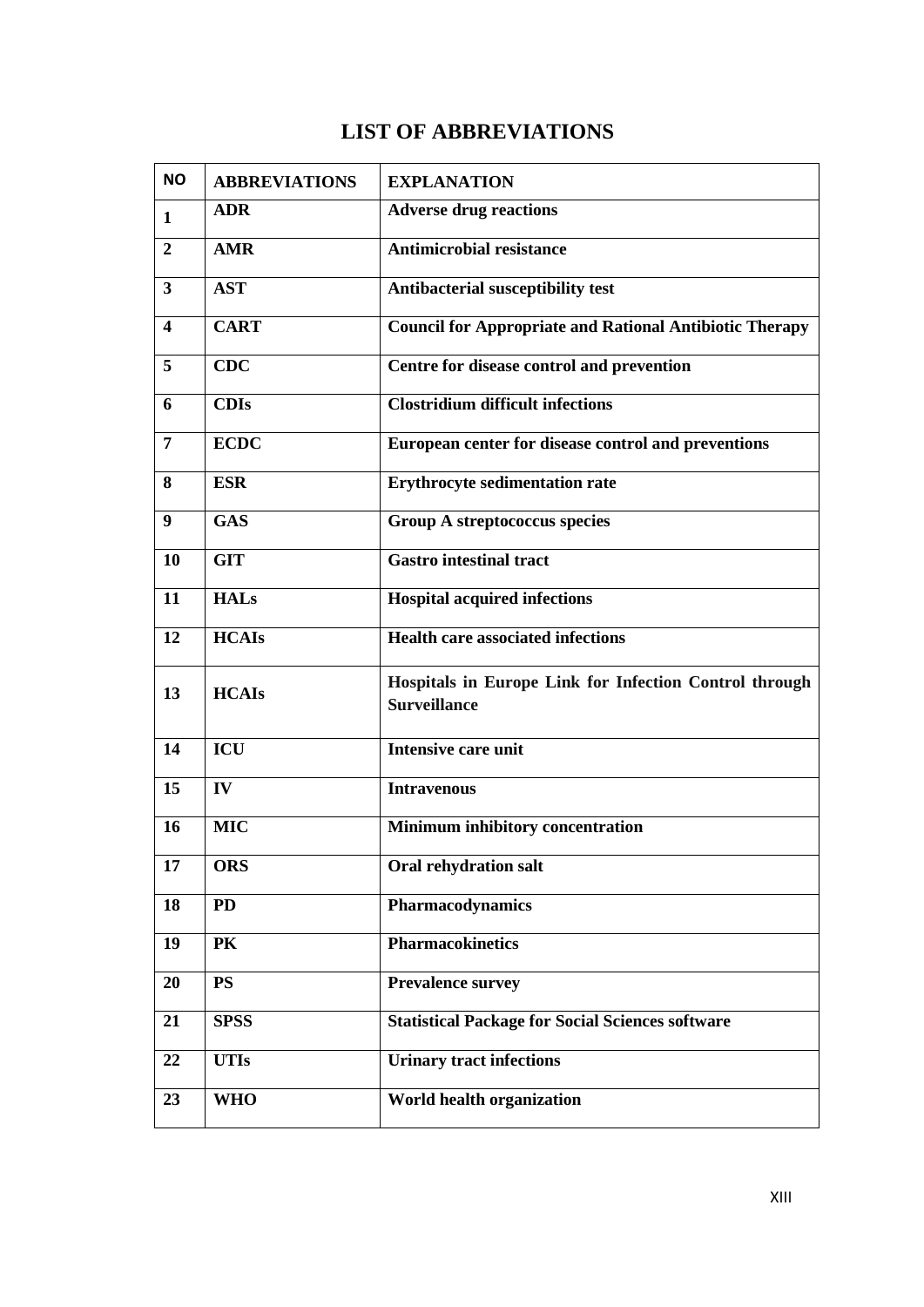## **GENERAL INTRODUCTION:**

The bacteria which causes infection can be prevented, managed and treated through anti-bacterial group of compounds known as antibiotics. These agents are synthetic, semi-synthetic or natural compounds that kill or inhibit the growth of bacteria. When bacteria are exposed to an antibiotic, their response may be one of the following:

- 1. They are sensitive and antibiotic causes the inhibition of their growth, division and death.
- 2. They can remain unaffected or resistant.

The word of **Antibiotics** sends terror coursing through the veins of students and makes many healthcare professionals uncomfortable. In fact an antibiotics category include several classes of drugs that differ in spectrum of activity, pharmacokinetics pharmacodynamics, adverse effect and clinical utility.(Jason C. et al, 2012).

For years we have believed that taking a reasonable, stepwise way for pharmacotherapy learning process of infectious diseases can help burn away the mental fog preventing optimal use of these drugs, but learning the characteristics of antibiotics simplifies learning infectious disease pharmacotherapy.(WHO, 1977).

Antibacterial agents bring about a dramatic variation for the treatment of infectious diseases but also it affects the fate of humankind. Antibiotics chemotherapy made advances, resulting in the optimistic view that infectious diseases would be conquered in the near outlook. But, actually, infectious diseases emerging have left us facing a countercharge from infections. (Tommo SAGA. et al, 2009).

There were usually a relationship between beginning of the modern "antibiotic era" with the names of **Paul Ehrlich** and **Alexander Fleming**. (A arestrup FM. et al, 2001).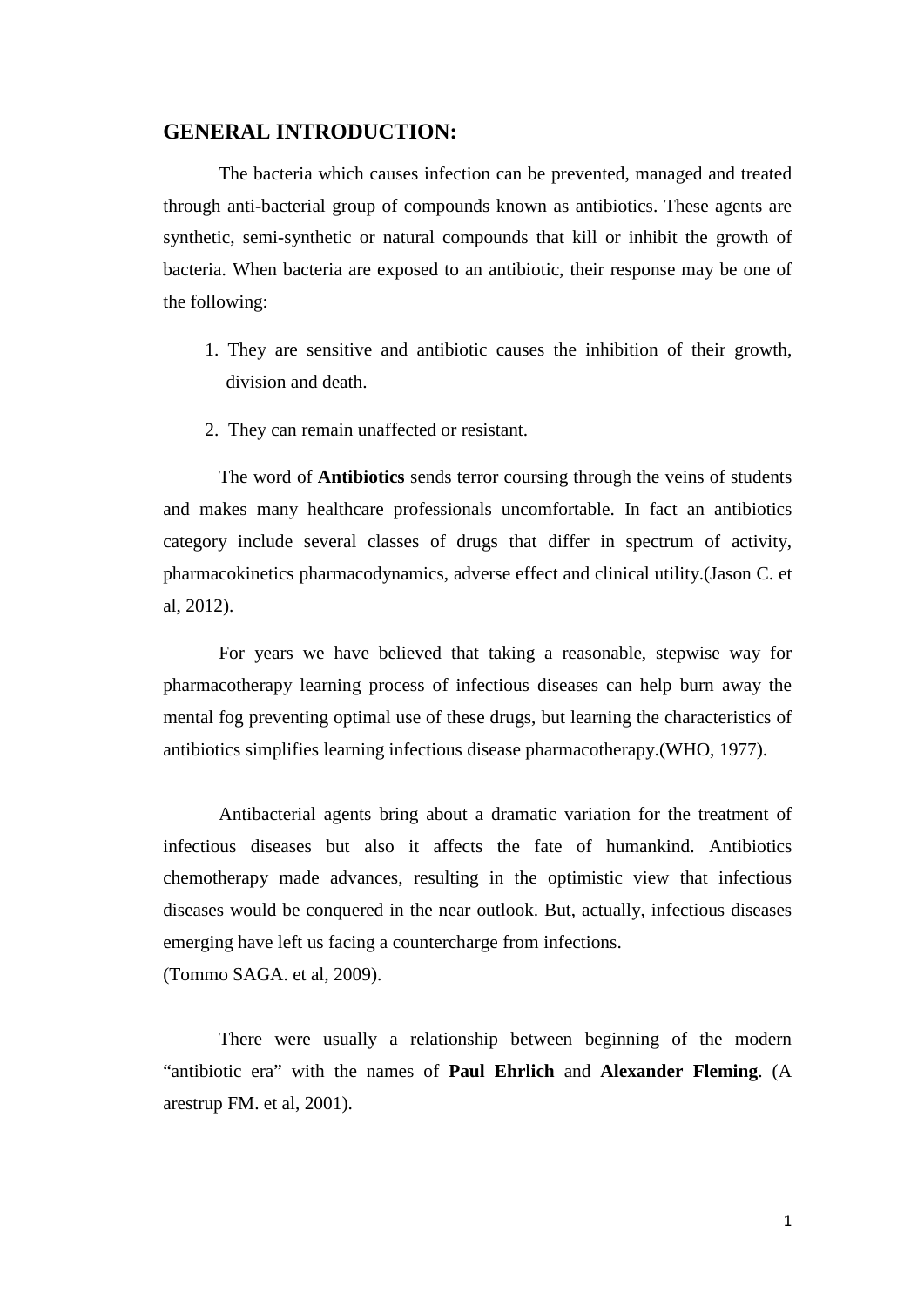The pre-antibiotic era started in 1910, by discovering the first antimicrobial agent **salvarsan** by **Paul Ehrlich** and continued to 1928, when Fleming discovered penicillin. (A arestrup FM. et al, 2001, Inglis GD. et al, 2005).

During the subsequent two conventions, a novel type of antibiotics were developed one after another, leading to a golden age of antimicrobial chemotherapy which continued until 2010, (Luangtongkumt. et al, 2006) as shown in the figure below.



**Fig No.1 The Development Of Antibiotics Discovery.**

After the golden age of antimicrobials just by few years, warning signs of developing resistance were observed. More and more bacteria with multiple drug resistance are also being observed. Various reports support the contention that the abuse and misuse of antibiotics is largely responsible for the developing resistance problem. (Mellon, M. et al, 2001).

'Antimicrobial resistance poses a catastrophic threat. If we don't act now, any one of us could go into hospital in 20 years for minor surgery and die because of an ordinary infection that can't be treated by antibiotics. And routine operations like hip replacements or organ transplants could be deadly because of the risk of infection.' (Professor Dame Sally Davies, England's Chief Medical Officer, speaking about her 2013 Annual Report).

**Prevalence surveys** consider a useful tool to measure and monitor the burden of hospital acquired infections (HAI) and antimicrobial usage rate. (Luangtongkumt. et al,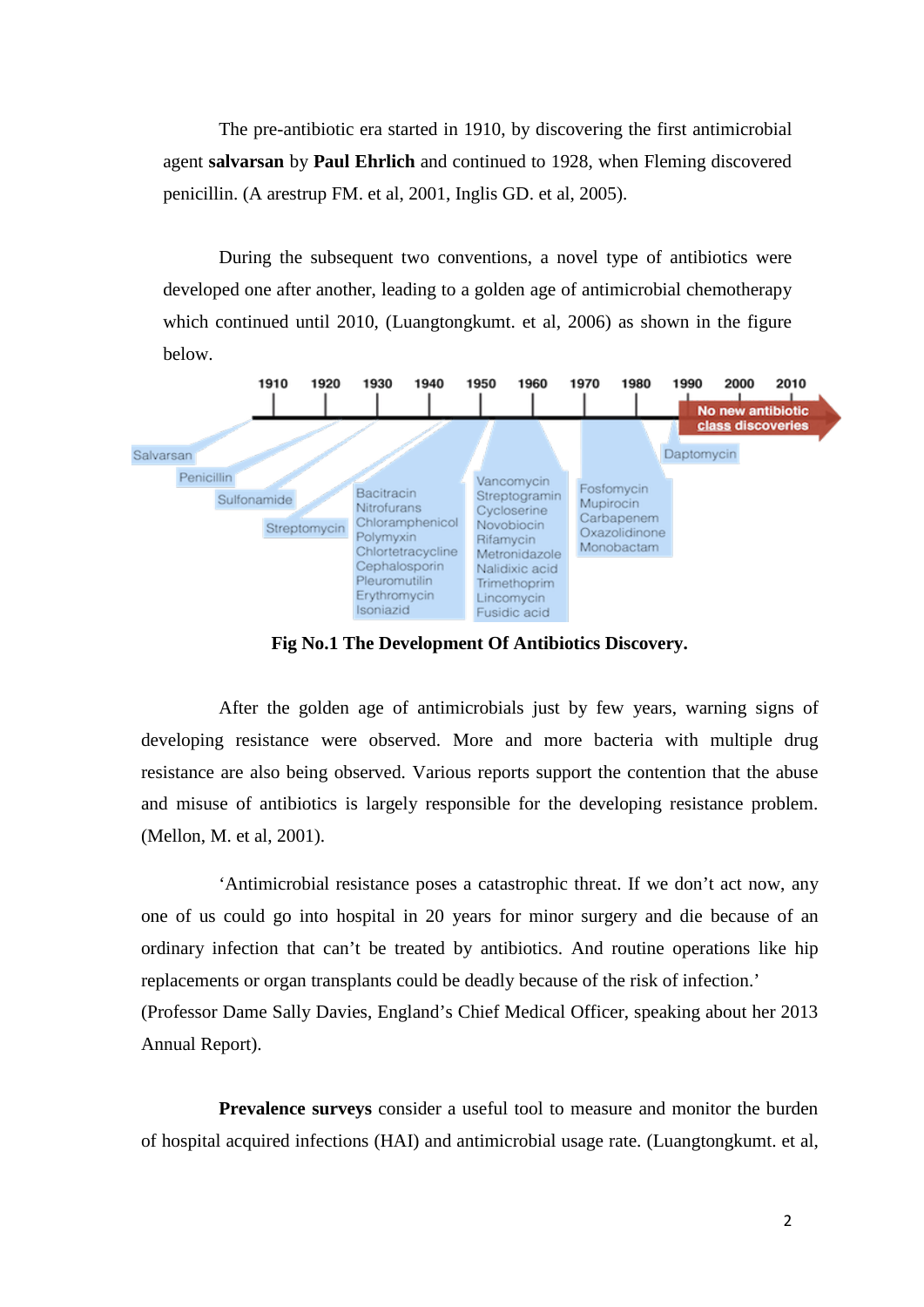2006). A specified number of outcomes in a population can be measured by prevalence survey at a specific period of time. The period of time may be a week, month or season.

This method can be used to describe the burden of all HAI types on health services when compared with the incidence surveillance, which focus on single microorganisms or infection types. PS when repeated can also provide useful data on efficacy of infection prevention and control measures. (Luangtongkumt. et al, 2006).

This surveillance method is also a practical method for monitoring and investigation of patterns of antimicrobial prescribing in the absence of electronic hospital prescribing. Prevalence surveys can support identification of areas on specific agents or within particular clinical areas, allow differences between hospitals to be identified or warrant identity of changes in manner of prescribing over time. (UN. general accounting office, 2004).

## **OUTLINE OF THE THESIS:**

 The main objective of the study presented in this thesis is to estimate the usage of antibiotics, both appropriate and inappropriate usage, in an educational hospital in Northern Cyprus.

Also we determine the prevalence of hospital acquired infections (HAIs).

This study is the first of its kind in Northern Cyprus, and it's supposed to be of much value for pharmacy faculties to understand the approaches regarding the rational use of antibiotics that is used in hospitals in Northern Cyprus.

This particular thesis has been divided into two sections consisting of a brief information and literature review, which has been discussed in detail and with care in part one and has been followed with the aim of the study, methods and materials used during the research and then has continued with the outcome and discussion of the feedback received in part two. Last but not least, a brief conclusion has been presented through the end of the study.

The chapter of literature review has been divided into four sections respectively: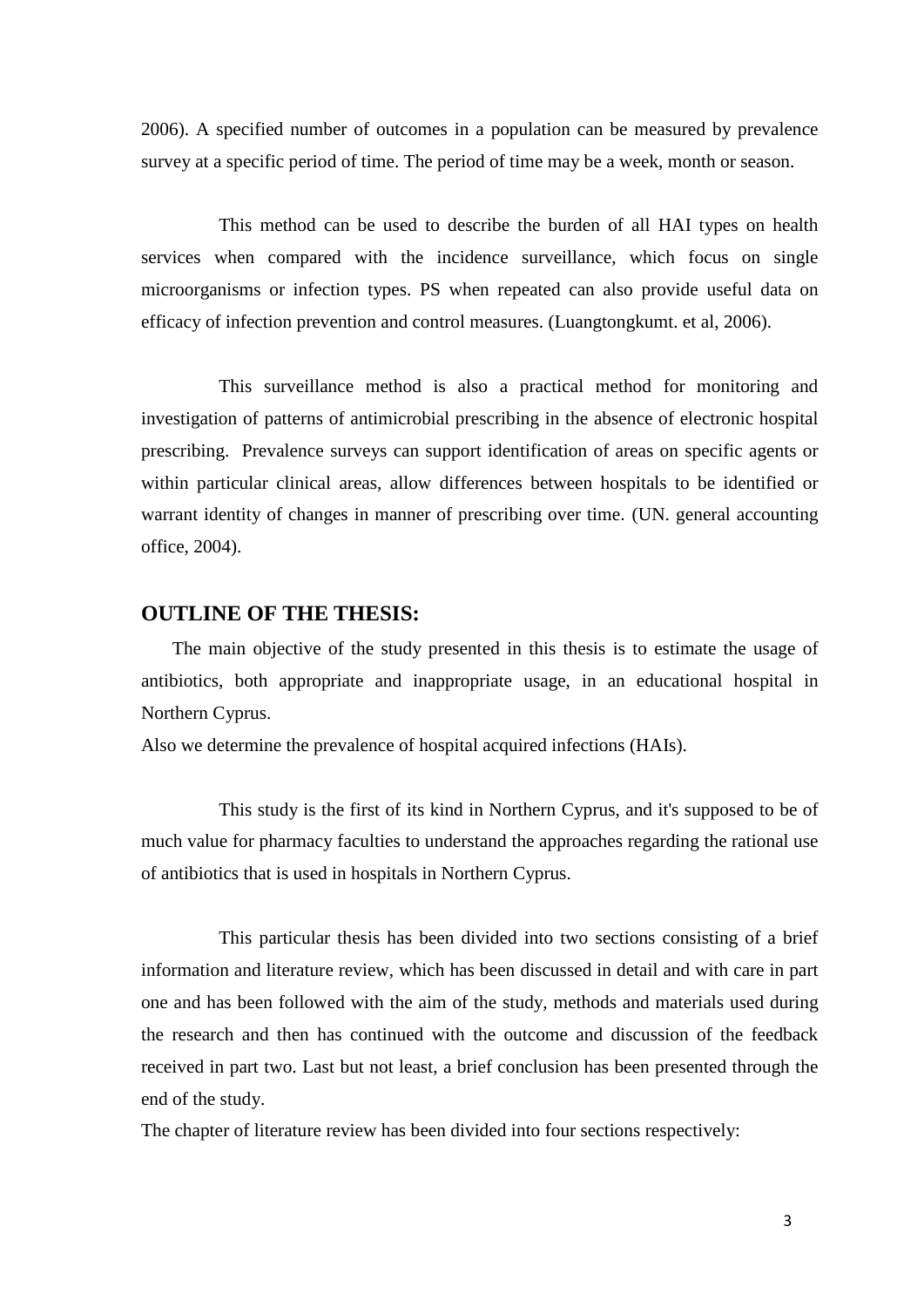The first section mainly focused on health care system discussing the ways of approaches to access health facilities and investigated the meaning of infectious diseases.

In the following section, the general concept of essential medicines has been summarized and the meaning of rational use of drugs that include the rational process of prescribing has been addressed with the meaning, effect and examples on irrational drug use.

The rationality of antibiotics, appropriate and inappropriate prescribing of antibiotics, adverse effect of antibiotics misuse, The most important situation where antibiotic was used irrationally, interventions to improve appropriate usage of antibiotics have been mentioned in the third section which antibiotic stewardship program has also been discussed briefly and respectively.

In the fourth section, some considerable previous PS study on antibiotic usage and infectious disease that conducted in different nations worldwide have been addressed as the final stage of the thesis.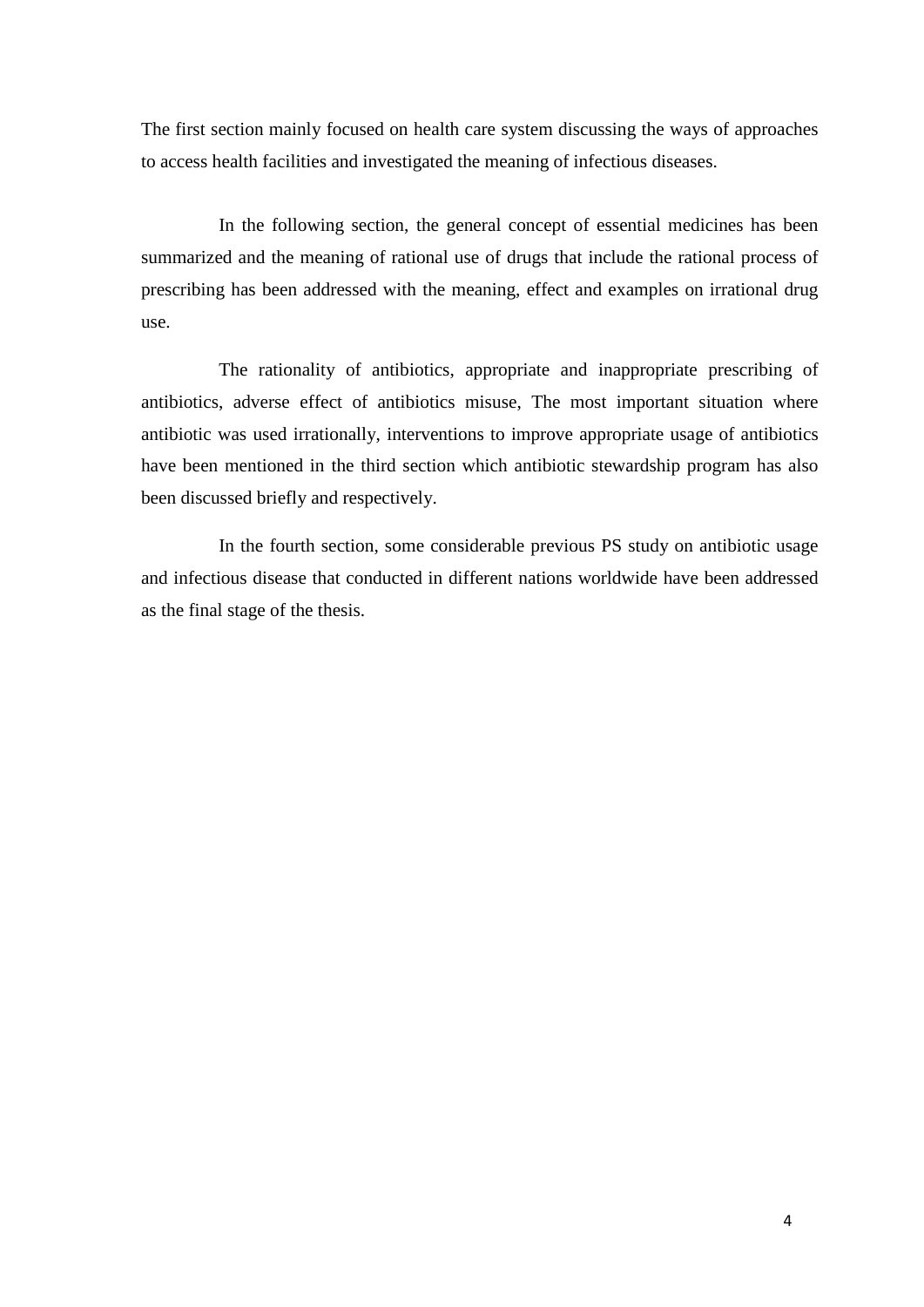### **LITERATURE REVIEW**

### **1. Health Care System:**

Almost all countries want to meet the health and medical needs of their populations. In the face of varied cultural, political, economic, epidemiologic, environmental, and demographic forces, each country tries to tailor its health care system to the special characteristics and requirement of its population. Yet the building blocks are largely the same, every country requires a basic public health foundation, which is in developing countries may depend on the community health staff. Developed countries require clinicians, nurses, and other health care professionals, hospitals and clinics, and effective methods to pay for both clinical services and medicines, medical devices, and other interventions.

In order to improve the care provided and to ensure that the service is meeting the patients' demand, all the countries require several ways to measure the effectiveness of the provided care. These ways are needed by the country to evaluate treatments and health care interventions and to educate clinicians about health and medicine, and to help their populations to get healthy lives, make the best health care decisions, participate in their own care and definitely with lowest cost of health care system provided. (Stephen Morrissey. et al, 2015).

### **1.1. Access To Health Care:**

The meaning of access to health care means '' having the timely use of personal health services to achieve the best health results". (Stephen Morrissey. et al, 2015).

#### **There are three steps required to access to health care system:**

- 1- Gaining entry to health care system.
- 2- Getting access to the care sites where patients can get their needed service.
- 3- Finding providers who meet the need of individual patients and with that patients can establish a relationship based on trust.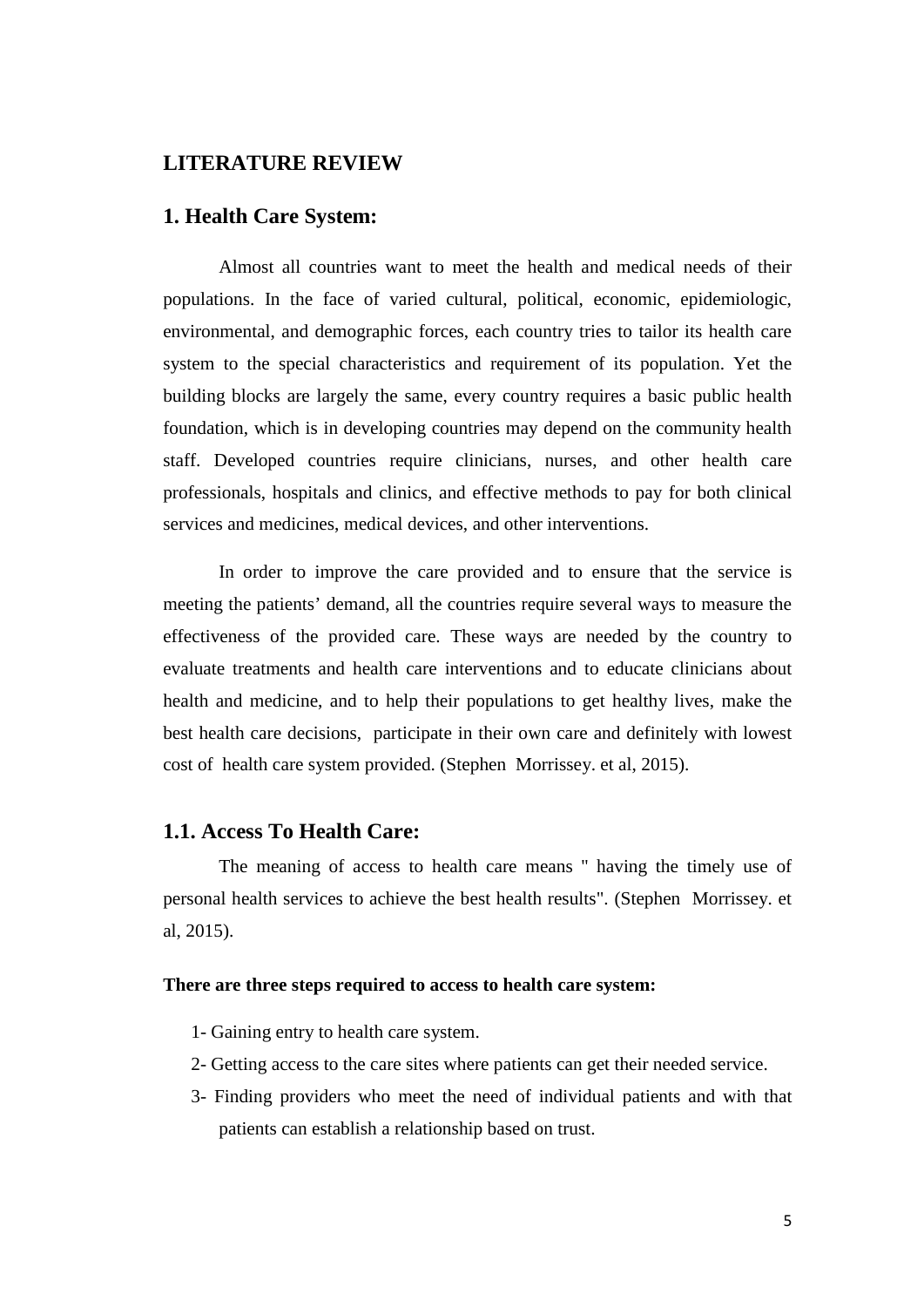#### **Measuring health care access can be done in several ways:**

- 1- Measuring the presence or absence of specific resources which facilitate health care, such as health insurance.
- 2- Patient assessment of how they can get access to health care.
- 3- Measuring outcomes of good access to care (successful receipt of needed service. (Rockville, MD, 2014).

### **1.2. General Approach To Infectious Disease:**

The infectious disease pharmacotherapy makes a confusion towards many clinicians, but the approach to the patient with an infection is simple and consistent. By understanding this approach, the first step in developing a useful expertise in infectious diseases and antibiotic use is considered.(ISDA, December 2010).

Technically the term **antibiotic** refers only to a group of antibacterial drugs that are natural products while **anti-infective and antimicrobial** include antibacterial, antifungal, antiviral. Because **antibiotic** is the most commonly used term, we will use it to refer to antimicrobials in general or antibacterial specifically. (Jason C. et al, 2012).

Healthcare-associated infections (HCAIs) are infections that are associated with devices, procedures or interventions that are carried out in healthcare facilities. There are two approaches to assessing the burden of HCAI – continuous (incidence) surveillance or prevalence ('snapshot') surveys (PS). (Fabry J. et al. 2007).

## **1.2.3. Risk Factors For Health Care Associated Infection:**

The most common risk factors that may increase prevalence of HAI include:

**1-surgery**: the duration and surgery type also have an effect on development of nosocomial infections.

**2-length of stay**: longer hospital stay can increase the risk for infections especially when the patient is admitted to hospital for multiple illnesses

**3-antibiotics**: Irrational and overuse of antibiotics can lead to development of bacterial resistance.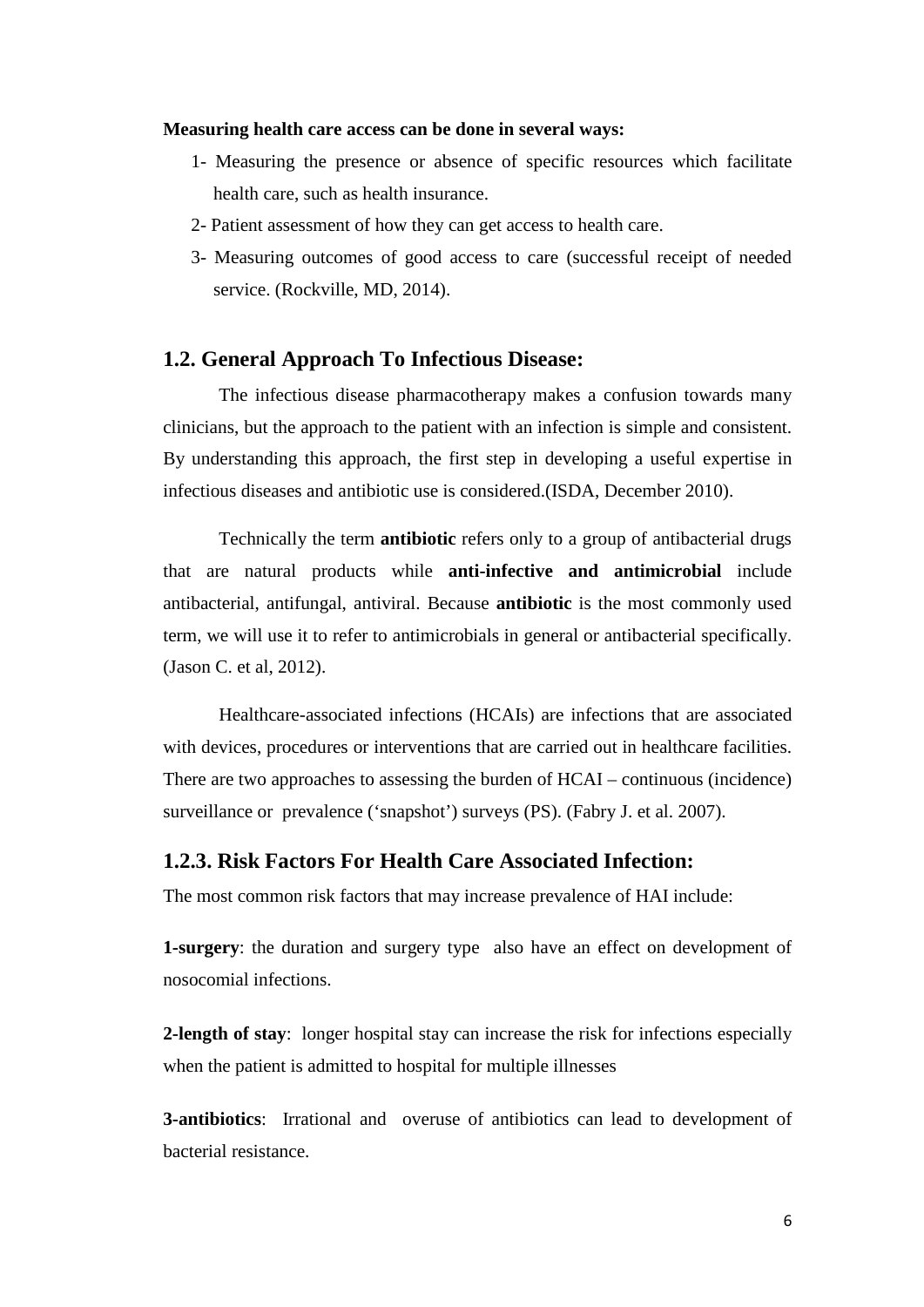**4- Hygiene techniques**: Insufficient practice of hand hygiene among patients and hospital staff may increase risk for infections.

**5- Invasive procedures:** It can introduce infection into the body, for example, urinary catheters, mechanical ventilator, IV drips and infusions.

**6**-**Age:** younger and elderly patients are more susceptible to infections due to impaired immune system function.

**7- Areas with high-risk**: Intensive care units (ICU) are more likely to have infection.

## **1.2.4. The Consequence Of Hospital Associated Infections:**

- 1- Create additional suffering and come at a high cost for patients.
- 2- Extend hospital stays.
- 3- Increase resistance to antibiotic.

4- Represent a large additional fiscal burden for health systems.

## **2. Concept Of Essential Drugs:**

The World Health Organization's (WHO) policies on drugs are based on the essential drugs concept and the first WHO Model List of Essential Drugs was issued in 1977.

(WHO, 1977).

The meaning of essential drugs is that agents meet the required health care of the population. It relies on the health relevance of the public, safety, efficacy and cost-effectiveness. These medicines must be available within the health care systems at all times in sufficient amounts, in the appropriate dosage forms, adequate information, and with cost that is suitable for individuals and the community.

The first step toward the improvement of the quality of health care facilities must be a correct choice of essential medicines. The process of picking of medicines must be followed by appropriate use. Around the world more than 50%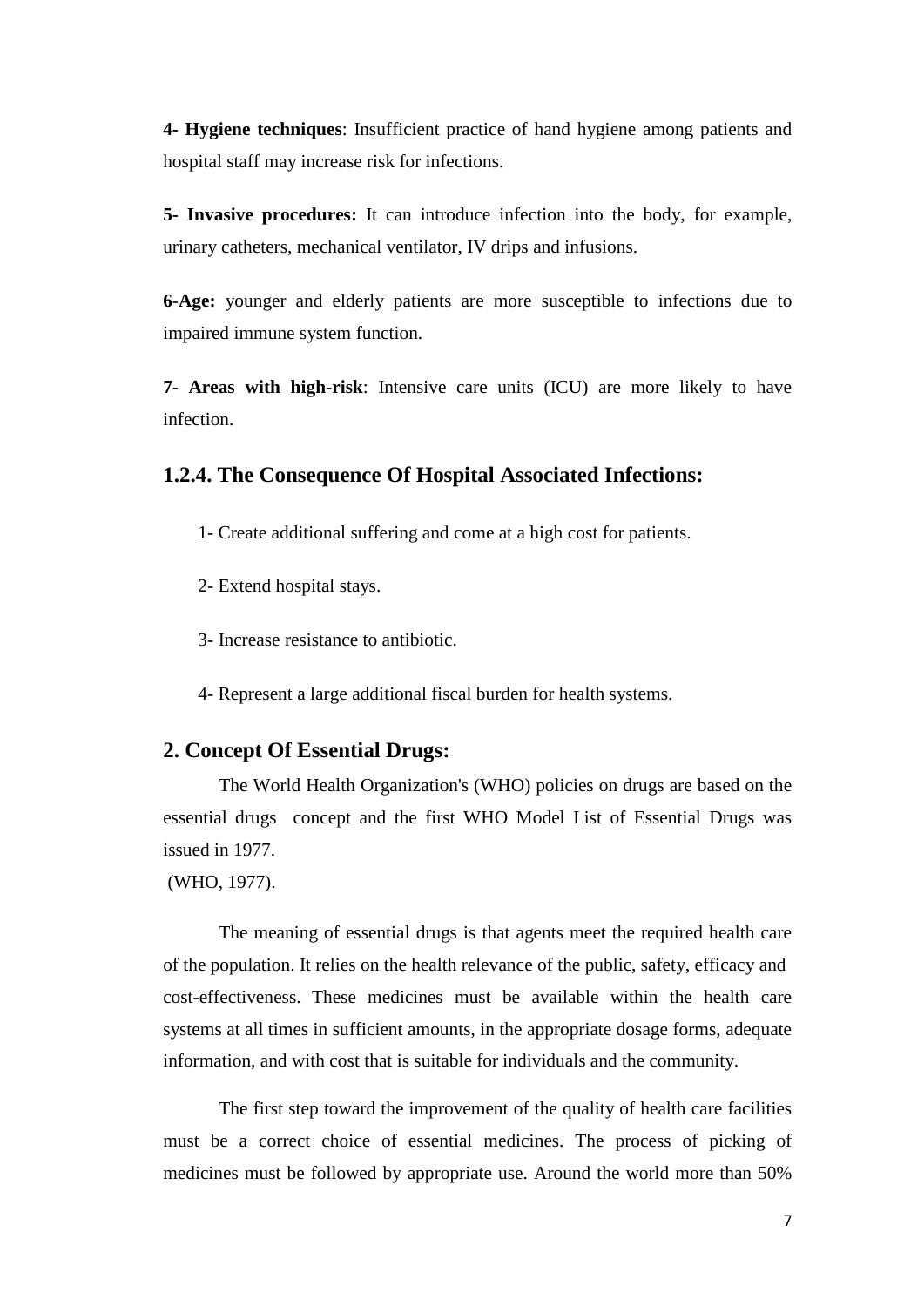of all drugs are prescribed and dispensed inappropriately, and 50% of patients cannot take these drugs in the correct way. In addition, one-third of the world's population fails to access the essential medicine. So the effective medicines of yesterday became ineffective today because of inappropriate use. (MC Donald LC. et al, 2001).

## **2.1. General Concept Of Rational Use Of Medicines:**

According to WHO rational use of a drug means the patients receiving the medicine that is appropriate, in doses which meet their individual requirement, for an adequate period of time, at the lowest cost, both to them and the community. (WHO, 1985). The rational prescribing should meet the following criteria:

- Appropriate indications.
- Appropriate Drug (right dose, dosage form and rout of administration).
- Appropriate Patient.
- Appropriate Information to the patient.
- Appropriate Monitoring.

## **2.1.1. The Process Of Rational Prescribing:**

The rational prescribing process has been divided into six steps as follows;

Step 1: Specify the problem of the patients.

Step 2: Define the therapeutic objective (what is the goal of the therapy).

Step 3: Identify the suitability of your treatment by:

- i. Defining the correct diagnosis.
- ii. Making an inventory of effective groups of drugs.
- iii. Choosing an effective group according to criteria (safety, suitability and cost of the drug).
- iv. Choosing a drug.

Step 4: Start the treatment.

- Step 5: Give information, instructions and warnings.
- Step 6: Monitor (and stop) treatment.(T.P.G.M. de vries. et al, 1994).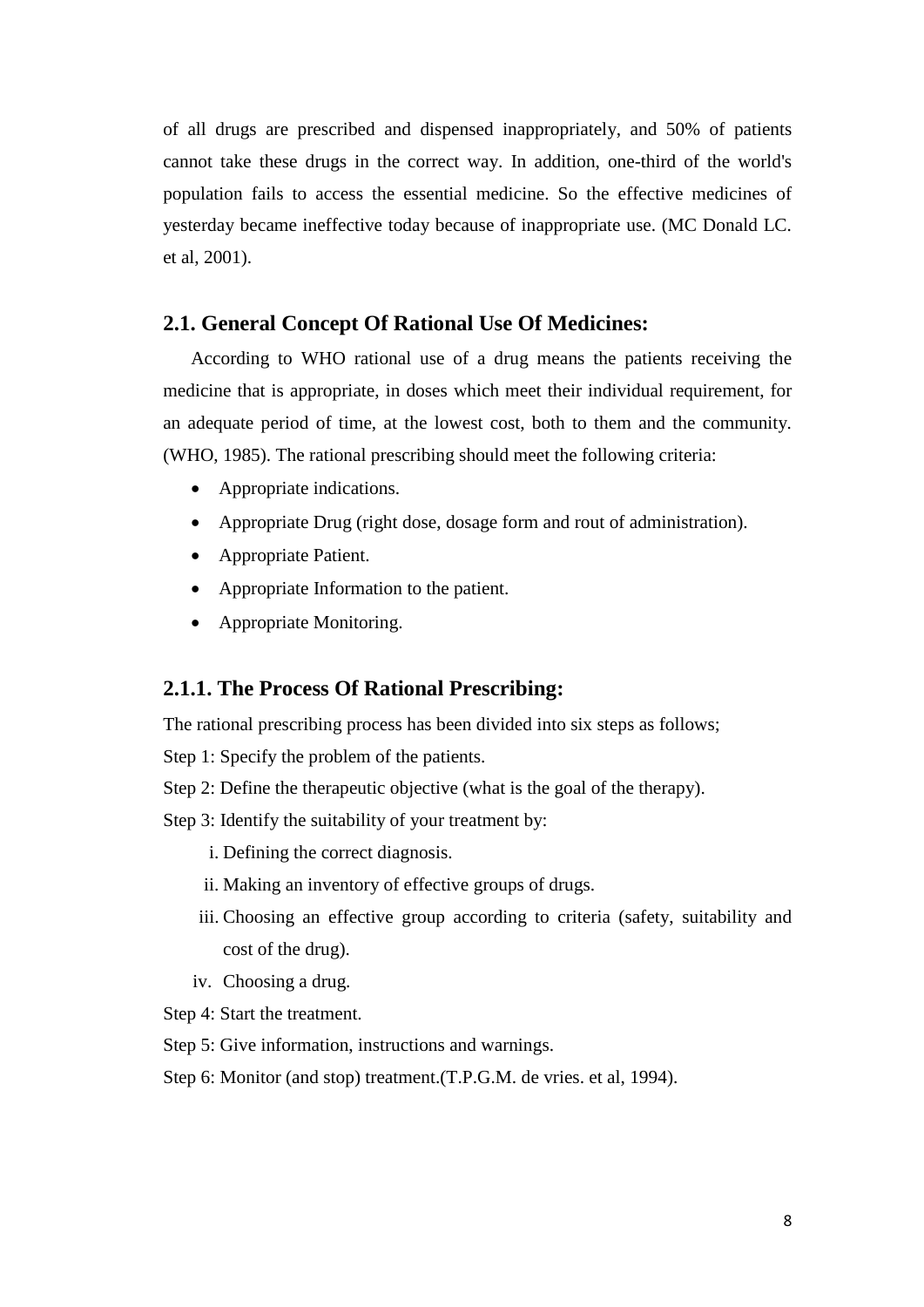### **2.2. Irrational Use Of Drugs:**

It means one or more of the above conditions is not met. It was calculated that half of the drugs are sold or dispensed inappropriately. (WHO, 1985). Also half of the patients fail to take the medicines as prescribed by the physician. Irrational use may include Poly pharmacy, overuse of antibiotics, failure in prescribing appropriate drugs according to clinical guidelines.(ABID ULLAH. et al, July 2013).

### **2.2.1. Examples On Irrational Use Of Drugs:**

Irrational medicine occurs in all countries and in all setting for health care from hospitals to homes. It involves cases in which no medicine is needed but prescribed. (Nausheen,S. et al, 2013).

**1- Poly pharmacy:** It occurs when the patient use more medicine than necessary.

**2- No medicine needed:** Many times, medicine is used unnecessarily. Use of medicine when not needed involves many no therapeutic uses.

**3-Wrong medicine:** For various reasons, the wrong medicine may be prescribed and dispensed.

**4- Ineffective medicine and medicine with doubtful efficacy:** Medicines that are ineffective sometimes are given to patients because of common practice or because the patient thinks that the more prescribed medicine, has better effect.

**5- Unsafe medicine:** The likelihood of adverse reaction outweighs the therapeutic effects when unsafe medicines are prescribed.

**6- Under use of available effective medicine:** Several studies have shown that ORS was prescribed for only a small number of children with acute diarrhea.

**7- Incorrect use of medicine:** For instance; a frequent incorrect use of antibiotics is given to a patient only one or two days of antibiotic supply rather than the full course of therapy.

### **2.2.2. Impact of irrational use of medicine:**

Inappropriate use of medicine on a wide scale can have significant side effects on health care costs, the quality of drug therapy and medical care. (Nausheen,S. et al, 2013).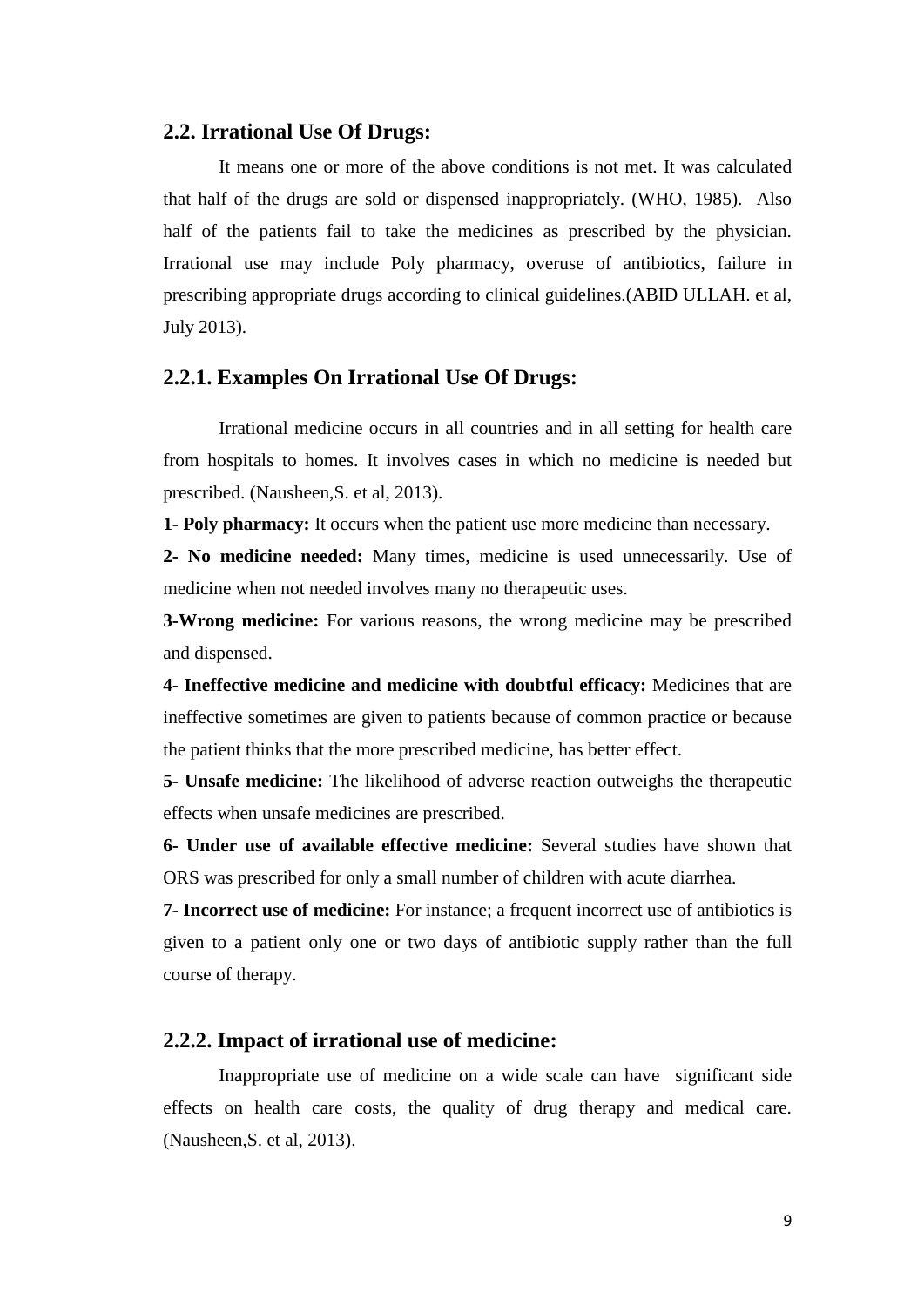**1- Impact on quality of medicine therapy and medical care:** It is leading to increased morbidity and mortality.

### **2- Impact on antimicrobial resistance.**

**3- Impact on cost:** Increase of the cost due to waste of the resources.

**4- Psychosocial impact:** For example, when patients have some beliefs like '' There is a pill for every ill" this may cause increase in the demand of drugs.

## **3. Rationality Of Antibiotics:**

#### **Some facts on antibiotics:**

- 1.The resistance of antibiotics is one of the world's most pressing public health threats.
- 2.One of the most important tools by which we have to combat life-threatening bacterial diseases is antibiotics, but using antibiotics can cause side effects.
- 3.Misuse or overuse of antibiotics can increase the development of drugresistant germs.

In order to get effective strategies for improving antibiotic, all the members of health care system including (Patients, healthcare providers, hospital administrators, and policy makers must work together to improve medical care and save lives. (CDC, Center for Disease Control and Prevention, 2011).

## **3.1. Appropriate Prescription Of Antibiotics:**

To choose appropriate antibiotics we have to answer the following questions:

### **1- Is antibiotics necessary?**

Antibiotics are only necessary for, bacterial infection and not all infections are caused by bacteria. Most of the infection are caused by viruses and antibiotic may not treat viral infection or prevent secondary bacterial infection in patients. If the infection is minor and it is due to bacteria, then it is not necessary to prescribe antibiotics because most of the simple infections are overcome by themselves. Antiseptic may be used locally in minor superficial infection. However, in the presence of abscess, then the pus must be drained surgically and if sufficiently drained then there is no need antibiotics. (VKE, Lim. et al, 1993).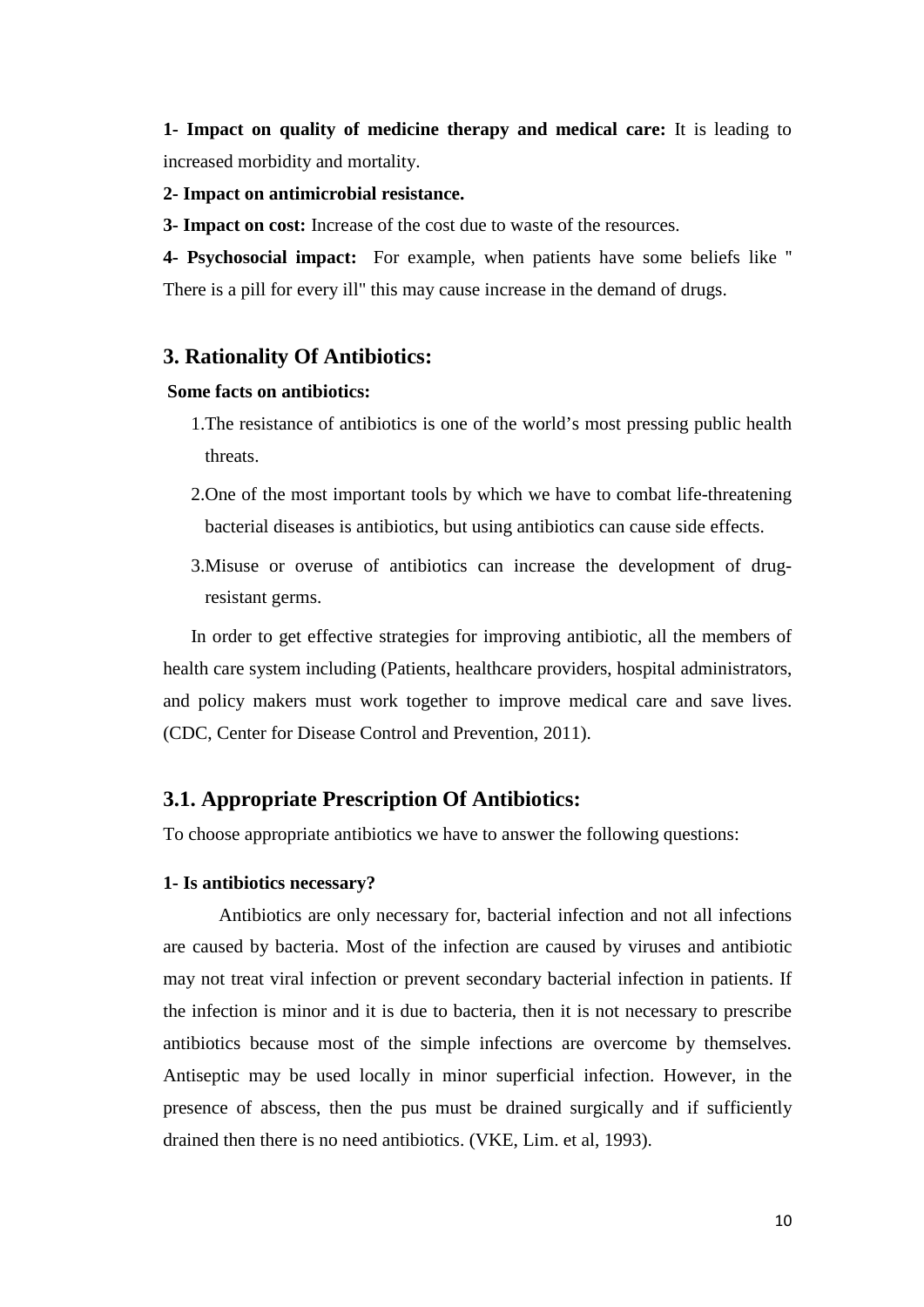#### **2- How should the correct or proper antibiotics be chosen?**

There are various factors that must be taken into account when antibiotics are selected. It is well known that the outcome from antibiotic depends upon proper selection of antibiotics. (VKE, Lim. et al, 1993). The three major factors are:

 **i- Determination of microbial agent:** The characteristics of pathogenic microbes that have an effect on the route and duration of antibiotic therapy include virulence and resistance patterns, and whether the pathogen is intracellular or extracellular are very important to take into account when choosing an antibiotics. (WJ. MC Issac. et al, 1998).

When a pathogenic microorganism is identified, the next step which must be taken by the physicians is the performance of antimicrobial susceptibility testing (AST). This test measures the ability of a particular organism growing in the presence of a specific drug. The main goal of AST is to expect the success or failure of the selected antibiotic. Then, the result of AST which is in the form of minimum inhibitory concentration (MIC), is interpreted by the laboratory as resistance, susceptible or intermediate, based on the clinical and laboratory standard. (ATS Guidelines for the Initial management of adults with community acquired pneumonia, 1993).

**ii- The patient:** There are many factors performed (Kunin CM. et al, 1973).

related to the patient that traditionally influence antibiotic selection decisions. These are as follows:

**1***.* **The severity of illness***:* For instance, impaired renal and hepatic function. During antibiotics administration it is important to determine how the kidney and liver work because they are primary organs that are responsible for removal of drugs from the body. However, dose may be reduced to avoid accumulation and toxicity in patients with reduced renal or hepatic function. In contrast, dose might need to be increased to avoid under-dosing in young healthy patients who have rapid hepatic metabolism or rapid renal elimination.

**2***.* **Patient's age:** Almost all of pediatric drug dosing of antibiotics is guided by weight while in geriatric patients, the level of creatinine in the serum alone does not reflect the function of kidney and the clearance of creatinine should be estimated according to the weight of these patients.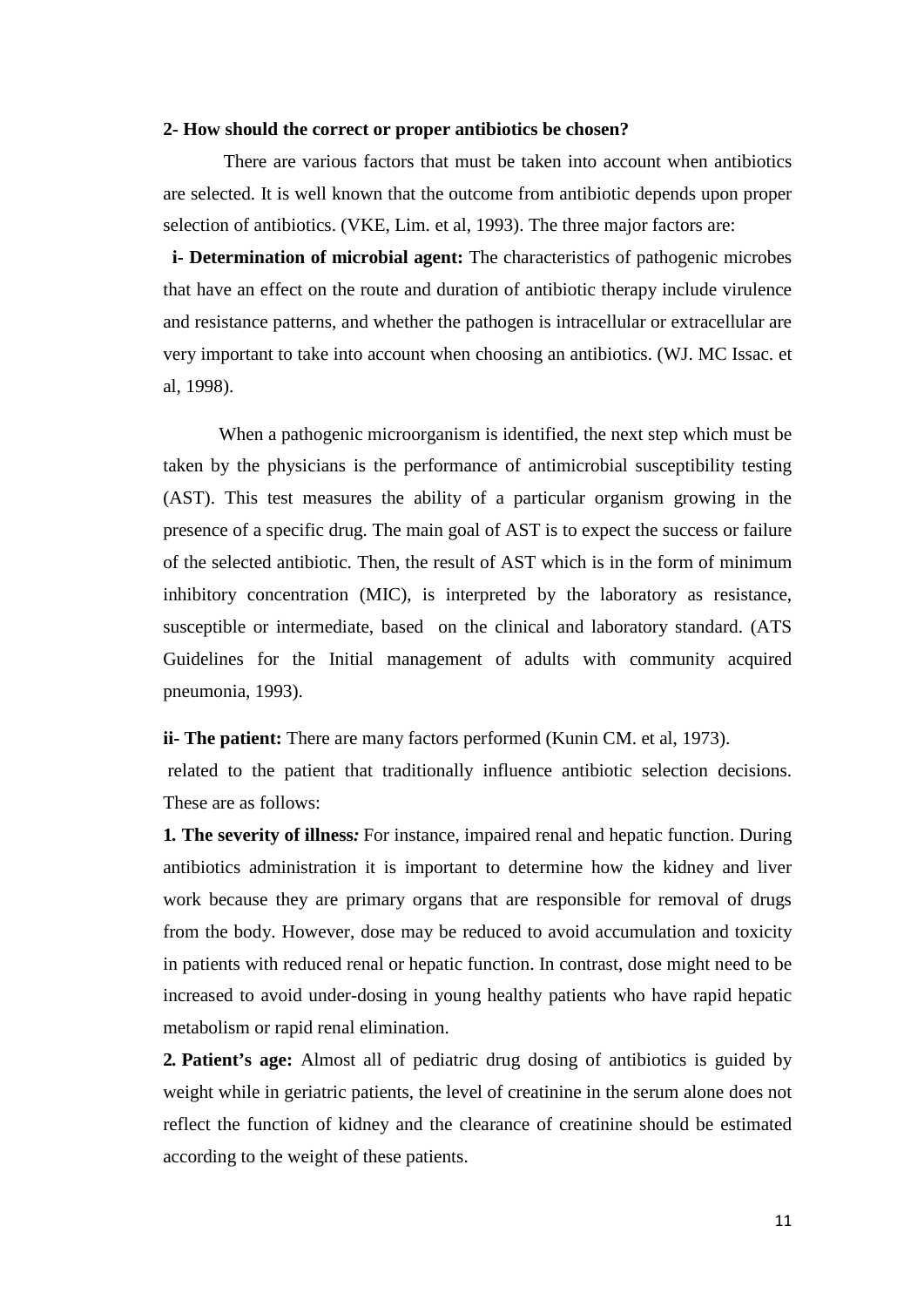**3***.* **Genetic Variation:** Susceptibility of the genetic materials to the adverse effects of antimicrobial agents was observed for several antimicrobial agents, so before administration of certain drugs, it is important to make an appropriate testing for this variation.

**4***.* **Pregnancy and Lactation***:* When using antimicrobial agents in pregnant women, a specific consideration must be taken into account which is related to both the pregnant woman and her baby. Increases in plasma volume and renal blood flow, particularly in the third trimester in the pregnant woman can result in more rapid clearance and lower serum levels of large number of medicines, particularly antimicrobial agents.

**5***.* **History of Allergy to antibiotics:** An allergy or intolerance history must be routinely obtained in the diagnosis and management of infection.

**6. History of Recent Antimicrobial Use:** If the patients' exposure to antibiotics has been recent (approximately 3 months), this can help the physicians to select an appropriate antimicrobial therapy. This is because the microorganism that causes the current infection may have a resistant to that drug, and an alternative agent should be used.

**iii- The antibiotics:** The properties of antibiotics itself can affect the selection of antibiotics which include dosing schedule, bioavailability, spectrum of antibiotics that contains both narrow spectrum affecting the gram negative only or broad spectrum antibiotics which affect both gram positive and gram negative bacteria, patient tolerance, antibiotics effects (bactericidal or bacteriostatic). Bactericidal agents, which kill and cause disruption of the bacterial cell, include drugs which act on the cell wall (e.g, b-lactams), cell membrane (e.g, daptomycin), or bacterial DNA (e.g, fluoroquinolones) while Bacteriostatic drugs prevent bacterial growth by inhibiting replication without killing the bacteria. The Most considerable example on bacteriostatic agents, including sulfonamides, tetracyclines, and macrolides which act by inhibiting protein synthesis. However, some agents act as bactericidal against specific type of bacteria and may bacteriostatic against others and vice versa.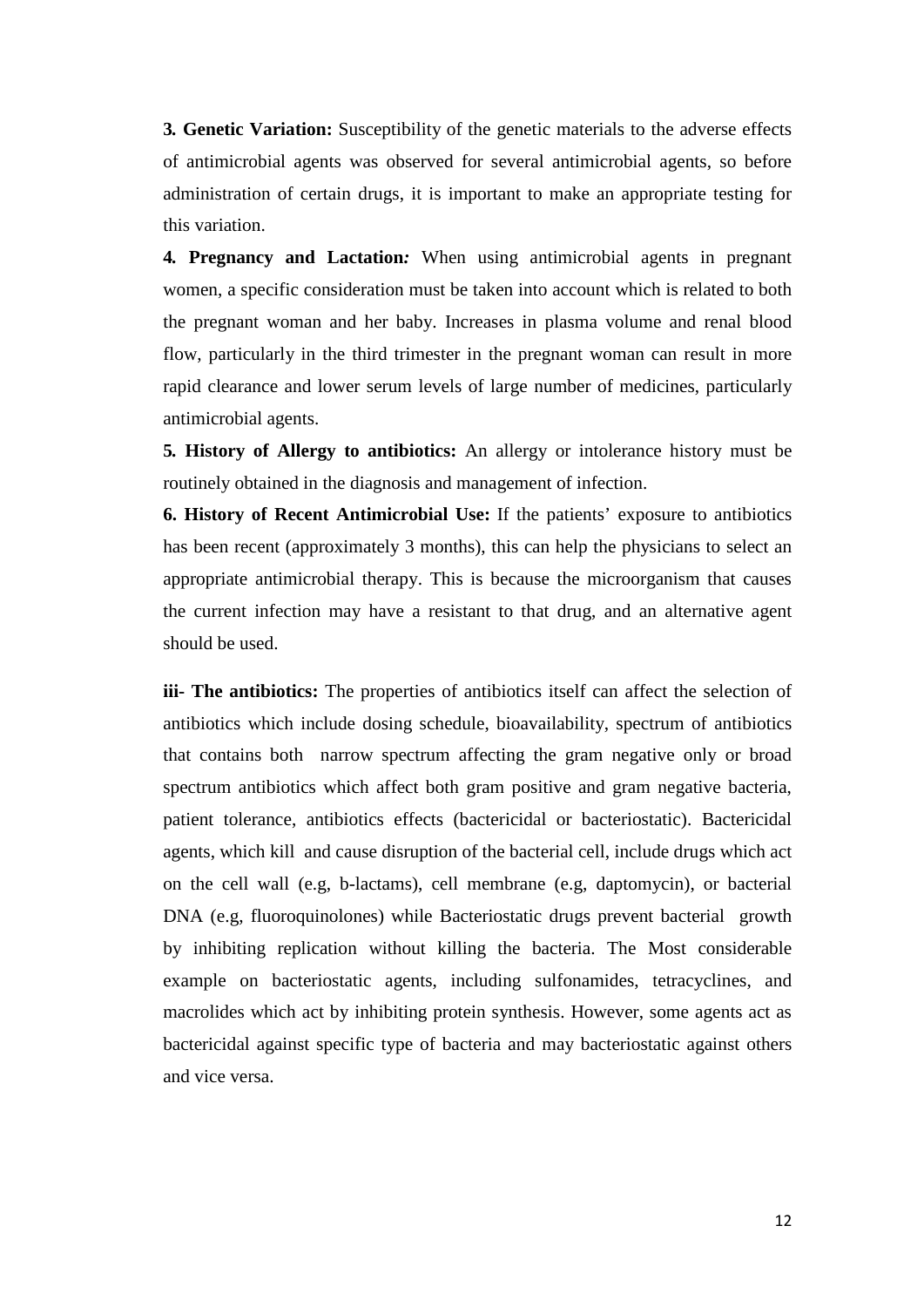Pharmacokinetics and pharmacodynamic properties act together with host factors, therefore this may also be considerable in determining a dosing regimen. Especially, this relates to the concept of concentration-dependent vs. timedependent killing. (Niederman MS, 2005).

In addition to the purchase price of a particular agent, the cost of an antibiotics is based on many factors that include administration costs, prolonged hospitalization, adverse effects consequence, serum concentration monitoring and clinical efficacy.



**Fig. 2. Diagram of antibiotics- pathogens - body relationship. PD : pharmacodynamic ; PK : pharmacokinetic ; ADR : adverse drug reaction**

### **3- What are the antibiotics indications?**

There are three indications for the antibiotics therapy:

**- Definitive Therapy:** It is for accurate diagnosis of bacterial infection. Antibacterial agents are potent against bacteria and it is considerable to restrict only for treatment of bacterial infections. So it is important to take the sample either blood or fluid secretion and test it on the basis of clinical testing (i.e. susceptibility test). It allows testing microorganisms to recognize narrow spectrum, least toxic and cheap antibiotics. (Nathwani D. et al, 1990).

- **Empirical Therapy:** It is also known as Blind therapy of antibiotics and it should be given in certain critical condition which requires immediate use of antibiotics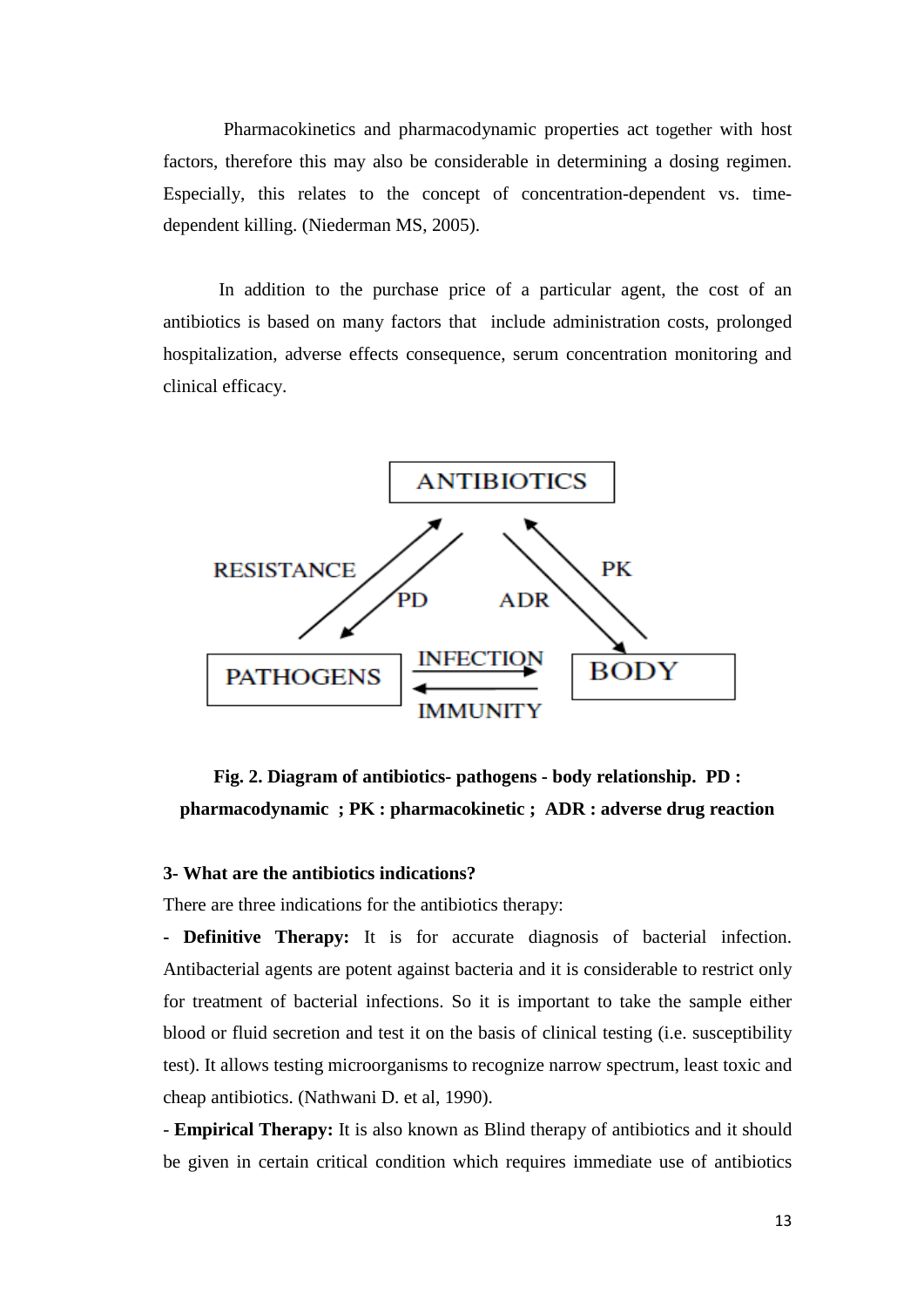before any laboratory findings available. For example, sepsis syndrome, hectic temperature, raises ESR etc. The most appropriate class of antibiotic should be prescribed are broad spectrum antibiotics in such critical conditions. For instance, combination of amoxicillin and gentamicin, both, act on gram positive and gram negative microorganism. (Pinto Pereira LM. et al, 2004).

- **Prophylactic Therapy:** The patients having risk of infection should take a prophylactic antibiotics and it is divided to:

**i- Non surgical prophylaxis :** For example, antibacterial prophylaxis should be given to avoid transmission of pathogens to susceptible contacts, antimicrobial prophylaxis before dental and other invasive procedures in patients having high susceptibility to bacterial endocarditis and traumatic injuries with a high probability of infectious complications. (Cusini A. et al, 2010).

**ii- Surgical prophylaxis:** This is given mostly as a single dose before the surgery and this type of prophylaxis is used to reduce the occurrence of postoperative surgical site infections. It is usually given to patients who are undergoing operation related to high rates of infections, those involving implantation of prosthetic material. (Slama TG. et al, 2005).

## **3- What are the most correct route, dose, frequency and duration of selected antibiotic?**

The select of an appropriate antibacterial regimen depends on indication of antibiotic therapy. For example, in surgical prophylaxis it is preferred to give antibiotics by IV rout with single dose. Also oral therapy is preferable because it is effective for the most indications. It is cheaper, more convenient, reduced catheter infection risk while intramuscular route is dubious and intravenous administration is used for severe disease of specific location. (Kim B-N, 2005).

### **4- Is the treatment effective?**

This must be determined after starting of antibiotics therapy course and the outcomes must be measured to estimate the appropriate use of antibiotics. There is some consideration for continuing antibiotics therapy including duration of antimicrobial therapy, response of patient to treatment, adverse effects of antibiotics. (Surbhil Leekha. et al, February 2011).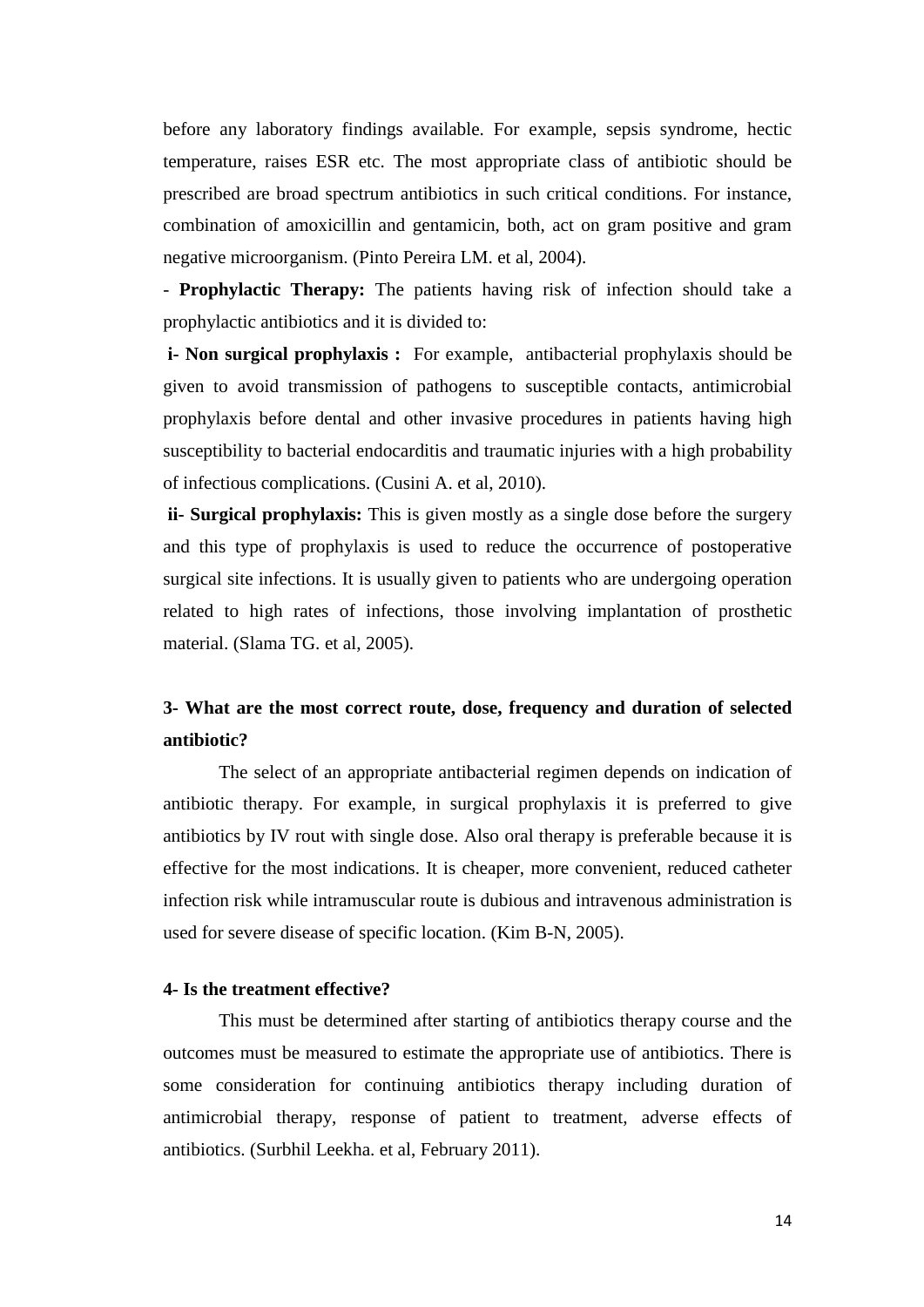## **3.2. Inappropriate Use Of Antibiotics:**

Inappropriate and incorrect use of antibiotics occurs in both developing and developed countries. Physicians may prescribe antibiotics to patients who do not need them and the patients may do not commit to their treatment which is leads to increase risk of resistance to therapy. Two thirds of all antibiotics are sold without prescription, through unregulated private sectors. (Kathleen Holloway. et al, 2011). Low adherence levels by patients are common. Many patients taking antibiotics in under-dose or for shortened duration. For example, take the drugs for 3 days instead of 7 days.

The infectious diseases are threatening the health of populations. If antibiotics become ineffective, these diseases will lead to elevation in the use of health-care facilities, premature mortality and morbidity. While resistance to older antibiotics is increased, new generations' development of antibacterial is stopping. (Kathleen Holloway. et al, 2011). Therefore, efficient use of existing antimicrobial agents is required to make sure that the long term of effective treatment of bacterial infections is available. Both restrictive and appropriate use are included in efficient use of antibiotics.

## **3.2.1. Aspects Of Inappropriate Use Of Antibiotics:**

- 1- No indication for antibiotics use.
- 2- Wrong selection of antibiotics.
- 3- Use of antibiotics in inappropriate dose, rout, durations, etc.
- 4- Inappropriate combination.
- 5- Unnecessary use of the costly antibiotics.

### **3.2.2. Irrational Antibiotics Use Determinants:**

It is important to understand the reasons why providers and consumers behave the way they do, in order to promote rational use of antibiotics. (Kathleen Anne H, 2011). The following reasons explain why people use antibiotics irrationally**:**

• Poor knowledge of the provider especially regarding the prescribers who are insufficiently qualified or supervised.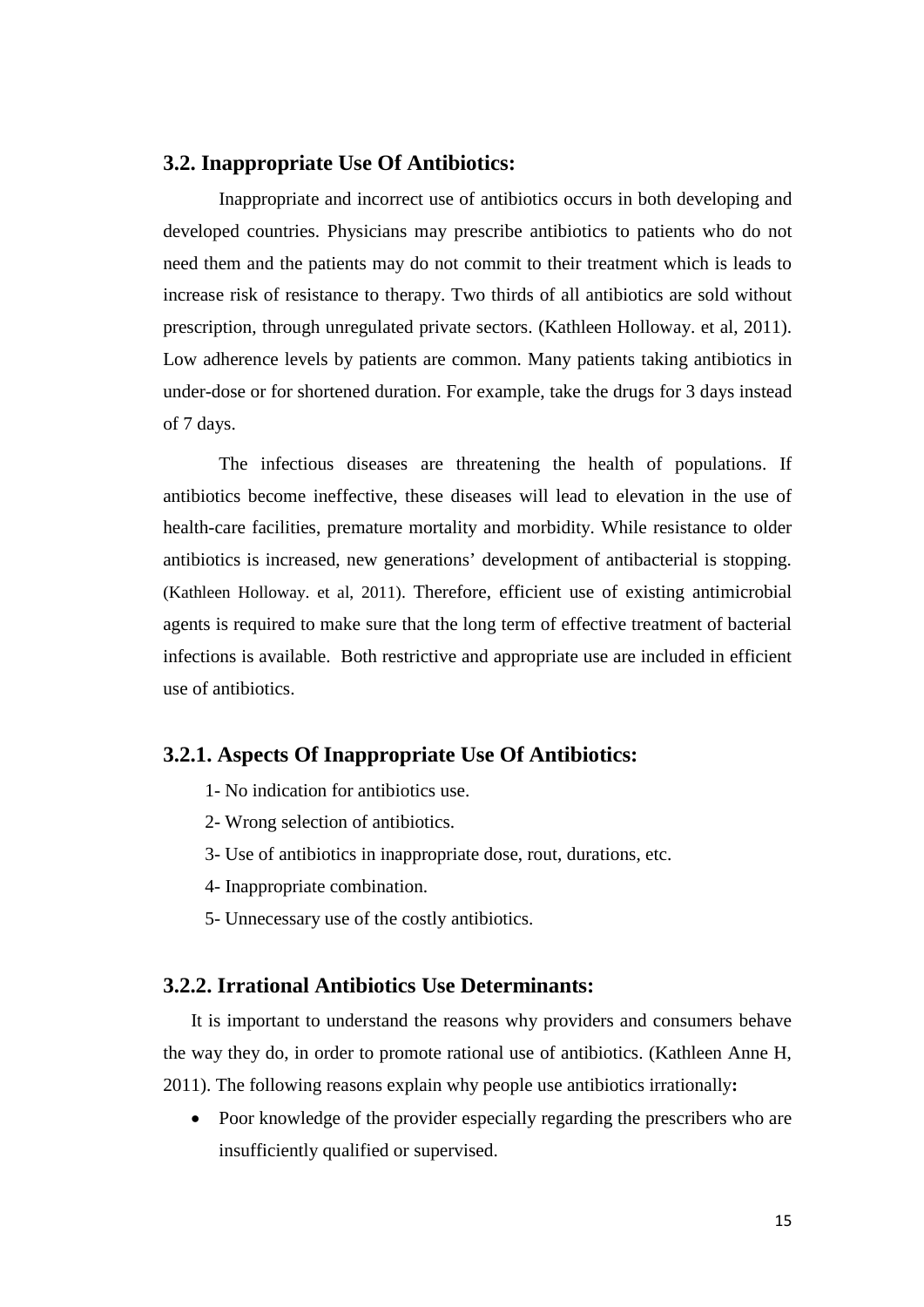- The habit of prescriber, it may take time to look up guidelines for prescribing.
- Lack of self-covering medicines information like drug bulletins and clinical guidelines.
- Poor availability of government-funding for education and supervision of medical staff which includes prescribing process.
- The consultation time is very short, which does not allow sufficient time to make a good diagnosis.
- Patient-dispenser interaction time also is very short (may be seconds) that does not allow sufficient time to explain to patients how to take their medicines.
- Inappropriate prescribing norms due to peer pressure. For example, where doctors fear to be prescribing differently to their fellows, especially if those fellows are senior consultants.
- Patient demand in reality and it is recognized by prescribers (who may understand a greater demand than the real demand).
- Lack of diagnostic support services such as laboratory services.
- Progressing process is poor. For example, the inability to follow-up of patients.
- The medicines supply is inappropriate. For example, where inappropriate antibiotics are supplied, available and appropriate ones are not.

**3.2.3. The Most Common Situations Where Antibiotics Are Used Irrationally:** There are three situations where antibiotics are usually prescribed irrationally; fever, sore throat and diarrhea.

**1-Fever**: Hundreds of diseases were manifested by high temperature. Antibiotics do not have any beneficial effects in cases of fever due to non-bacterial causes. Viral infections are the most common infectious causes of fever and antibacterial drugs do not play any role in their management. They neither shorten the duration of the illness nor prohibit secondary infections. Indistinctive use of antibiotics in all cases of fever adds to the cost of therapy, adverse effects, and development of drug resistance and may mask the signs of bacterial infection, making a proper diagnosis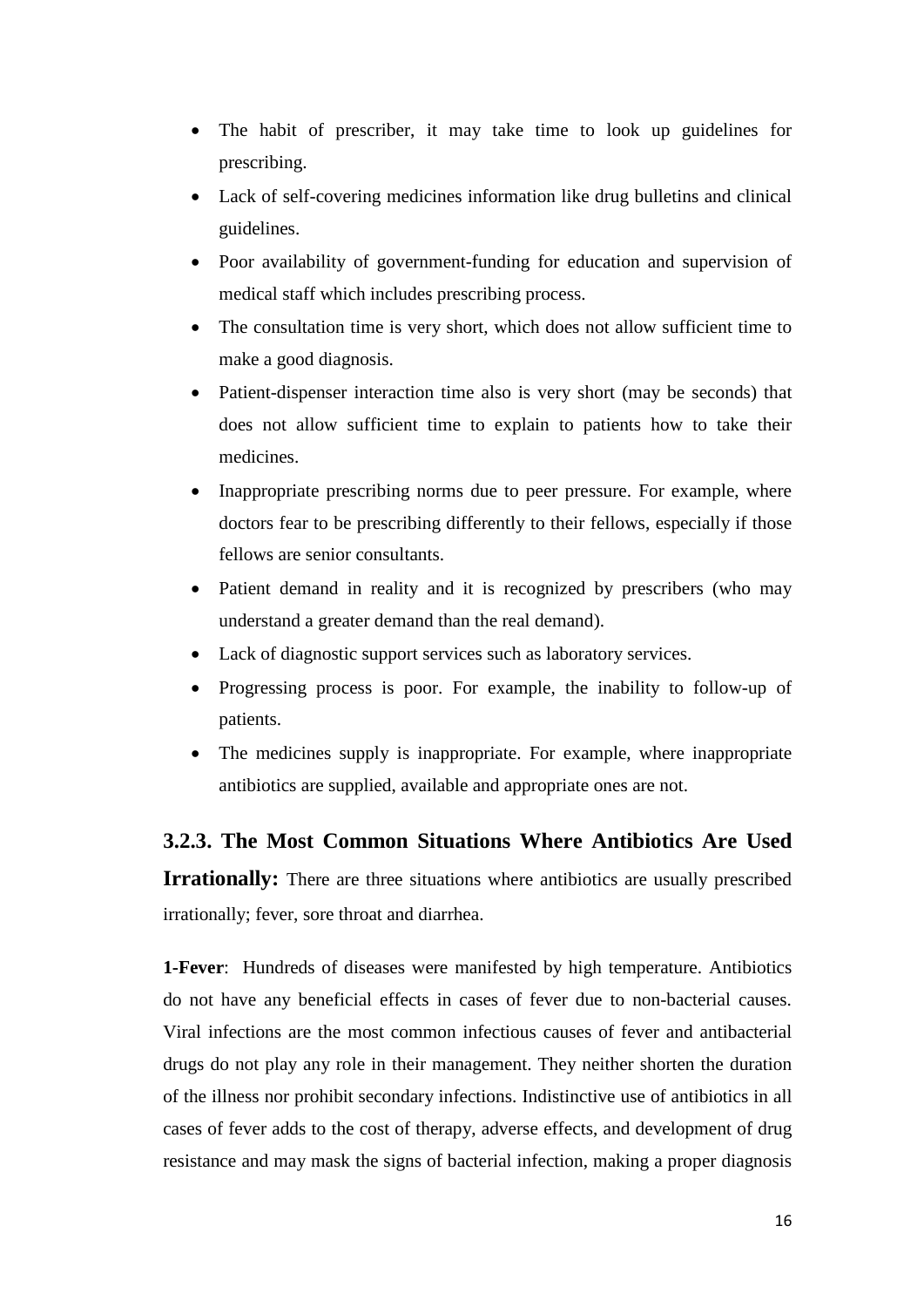difficult. High grades of fever may be managed with antipyretics like paracetamol and it should never be forgotten that antimicrobials are NOT antipyretics. (Del Mar CB . et al , 1977).

**2-Sore throat**: It is probably the most common illness where antibacterials are misused. Although 15% of all office visits are accounted for sore throat, it has been found that in various studies only 8 to 20% of patients with a sore throat visit a general practitioner, while 80-90% of them can be cured. Approximately, 20% of outpatient will have group A Streptococci on throat culture and the other 80 % will have a negative sore throat culture, but using clinical judgment alone will mean that roughly 40% of those patients will receive antibiotics. (Danchin MH. et al, 2002).

The result of the survey was conducted by physicians in 17 European countries that fever in patients with tonsillitis resolved itself with or without therapy in two or three days as long as routine use of antibiotics in cases of sore throat is often uncalled for.

**The method of Sore Throat** was developed by a group of American Emergency Room Physicians for the diagnosis of pharyngitis that is caused by group A Streptococcal species, which can be useful in making a correct diagnosis of this infection, especially in adults and may help in decisions about antibacterial use. (Linder JA. et al, 2005). It includes the following four signs:

- 1. Tonsillar exudates.
- 2. Swollen anterior cervical nodes.
- 3. A history of a fever of more than  $38^{\circ}$ C.
- 4. Lack of a cough.

If the score is one or less about 45% of patients and chance of GAS is less than 10%, only symptomatic treatment is fixed and if scores two and three, approximately 45% of patients, and chance of GAS is 14-34%, a throat swab culture should be taken and only symptomatic treatment should be prescribed until the culture report is available. If the score is four, only 10% of patients, and chance of GAS is 56%, a throat swab culture should be obtained, and then antibiotics can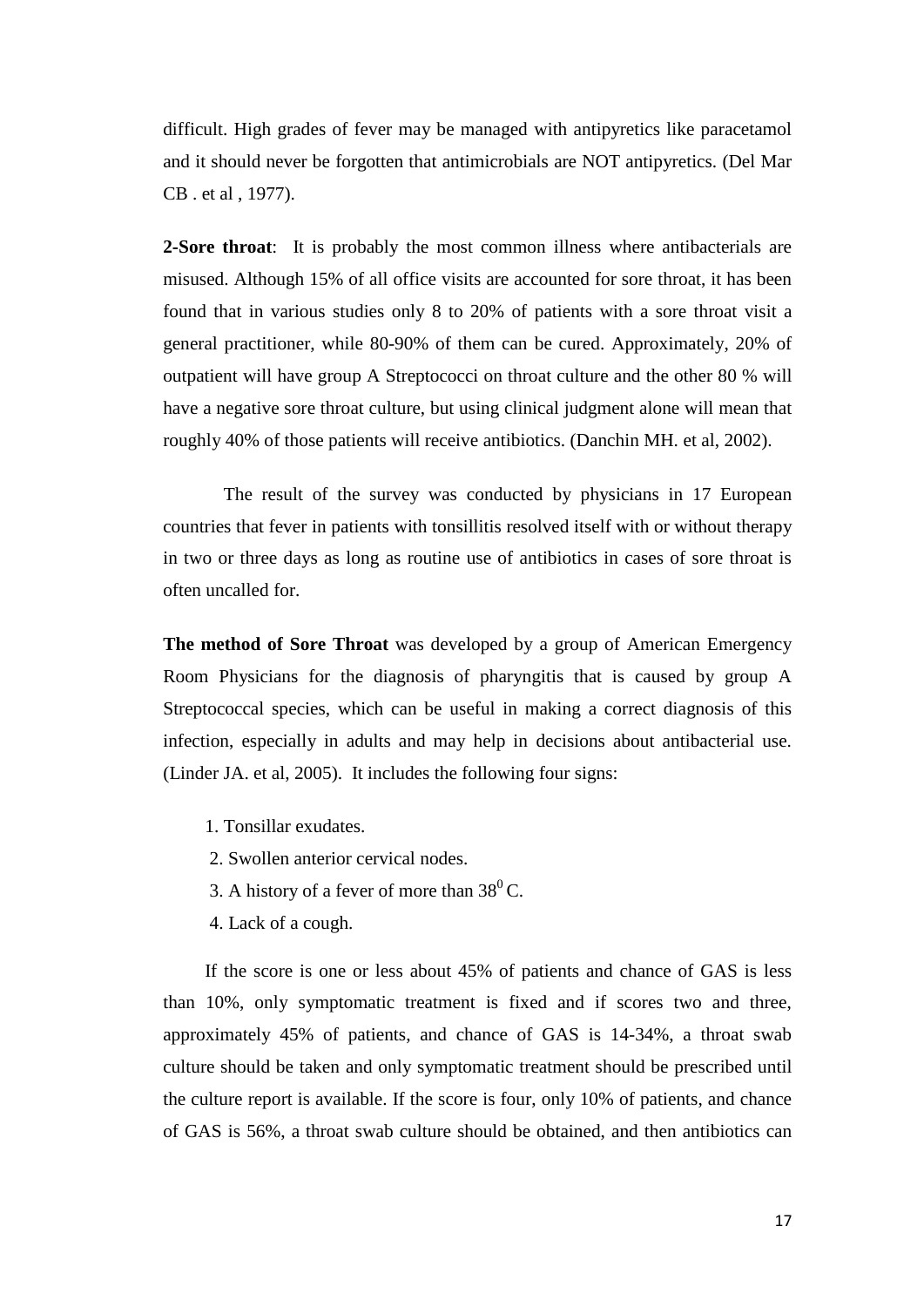be started if the situation demands. By following this easy method, about 70-80% of prescribed antibiotics for sore throat can be avoided every year.

**3-Diarrhoea**: This is the third condition where antibiotics are often over-prescribed. The causes of diarrhea may be infective or non-infective. However, the reality stick around that almost in all of the cases are recovered easily and require only adequate rehydration. In all doubtful cases, an examination of stool should be done for cyst, ova and blood. Stool culture can be done in the presence of severe and/or bloody diarrhea, fever and systemic toxicity. Indications for antimicrobial therapy in diarrheal diseases must include patients with high fever, bloody diarrhea, severe dehydration, and systemic toxicity, extremes of age, history of recent antibiotic use, recent travel, and outbreak of food poisoning in the community. (De Bruyn G . et al, 2000).

## **3.2.4. The Most Prevalent Misuse Of Antibiotics:**

There are some situations in which the use of antibiotics is clearly inappropriate. Below are some of the typical scenarios in which they are contraindicated:

**1. Long term empiric therapy without clear evidence of infection:** It is considered as one of the most common mistakes to give antibiotics when a patient does not appear to be responding to therapy.

**2. Giving antibiotics to positive culture patient in the absence of disease:** Correct principle of treatment in these situations involves obtaining cultures from the sites of infections only and avoiding treatment of a positive result of culture when signs and symptoms of active infection are absent, such as urinary tract colonization in old-age women.

**3. Identification of causative organism but failure to narrow antimicrobial therapy:** Almost of clinicians start with empiric therapy which is based on broadspectrum agents until culture result is determined. When culture and susceptibility data are available, an antibiotic with the narrowest spectrum should be selected for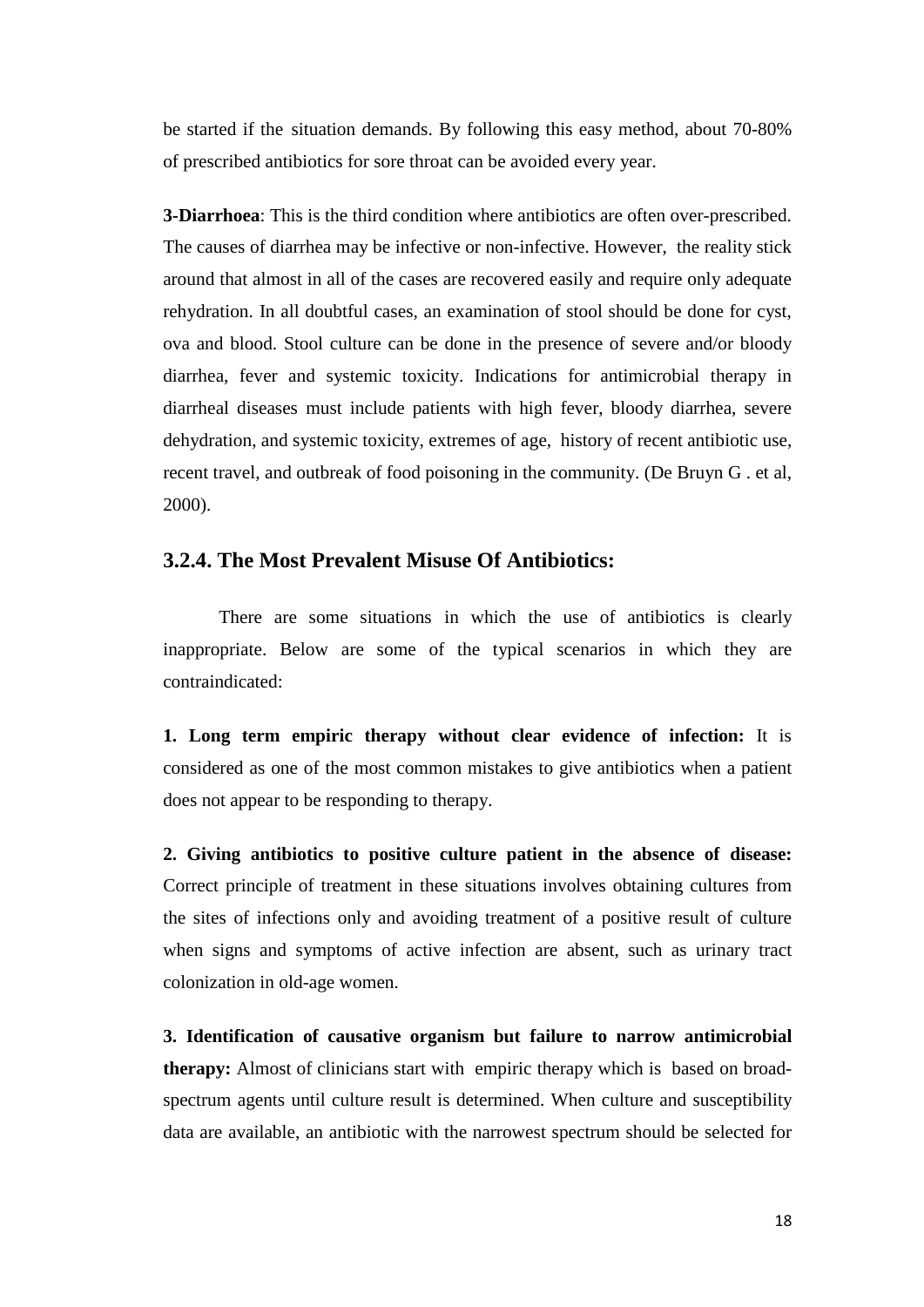continuation of therapy, but this does not occur, especially, when the patient has good outcomes during taking empiric therapy.

**4. Unnecessary prolonged prophylactic therapy:** Antimicrobial agents can be used to prevent or avoid the occurrence of infection. For example, unnecessary prolonged pre-surgical antimicrobial therapy in most cases guidelines support for the use of a single, preoperative dose of an antimicrobial agent.

**5. Frequent use of certain antimicrobial agents:** The recurrent use of specific agents in a hospital or other health care setting can lead to development of resistant organisms to that particular antibiotic. For instance, the excessive use of fluoroquinolones over the past decade is thought to be, in part, responsible for the epidemic of a fluoroquinolone resistant strain of C difficile, the most common cause of nosocomial infectious diarrhea.

## **3.2.5. The Consequences Of Irrational Use Of Antibiotics:**

### **1- Bacterial Resistance**

The resistance is defined as ''the acquired ability of bacteria to survive in the presence of concentrations of a chemical which are normally lethal''. (Baquero, 2003). Antibiotic resistance can be acquired or intrinsic.

**- Intrinsic resistance:** It is due to the inherent structure or bacterial physiology.

i.e. resistance to penicillin due to lack of correct binding proteins and anaerobic resistance of bacteria against amino glycosides because taking up of the antimicrobial into the bacteria is oxygen dependant. (WHO fact sheet, revised 2002).

*-* **Acquired resistance:** It is the development of mechanisms by bacteria that prevent previously effective antibiotics from working. They include inactivation of the drug, reduce drug permeability to the bacterial cell wall, and target changes so that the drug will no longer bind to the bacteria and the bacteria will fail to metabolize the drug to its active form. Acquired resistance can develop by genetic mutation. (Morley PS. et al, 2005).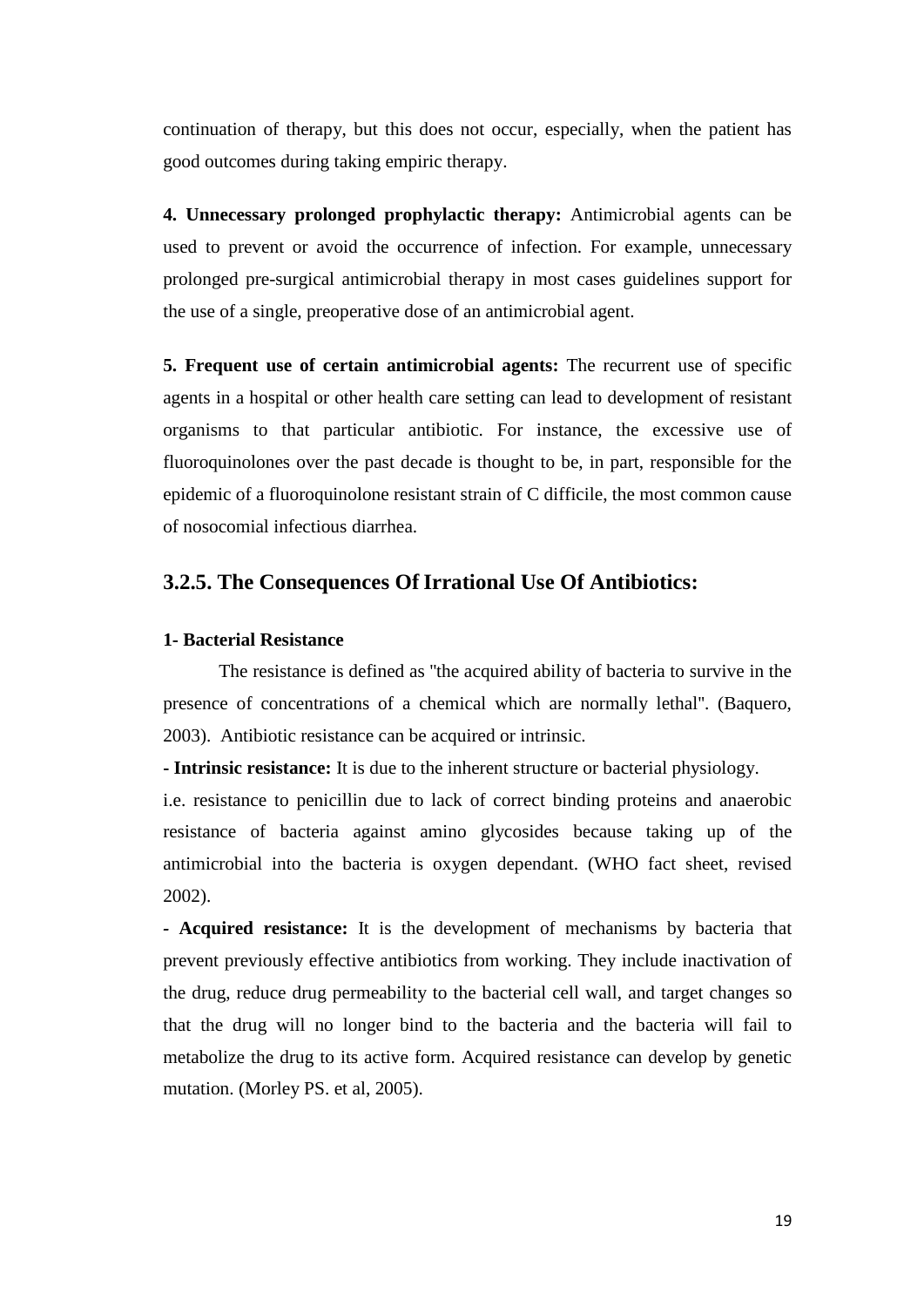### **2- Human Toxicity**

Although the antibiotics were designed to affect the physiology of microorganisms more than humans, these agents may have direct toxicity on patients. Sometimes this is considered as an extension of the mechanism of action of those agents when selectivity for microorganisms is not perfect and some of these toxicities may be dose related and can be prevented by dose reduction. This often occurs when doses are not adjusted properly and thus accumulate to a toxic level. (WHO, 1977).

#### **3- Economic Cost**

There are differences between countries in the price of drugs, which is more linked to individual drug products than to drug groups. (T.P.G.M. de vries, 1994). Over-use or incorrect use of antibiotics cause both patient and health care system to spend excessively on pharmaceuticals and this will be leading to waste of financial resources and the use of antibiotics inappropriately at early stage of disease may produce excess cost by increasing probability of prolonged disease and hospitalization. (Nausheen, S. et al, 2013). Also Antimicrobial resistance is increasing dramatically around the world in response to inappropriate antibiotic use and is causing significant morbidity and mortality It has been estimated that antimicrobial resistance costs annually  $$4000–5000$  million in the USA and  $\Theta$ 000 million in Europe. (Kathleen Holloway, 2011).

#### **4- Antibiotic Allergy**

The antibiotics can trigger immunologic reactions by forming a complexity with human proteins. The manifestations of these reactions may occur immediately such as anaphylaxis or hives or it may be delayed (rashes, serum sickness, drug fever).

The beta-lactam drugs are the most group of antibiotics for causing allergic reactions. It is difficult to determine that if a patient with an allergy to a particular antibiotic agent will have a similar reaction to another agent within that class. (Bertram G. Katzung, 2001).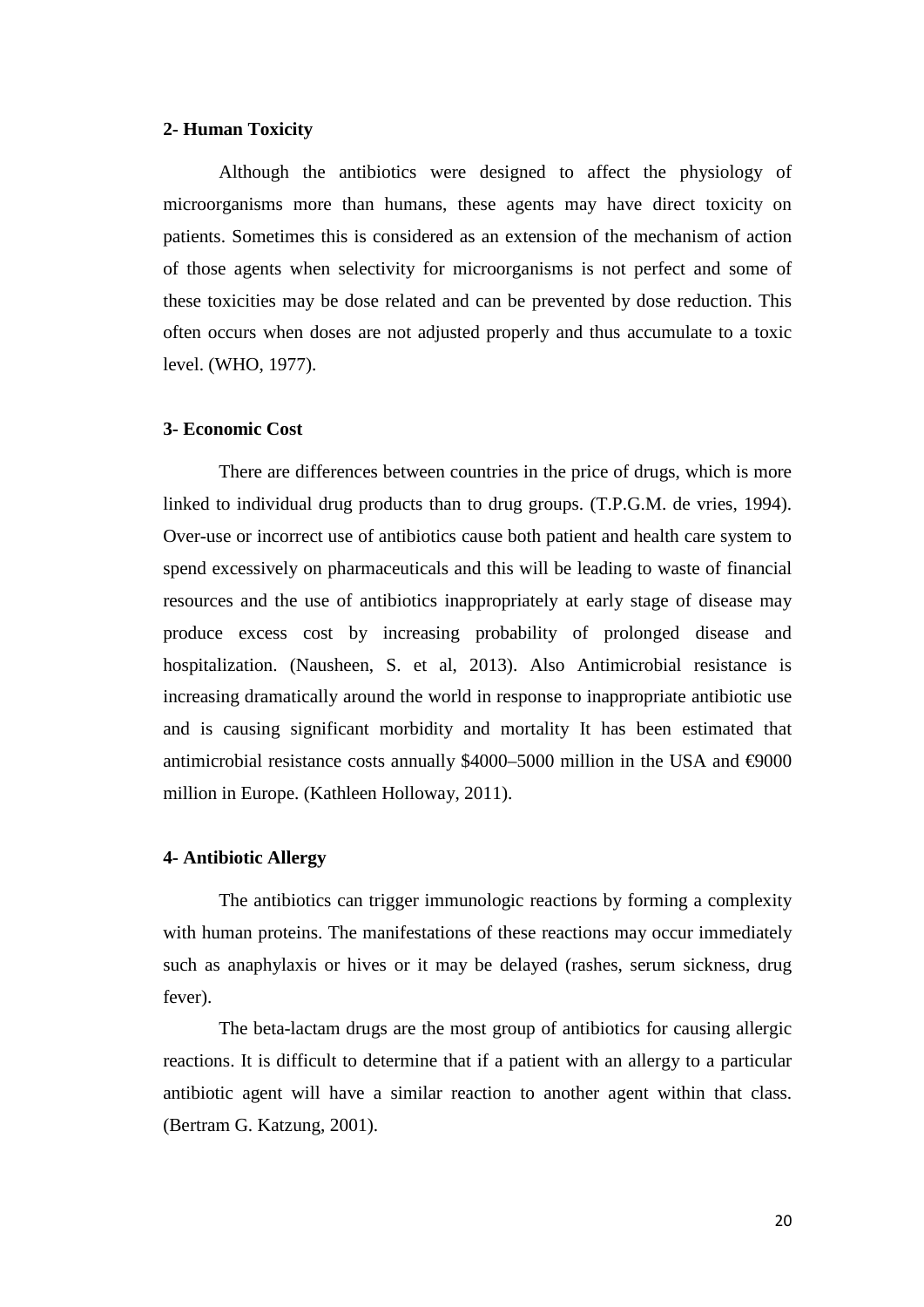### **5- Super infection**

The human body is colonized by a various type of bacteria and fungi. These organisms are considered commensal, in that they benefit from living on or in the body but do not cause harm to the body and are known as normal flora. These normal floras compete with pathogenic organisms. When antibiotics are administered it will kill the commensal flora and pathogenic drug-resistant organisms can flourish because of the absence of competition. This is considered as super infection. (Goossens H. et al, 2007).

### **3.3. Strategies To Reduce An Antimicrobial Resistance (AMR):**

According to WHO report which resulted in the meeting conducted on 19 December 2012, although many countries have good AMR surveillance, large number of gaps still remain. This monitoring process considered an area of AMR where success is possible, and where the global community can explain its obligation to move fore and look over a key part of this global issue. The implementation of effective policies and strategies to reduce AMR requires a good understanding of the prevalence of such resistance, and the factors that lead to its development and spreading. The most important need for AMR surveillance is that it increases our understanding of the distribution and extent of AMR, the level of the human disease and economic burden. (Dr Fukuda, 19 December 2012).

## **3.3.1. Guiding Principles For Combating The Emergence And Spread Of Bacterial Resistance To Antibiotics:**

- Reducing inappropriate use of antibiotics in healthcare system because development of bacterial drug resistance, lead to loss of efficacy of existing antibiotics.
- Determination and control of antibiotic resistance requires the adoption of a "One-Health" approach to disease surveillance which recognizes that resistance can emerge in both humans and animals.
- An evidence-based infection control practice can be implemented to prevent the spread of resistant pathogens.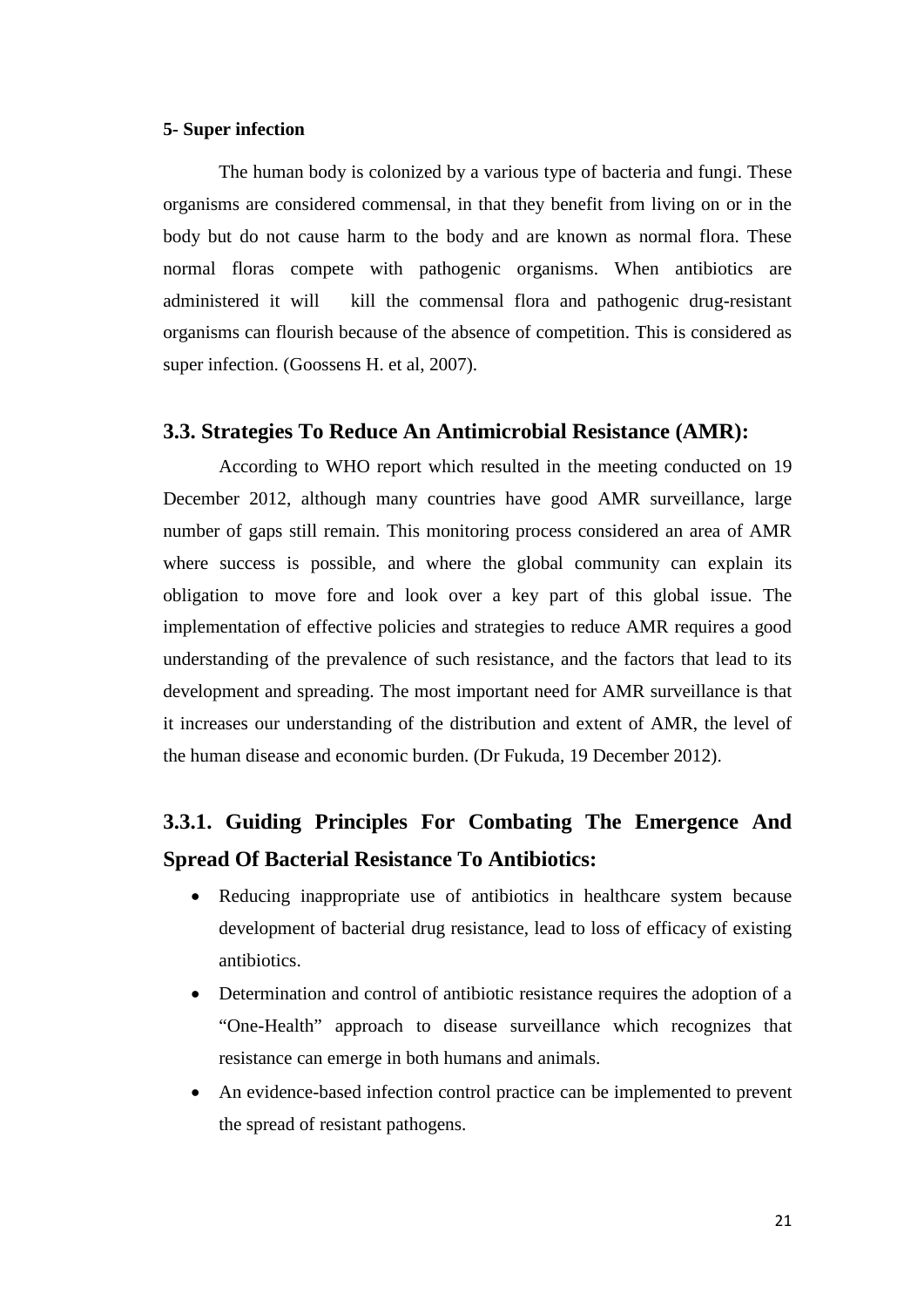- It is necessary to accelerate private sector roles in the development of therapeutics to treat bacterial infections because current private sector interest in antibiotic development is limited.
- Bacterial resistance to antibiotics is a global health problem that requires international attention and collaboration, because bacteria do not recognize borders. (Edward A Belongia. et al, September 1998).

## **3.3.2. There Are 12 Steps To Prevent Antimicrobial Resistance:**

The following steps were developed by(Kristin Brinsley. et al, October 2003).

### **Step 1. Vaccinate staff and patients**

- Give influenza vaccine to patient at risk before discharge.
- Give the patient a pneumococcal vaccine in addition to routine vaccines (e.g. hepatitis B).

### **Step 2. Remove the catheter from the patient**

- Employ catheters only when essential.
- Put the correct catheters.
- Remove catheters when they are no longer essential.
- Use proper insertion and catheter care protocols.

### **Step 3. Target the pathogen**

- Obtain appropriate cultures.
- Determine appropriate empiric therapy to probable microbe.
- Use critical or definitive therapy to known pathogens and antimicrobial susceptibility results.
- Optimize timing, regimen, dose, route, and duration.

### **Step 4. Access the experts**

• Consult the appropriate expert about patient with serious infections.

### **Step 5. Practice antimicrobial control**

• Engage in local antimicrobial use quality improvement effort.

### **Step 6. Use local data**

- Know your local antibiogram.
- Know your patient population.
- Obtain prior results of microbiology lab when patients transmit to your facility.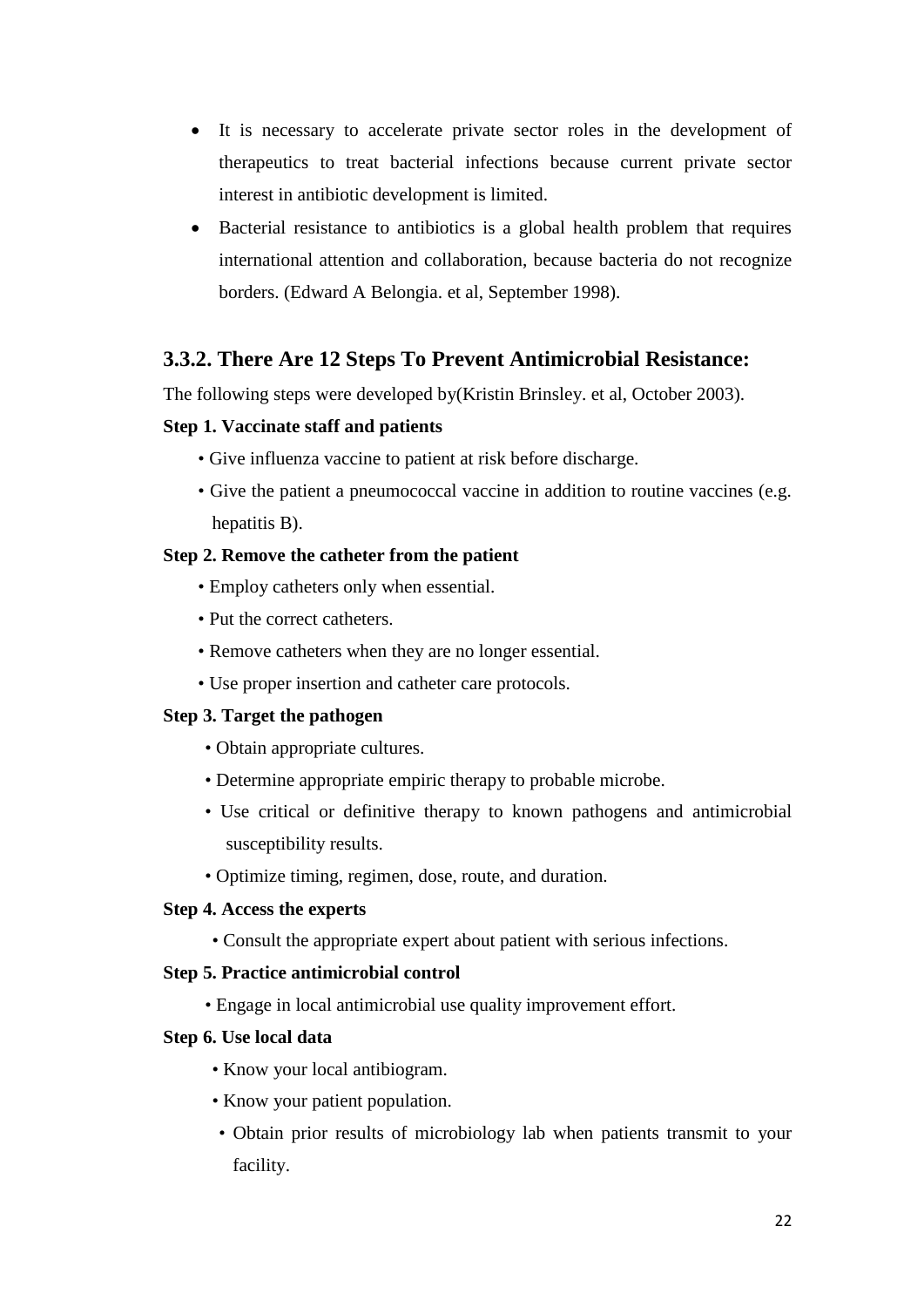#### **Step 7. Treat infection, not contamination**

- Utilize suitable antisepsis for layout blood cultures.
- Culture the blood, not the skin or catheter hub.
- Use proper method to obtain and process all cultures.

### **Step 8. Treat Infection, Not colonization**

- Do not treat the tracheal aspirate but treat pneumonia.
- Do not treat the catheter tip or hub but treat bacteremia.
- provide treatment for urinary tract infection, not the indwelling catheter.

### **Step 9. Understand when to say "No" to Vanco**

- Treat infection, not contaminants or colonization.
- Treat fever in a patient with an intravenous catheter, but it is not a routine indication for vancomycin.

### **Step 10. Stop antimicrobial treatment**

- When infection is treated.
- When infection is not diagnosed.
- When cultures are negative and infection is unlikely.

#### **Step 11. Isolate the pathogen**

- Use standard infection control precautions.
- Use approved airborne/droplet/contact isolation precautions.
- When in doubt, consult infection control experts.

#### **Step 12. Contain your contagion**

- stay home when you are sick.
- keep your hands clean.

### **3.4. Strategies To Reduce Inappropriate Use Of Antibiotic:**

#### **1. Strategies for providers or prescribers**

Large numbers of physicians worldwide are aware that antibiotic resistance is an emerging problem which resulted from misuse or overuse of antibiotics. That means, providing information or education alone will be insufficient to change their prescribing behavior, so it is very important to overcome barriers to get more judicious prescribing by developing materials that support and change the implementation of effective techniques in the healthcare organizations. (Spellberg B. et al, 2008).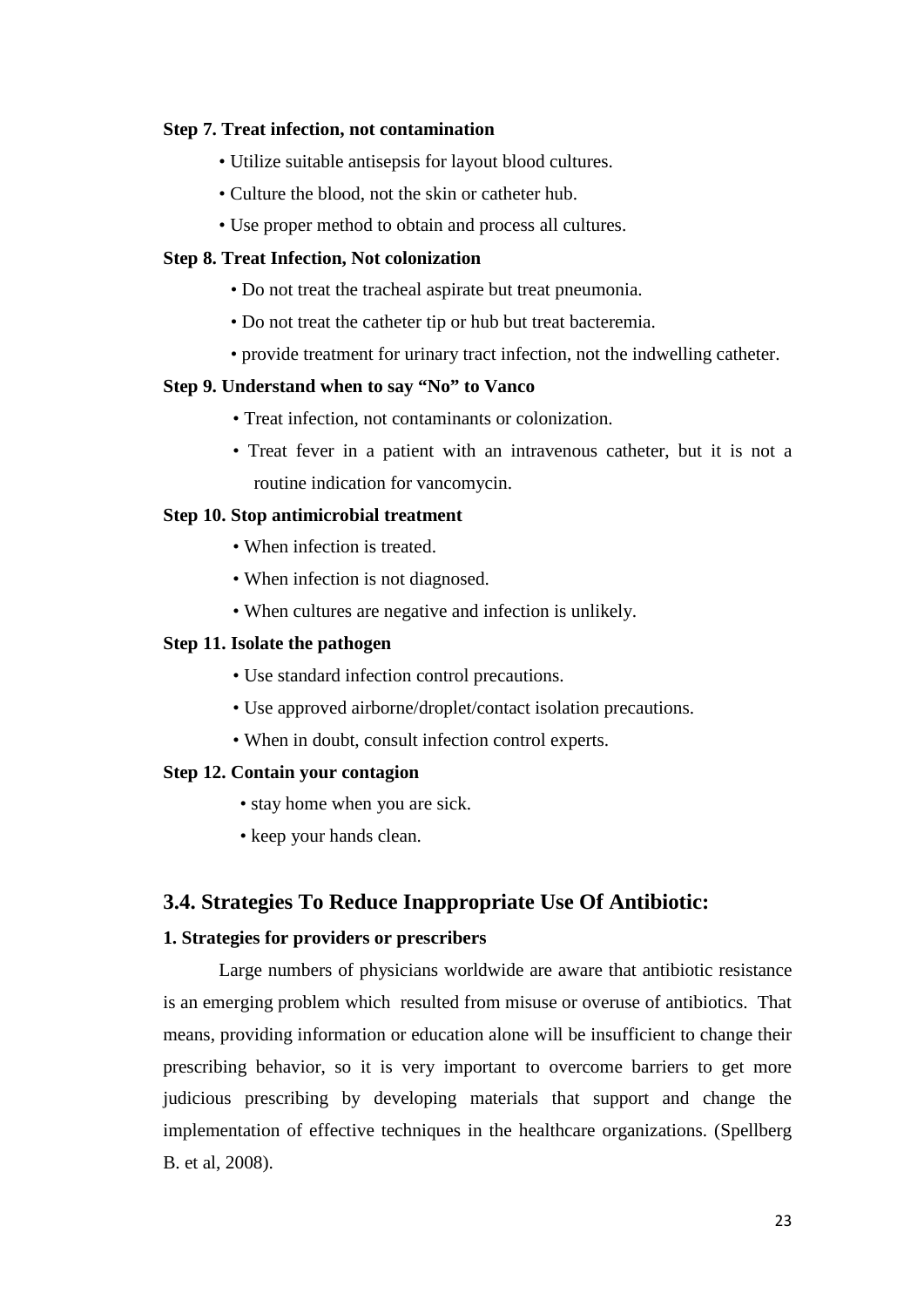The most important elements include evidence based recommendations for diagnosis and treatment backed by professional societies, information to facilitate provider -patient communication and materials for patient education. (Edward A Belongia.et al, 1998).

Clinical practice guidelines must be developed and supported by other educational activities, such as multifaceted interventions which are more effective than single interventions. Printed materials have little effect on doctors' behavior when compared with other strategies. There are large numbers of studies showing that education at an individual or small group level and peer education are effective ways to change doctors' antibiotic prescribing behavior. Peer education effectiveness is increased when the message is delivered by local opinion leaders and is made relevant to the doctor's own practice. The implementation process of peer education on a broad scale may be difficult and expensive because of the need to identify, train, and support sufficient educators that alternative ways can be used like video presentation of information and although costs would be reduced, the ability to make discussion to each clinician's needs would be lost. (Ross- Degnan D. et al, 1997).

There is another successful technique to improve prescribing behaviors of doctors by using an internet to provide feedback to clinicians concerning their own prescribing of antibiotics practices. Computer assisted decision support is considered as a new communication technology that enhances the potential to practice guidelines and provide feedback to clinicians and it is used effectively to improve antibiotic prescribing in hospitals and could be extended to outpatient settings. (Isenalumhe AE. et al, 1998).

**Materials Available For Prescriber To Support An Intervention Program On Antibiotic Use:**

- Judicious antibiotic use principles for pediatrics and geriatrics infections.
- Providing academic sheets with one page summaries of the principles of antibiotic use.
- Question and answer sheets for viral respiratory diagnoses.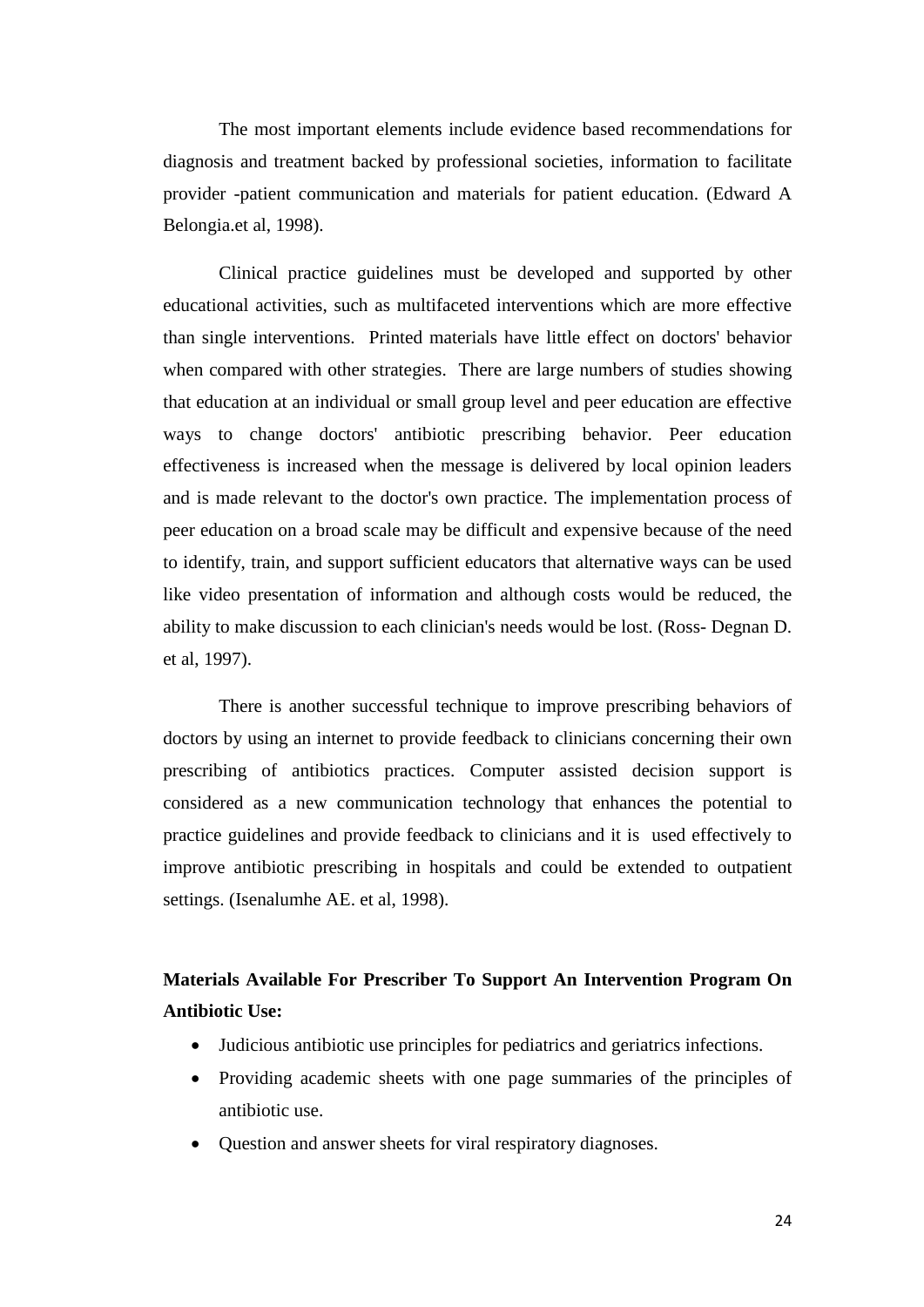- A "prescription pad" including recommendations for symptomatic treatment for patients with viral respiratory infections.
- A letter to childcare providers announcing that the kid is able to return to the care day without an antibiotic.

### **2. Strategies for patients and the public**

The most vital approach that is needed to increase the public's understanding of antibiotic resistance and to change expectations about use of antibiotics is multifaceted approach.

### **The most important elements should include**

- 1- Implementing or conducting a campaign which is related to the public with driven advertising is an effective but expensive strategy to change behavior of health.
- 2- Fit out public educations regarding the variations between bacterial and viral infections. The potential prohibition of antibiotics taking is more complex than other health education messages because the risk of benefit ratio is less clear.
- 3- Interventions for patients at outpatient clinics must be an important component of a public education campaign. (Edward A Belongia.et al, 1998).
- To ensure that messages about appropriate antibiotic use are emphasized it is important to provide effective educational materials to the communities. (Ross- Degnan D. et al, 1997). Below are some examples on these materials:
- Diffusion of relevant video shows
- Broadcasting and production of radio & TV material, including weekly bulletins, radio programs and micro shows.
- Dissemination of validated messages by posters, panels and presentation easels, pamphlets for patients' education.
- Making interviews with journalists, and other key persons who can influence dissemination of information.
- Implementing of educational workshops with mothers and families.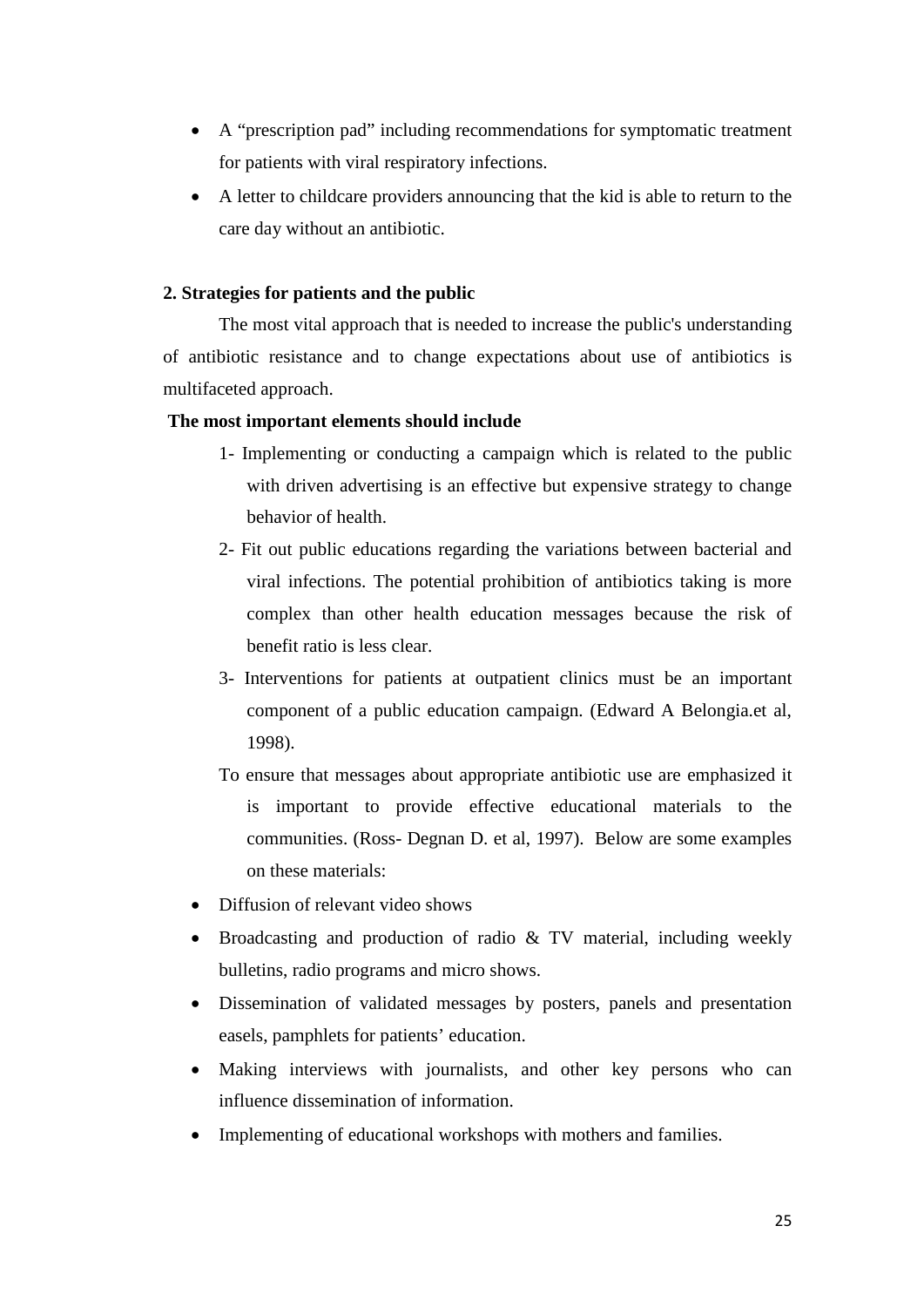• Organization of health fairs and workshops in places where there are gathering of people, like schools -- etc.

## **3.5. Antibiotic Stewardship Program:**

It can be defined as a system of informatics, data collection, personnel, and procedures that encourages the best choosing, dosing, and duration of therapy for antimicrobial agents throughout the course of their use.

By implementing such program we can decrease inappropriate and excessive use of antibiotics, optimize therapy and clinical outcomes for the individual infected patient. (CDC, Centre For Disease Control And Prevention, 2014).

## **3.5.1. Interventions Involved In Antibiotics Stewardship Program In The Hospitals Care Facility:**

Antibiotics stewardship interventions are recorded below in three categories such as, broad interventions, pharmacy-driven interventions, infection and syndrome specific interventions.

#### **1. Broad interventions**

**• Antibiotic "Time outs."** Almost all physicians start by using empirical therapy of antibiotics in hospitalized patients while diagnostic information is being obtained but clinicians often do not revisit the selection of the antibiotic after getting an enough laboratory data which includes culture results. Using antibiotic "time out" protocol provide a continuing review of the choice and need of antibiotics when the clinical picture is clearer and more diagnostic information is available. (Dellinger RP. et al, Feb 2014). The antibiotic therapy must be reviewed by clinicians 48 hours after antibiotics are initiated to answer these key questions:

1- Does this patient have an infection that will respond to antibiotics? If so,

- 2- Is the patient on the right antibiotic(s), dose, and route of administration?
- 3- Can a more targeted antibiotic be utilized to combat the infection?
- 4- How long should the patient receive the antibiotic(s)?

• **Prior authorization:** There are some facilities restricting the use of certain antibiotics based on the spectrum of activity, cost, or related toxicities to make sure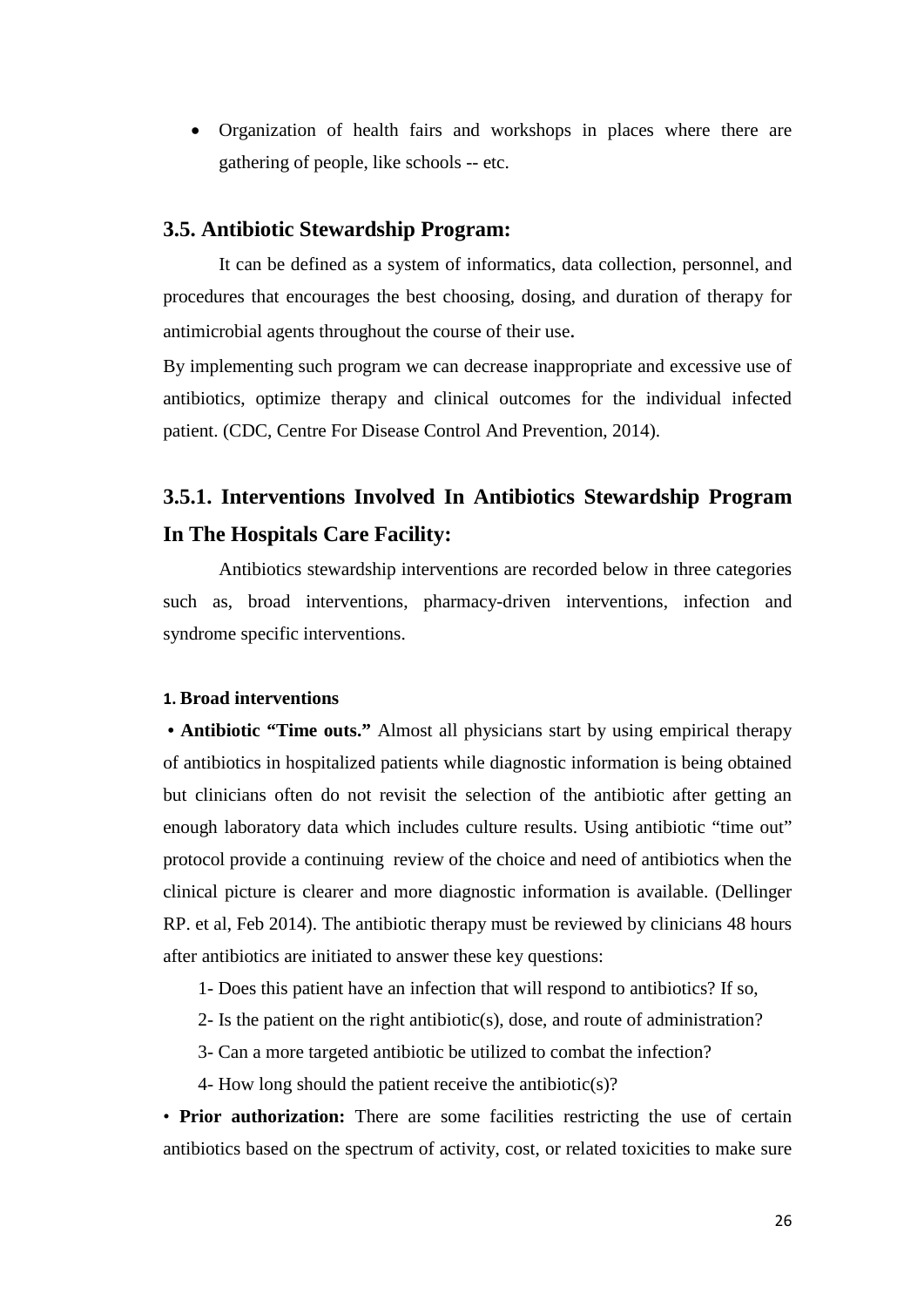that the use of these agents is reviewed with an expert before therapy is initiated. This intervention demands expertise availability in antibacterial use and infectious diseases. Also authorization requires to be completed in a timely manner. (Fridkin SK. et al, 2014).

### **2. Pharmacy-driven Interventions**

The following intervention was developed by(Stach LM. et al, 2012).

- **Changes from intravenous to oral antibiotic therapy automatically:**
- This must be done in appropriate situations and for antibiotics with good absorption (e.g., fluoroquinolones, trimethoprim, etc.), that will improve patient safety by reducing the need for intravenous access.
- **Adjustment of the dose:** This is in cases of organ dysfunction (e.g. renal adjustment).
- **Optimization of the dose:** For instance, dose adjustments depend on monitoring drug therapy, making the best therapy for highly drug-resistant bacteria, achieving the penetration of CNS, prolonged-infusion administration of some antibiotics, etc.
- **Time-sensitive automatic stop orders:** That is used for specified antibiotic prescriptions, especially antibiotics administered for surgical prophylaxis.
- **Prevention and find drug-drug interactions that is related to antibiotic usage:** To illustrate, interactions between some orally administered fluoroquinolones and certain vitamins.

### **3. Infection and syndrome specific interventions**

 The interventions which developed by (Sick AC. et al, 2013) are meant to get better prescribing for particular syndromes:

**• Community-acquired pneumonia:** The interventions which are taken for community-acquired pneumonia have focused on correcting problems in therapy, for example improving diagnostic accuracy, prescribing of therapy based on culture results and optimizing the duration of treatment to ensure guidelines acquiescence.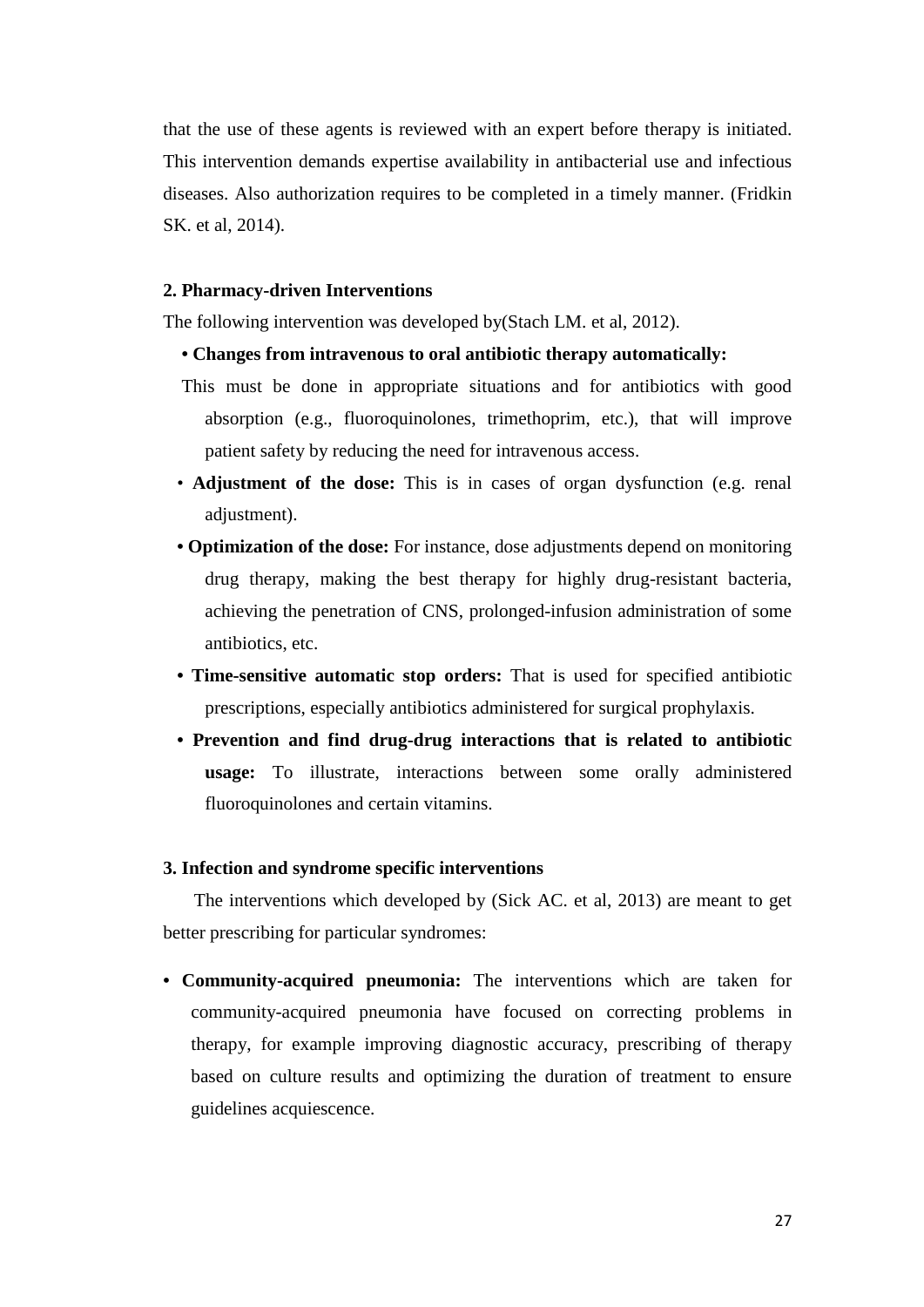- **Infections of the urinary system:** Interventions for UTIs focus on avoiding unnecessary cultures of urine for asymptomatic patients and ensures that patients receive an appropriate therapy based on their susceptibilities and for the suitable duration.
- **Skin and soft tissue infections:** This intervention has focused on ensuring that patients do not get antibiotics with broad spectrum and ensuring the correct duration of treatment.
- **Clostridium difficile infections:** Guidelines for CDI urge providers to stop unnecessary antibiotics in all CDI diagnosed patients. However, this does not often occur. By reviewing antibiotics in newly diagnosed patients, this can recognize the best chance to stop unnecessary antibiotics and improve the clinical response of organism to therapy and decrease the risk of repetition.
- **Treatment of culture proven invasive infections :** An infection of blood stream is the best example on invasive infection that present good opportunities for interventions to improve the usage of antibiotic as it is readily fixed from the results.

## **3.6. Studies Were Done On Prevalence Survey Of Infectious Disease And Antibiotics Usage Rate:**

Nearly in all European union countries, the healthcare-associated infections (HAIs) and antimicrobial resistance are viewed as the principle general health impendence. The European Centre for Disease Prevention and Control (ECDC) suggested in 2008 that the total aggregate weight of HAIs should be measured in routine and in an integrated way through the European Union.

The starting steps towards standardization of HAIs monitoring in Europe had been conducted on infections in intensive care units and surgical site infections by the 'Hospitals in Europe Link for Infection Control through Surveillance (HELICS)' project, from 2000 to 2003.

In this way, HELICS carried out standardized HAIs surveillance in 2004 and 2005, and later as portion of the 'Enhancing Patient Safety in Europe (IPSE)' network from 2005 to 2008, which was moved to ECDC in July 2008. Constant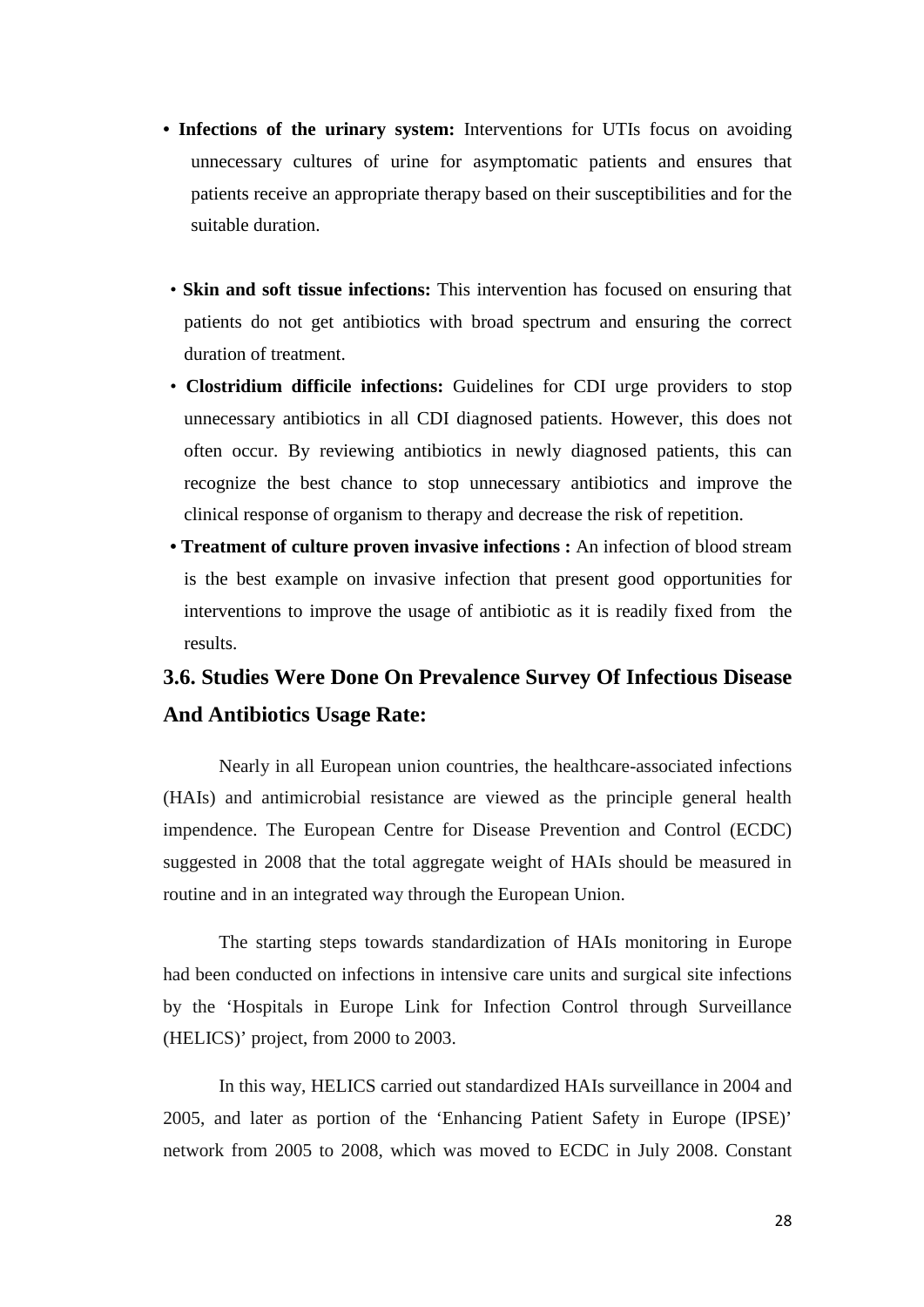observation, particularly prospective active monitoring, is the highest quality level. ( UN general accounting office, 2004 ). In any case, repeated prevalence surveys (PPSs) explain more possible options for hospital-wide surveillance of all HAIs, but permitting the estimation of burden of disease by HAIs in acute hospitals, and prioritize regions still requesting interventions. (Stephen Morrissy. et al, 2015).

In the study completed by the European Centre for Disease Prevention and Control on healthcare-associated infections (HAIs) and antimicrobial use in European acute care hospitals, PPS was directed in January 2010 and the variables were gathered at hospital, patient and national level in 66 hospitals from 23 nations. A unit and patient based protocol were provided. Also questionnaires were utilized to evaluate feasibility. Of 19,888 reviewed patients, 7.1% had an HAI and 34.6% were accepting no less than one antibiotic. Results of prevalence were the highest in intensive care units, with 28.1% patients with HAI, and 61.4% patients with antimicrobial use. 1.8–2.2% of patients with pneumonia and other lower respiratory tract infections explain the most prevalent sort (25.7%) of HAI. Surgical prophylaxis was the sign of 17.3% of utilized antimicrobials and surpassed one day in 60.7% of cases. This PS study demonstrated that the point of assessing the burden of HAIs and antimicrobial use in European acute care hospitals was sensible and independent on the protocol utilized. (P zarb. et al, 15 May 2012).

In a study carried out by (Yilmaz et al, 2009), there were 153 patients (36.2%) receiving one or more antibacterial agents. (41.8%) of antibiotic therapy was for definitive indication and (58.2%) was given for prophylaxis purpose. Usage of antibiotics was appropriate for either treatment or prophylaxis in (45.7%), while it was inappropriate in the remaining  $(54.3%)$  patients. The most common inappropriate use of antibiotics was in surgical clinics (62.7%).

Another study was conducted in Turkey by (Ertugrul et al, 2009). 38 (54.3%) of the hospitalized patients was receiving antibiotics. At the end of the study, it was found that 12 (32%) of the patients who were on antibiotic use was receiving the agents in appropriate pattern. The most prevalent cause of inappropriate usage was due to prolonged use of prophylactic antibiotics (50%). Cefazolin (60%) and ampicillin/ sulbactam ( 21%) were the most commonly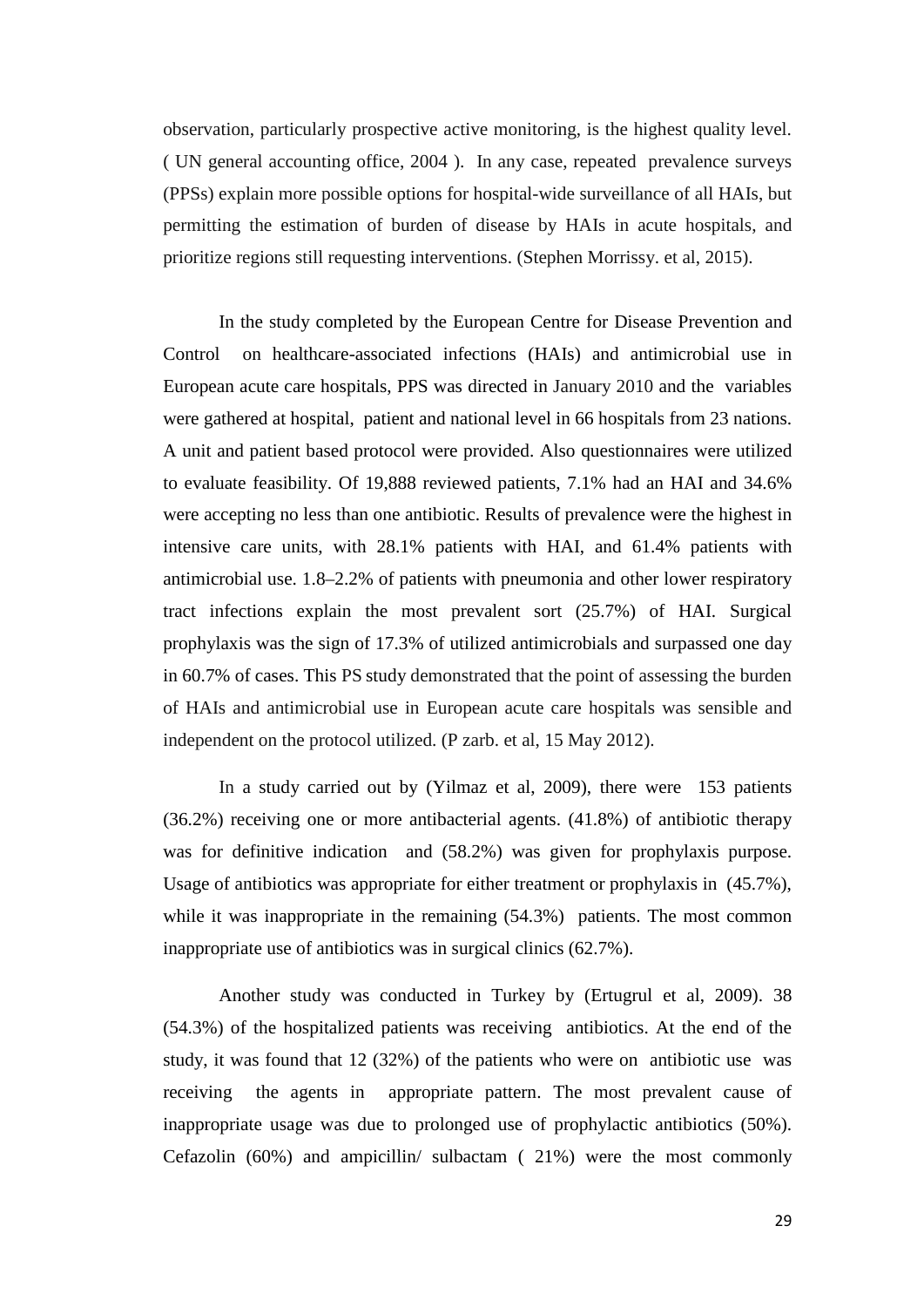prescribed antibiotics. The overall cost of antibiotics used on the day of study was 955.46 TL (13.65 TL per patient) and 327.98 TL of this (4.68 TL per patient) was due to inappropriate use.

Another study that was carried out in Turkey was planned to evaluate antibiotic utilization of inpatients treated in Gulhane Military Medical Academy, which has a 1,200-bed limit. On April 20, 2012, this study found out that prevalence of inappropriate antibiotic use changes between 19.0% and 72.4% and was 44.3%. That means that almost 50% of antibiotic treatment is inappropriate even in this hospital with such a relatively low use rate. When reasons for improper utilization are evaluated, they comprise of prolonged unnecessarily prophylaxis use and empirical applications. Additionally this study demonstrated that the rate of an antibiotic use rate was 39.7%. This moderately low rate of antibiotic use might be imputing to the efficient efforts of the antibiotics control committee of that hospital and the consultation provided by infectious disease specialists. (Hanfi Cem Gul. et al, 2013).

A cross-sectional study was conducted in a major tertiary hospital in Istanbul by (Asuman İnan et al, 2011). They found out that antibiotics were prescribed for (35.6%) of total inpatients. The empirical antibiotic use was more common (49.7%) than prophylactic (29.1%) and definitive therapy (21.2%). The antibiotics were used inappropriately in 44 patients (22.1%).The inappropriate usage was more common in prophylactic therapy (46.5%). The total daily cost of antibiotic therapy in this hospital was \$3350.6 while the total cost of one day for hospital infection was \$2137.1.

A prevalence study was performed in Vietnamese hospitals by (Thu et al, 2008) reported that 5,104 of 7,571 patients (67.4%) were taking antibiotics. The rate of antibiotics use was the highest in surgical specialty (93.2%) and the lowest in medical speciality (48.2%). The most commonly prescribed agents were from cephalosporin group (70.2%), penicillin (21.6%). The most common cause for inappropriate use were detected at surgical wards and gynecology departments. Approximately (1,573 of 5,104) of patients on antibiotics had an inappropriate indication.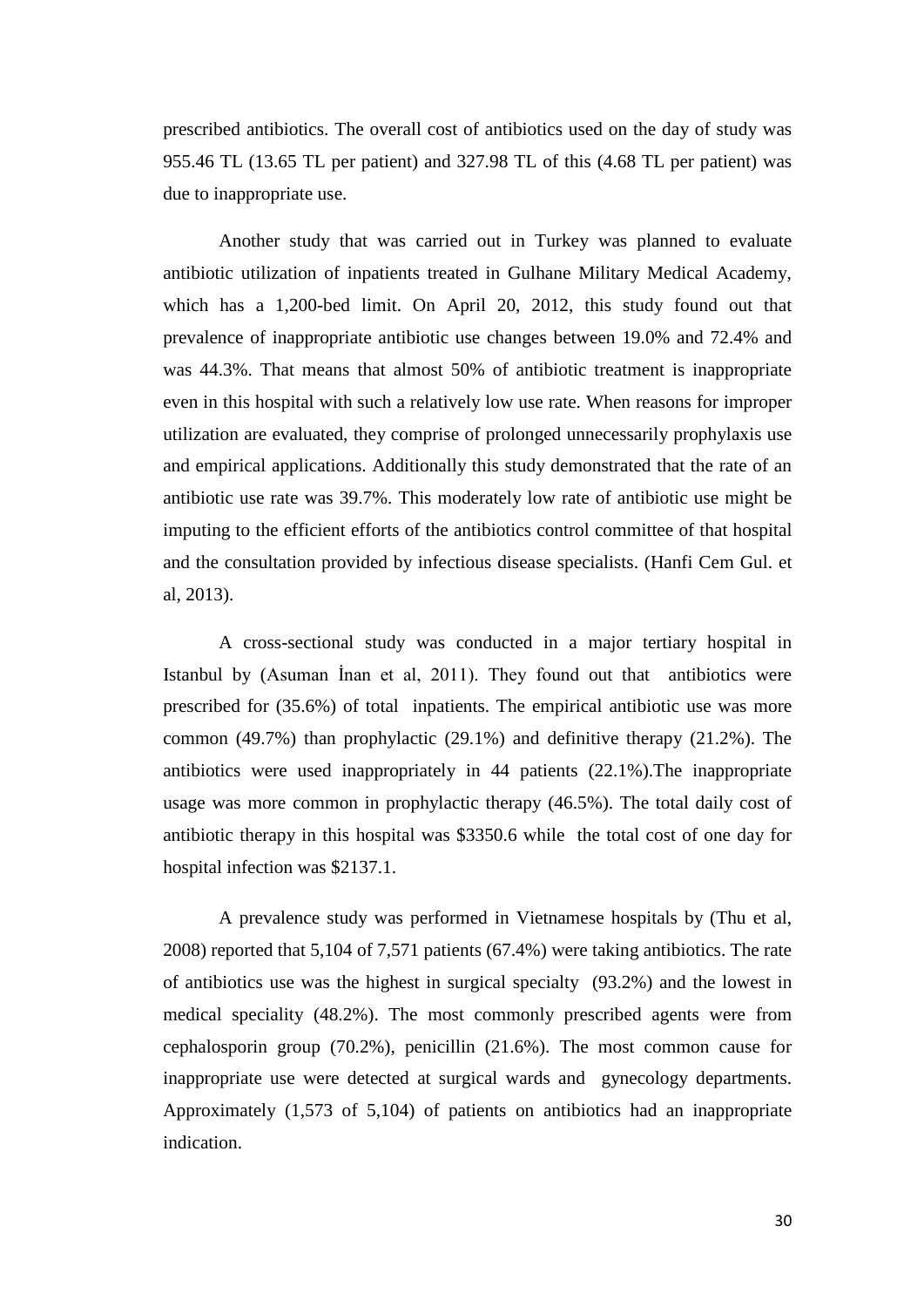A study performed by (Latour et al, 2012), showed that antibiotics utilized by 1,966 patients regarded as a part of 323 various facilities in 21 European nations were dissected. The majority of information acquired originated from the webbased ESAC (European Surveillance of Antimicrobial Cosumption). It was found out that the reason for antibiotic use was empirical in 54.4% of cases and prophylactic in 28.8% of cases and the significant variations between countries were found in terms of cause of antibiotic use. This study decided uroprophylaxis to be the most widely recognized cause, in spite of the fact that distinctions exist between countries.

A study was conducted in Benin by (Théodora AA et al, 2014) noted that the total surveyed inpatients were 3130, 597 of which with 972 nosocomial infections. The overall prevalence of hospital infections was (19.1%). The most frequent infections were related to the urinary tract (48.2%) and resistance pattern was detected in vancomycin resistance among enterococci (67.5%), methicillinresistance (52.5%) among Staphylococcus aureus.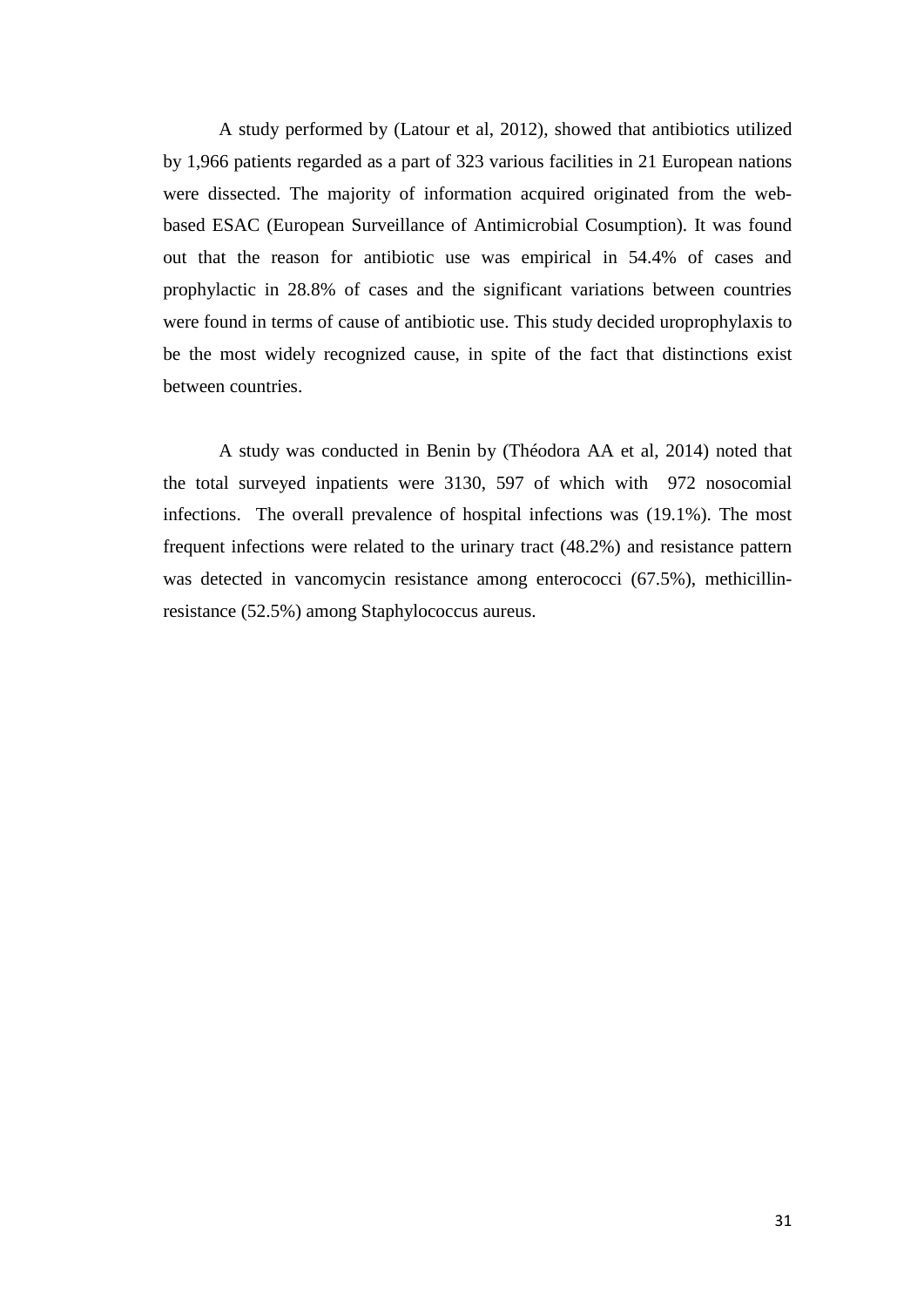## **3.METHODOLOGY OF THE STUDY**

### **3.1. Materials And Methods:**

The study was conducted by reviewing electronic records of hospitalized patients, informal interviews of treating clinicians and patients and scanning of laboratory records.

#### **3.2. Study Design:**

This is an observational, cross-sectional survey of Antibiotic usage and health care associated infections for 8 days of April 2016.

### **3.3. Site Of The Study:**

This study was carried out in surgical, medical, pediatrics and ICU wards at Near East University hospital. The medical ward includes Internal medicine, geriatrics, gynecology, Infectious disease, respiratory and allergy, cardiology, GIT, orthopedic and urology departments. This is tertiary teaching care hospital and one of the largest leading medical facilities in the private sector in Lefkosa, Northern Cyprus. This hospital has a 55,000 square-meter closed area with 209 private single patient rooms, 30-bed Intensive Care Unit, 8 operating theatres, 17-bed Neonatal Intensive Care Unit.

### **3.4. Sampling And Time Window:**

Period prevalence survey of randomly selected inpatient were conducted between 11 and 18 of April 2016 at Near East tertiary hospital. To ensure feasibility of the survey one week was allowed to complete gathering of desired data.

### **3.5. Inclusion Criteria:**

All hospitalized patients of any age were eligible for inclusion and also patients were temporarily absent from the wards (e.g. for endoscopy, surgery, medical imaging) were included while patients in outpatient area (including haemodialysis patients) and psychiatric, neurology, oncology, ophthalmology,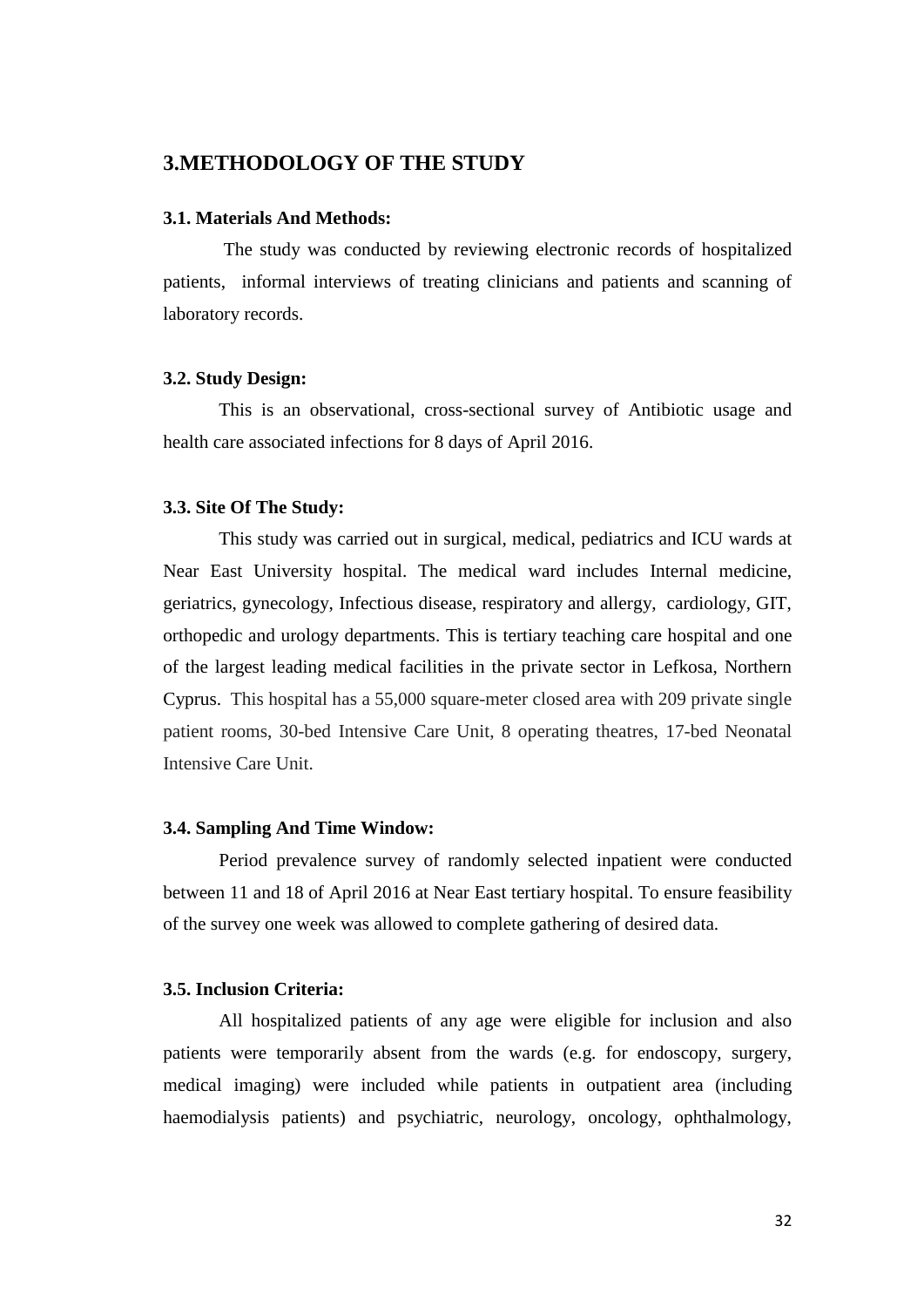ENT, rehabilitation and emergency units were excluded. Only antibiotics that used systemically were included in this study while topical antibiotics was excluded.

#### **3.6. Data Collection:**

Some of the necessary data was taken from computerized records during the study and the rest of the data was gathered by reviewing the patients records at each clinic. Demographic information for the patient was included in the first part of the survey like gender, age, name of the ward where the patient was treated, date of hospital admission while the second part included information about antibiotics for example, antibiotic usage indication, generic name of antimicrobial agent used, date of start using antibiotic, dose frequency, rout of administration, dosage form. Also laboratory and culture results were gathered to determine if antibiotics were used for empirical, prophylaxis or definitive therapy. The last part was about HAIs which include data on microorganisms and only results that available on the time of the survey were included. Age of the patient, date of hospital admission, date of starting antibiotics and length of hospital stay, were used to estimate the total number of health care associated infection.

### **3.7. Case Definitions :**

Case definitions that were developed by the United States Centers for Disease Control and Prevention (CDC) were used. We considered that an active infection was **healthcare-associated infection** (associated to acute care hospital stay only) when it meets the following criteria:

- 1-If the signs and symptoms started on day 3 of the current admission or later (with day 1 the day of admission) and it was not present or incubating at the time of admission.
- 2-Antibiotics treatment was continuous on the day of the survey.

The HAI was classified as lower respiratory tract infection, surgical wound, urinary tract infection, skin and soft-tissue infections, bloodstream, catheter related infection and others.

An antibiotic appropriateness was estimated by using the Council for Appropriate and Rational Antibiotic Therapy (CARAT) criteria (Slama TG et al,2005). These criteria included requirements to rationalize the use of antibiotics such as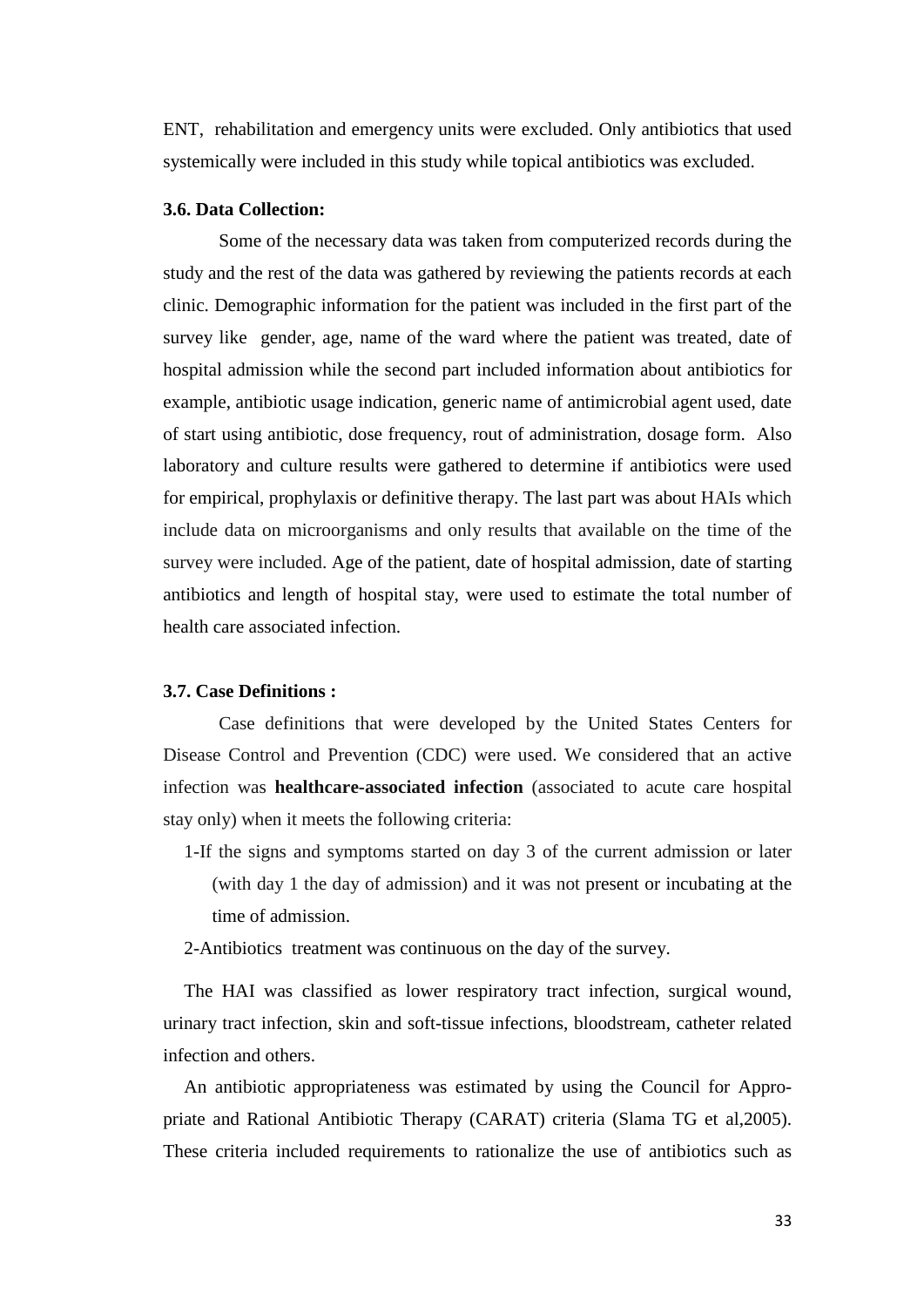evidence-based results, therapeutic benefits, optimal drug, optimal duration, safety and cost-effectiveness. The CDC guidelines for antimicrobial use were also used as references for the appropriate therapeutic recommendations and the cost of antibiotic therapy was calculated in United States dollars.

### **3.8. Data Analysis:**

Privacy of patients was provided by coding. All data were analyzed using the Statistical Package for Social Sciences software (SPSS version 22). The data were described using frequency distribution. Categorical variables were analyzed by Chi-square test and statistical significance was accepted when the chance for confidence was less than 1%.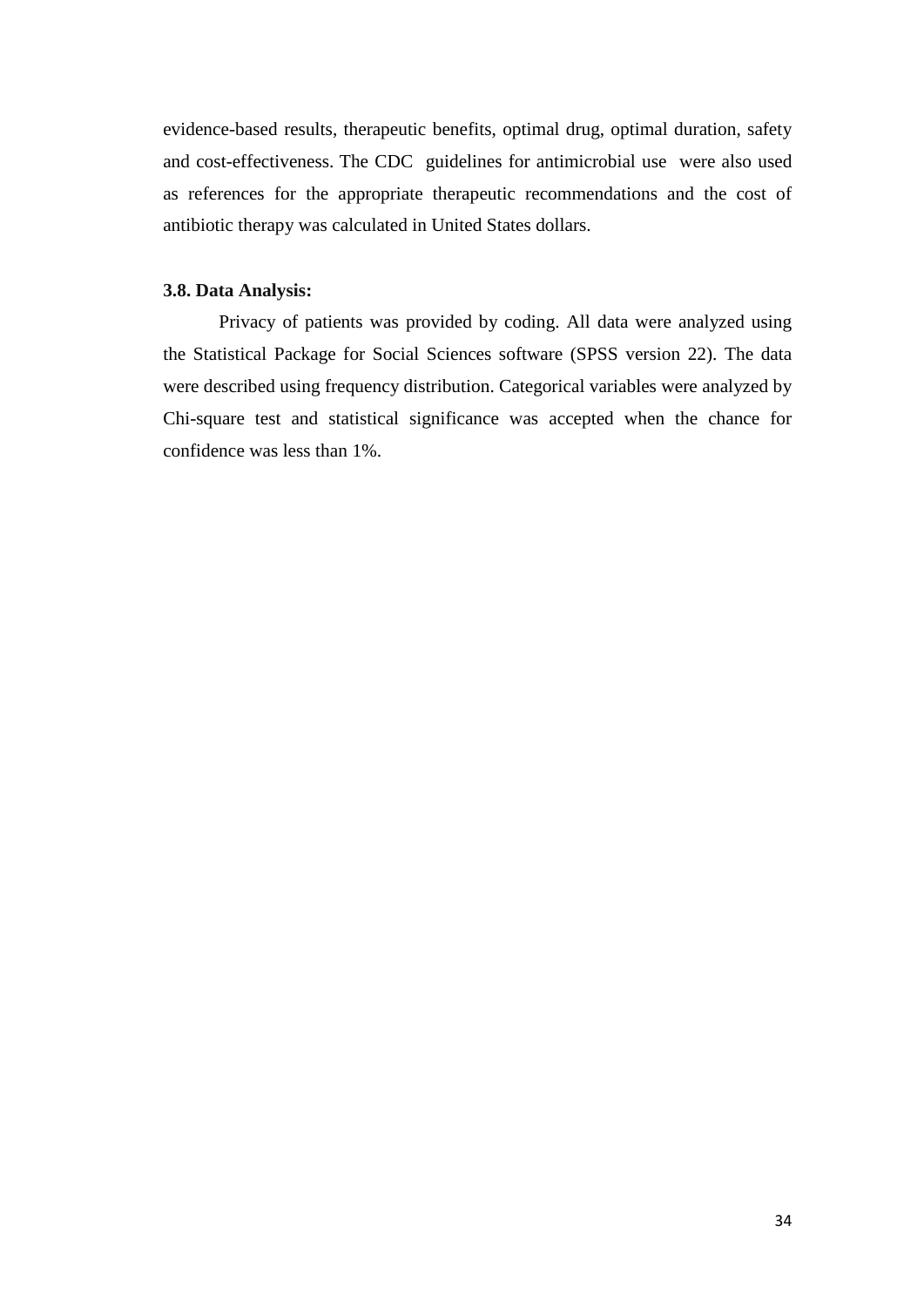## **4. RESULT**

On the time of prevalence study, the total number of hospitalized patients was 137. The percentage of patients on surgery, medical, pediatric and ICU wards were 23(16.8%), 86(62.8%), 16(11.7%), 12(8.8%), respectively.

## **4.1. Antibiotic Use:**

Of 137 inpatients, 54 (39.4%) were on one or two antibiotics. Among patients receiving antibiotics, 7 were on surgery ward, 35 were on medical ward, 6 on pediatric ward and 6 on ICU unit. The prevalence of antibiotic use according to specialty, gender are summarized in table 1. We do not find a significant difference between antibiotic use and specialty ( $P = 0.7$ ) and gender ( $p = 0.9$ ).

|                   | <b>Total survey patient</b> |               | <b>Patient on antibiotic use</b> |               |
|-------------------|-----------------------------|---------------|----------------------------------|---------------|
| <b>Speciality</b> | ${\bf N}$                   | $\frac{0}{0}$ | ${\bf N}$                        | $\frac{0}{0}$ |
| <b>Surgery</b>    | 23                          | 16.7          | $\overline{7}$                   | 30.4          |
| <b>Medicine</b>   | 86                          | 62.7          | 35                               | 40.7          |
| <b>Pediatric</b>  | 16                          | 11.6          | 6                                | 37.5          |
| ICU               | 12                          | 8.7           | 6                                | 50.0          |
| <b>Total</b>      | 137                         | <b>100</b>    | 54                               | 39.4          |
| <b>Gender</b>     |                             |               |                                  |               |
| <b>Male</b>       | 69                          | 50.3          | 27                               | 39.1          |
| <b>Female</b>     | 68                          | 50.3          | 27                               | 39.1          |
| <b>Total</b>      | 137                         | 100           | 54                               | 39.4          |
|                   | Shown by row percentage     |               |                                  |               |

**Table (1).** Prevalence Of Antibiotic Use By Specialty And Gender.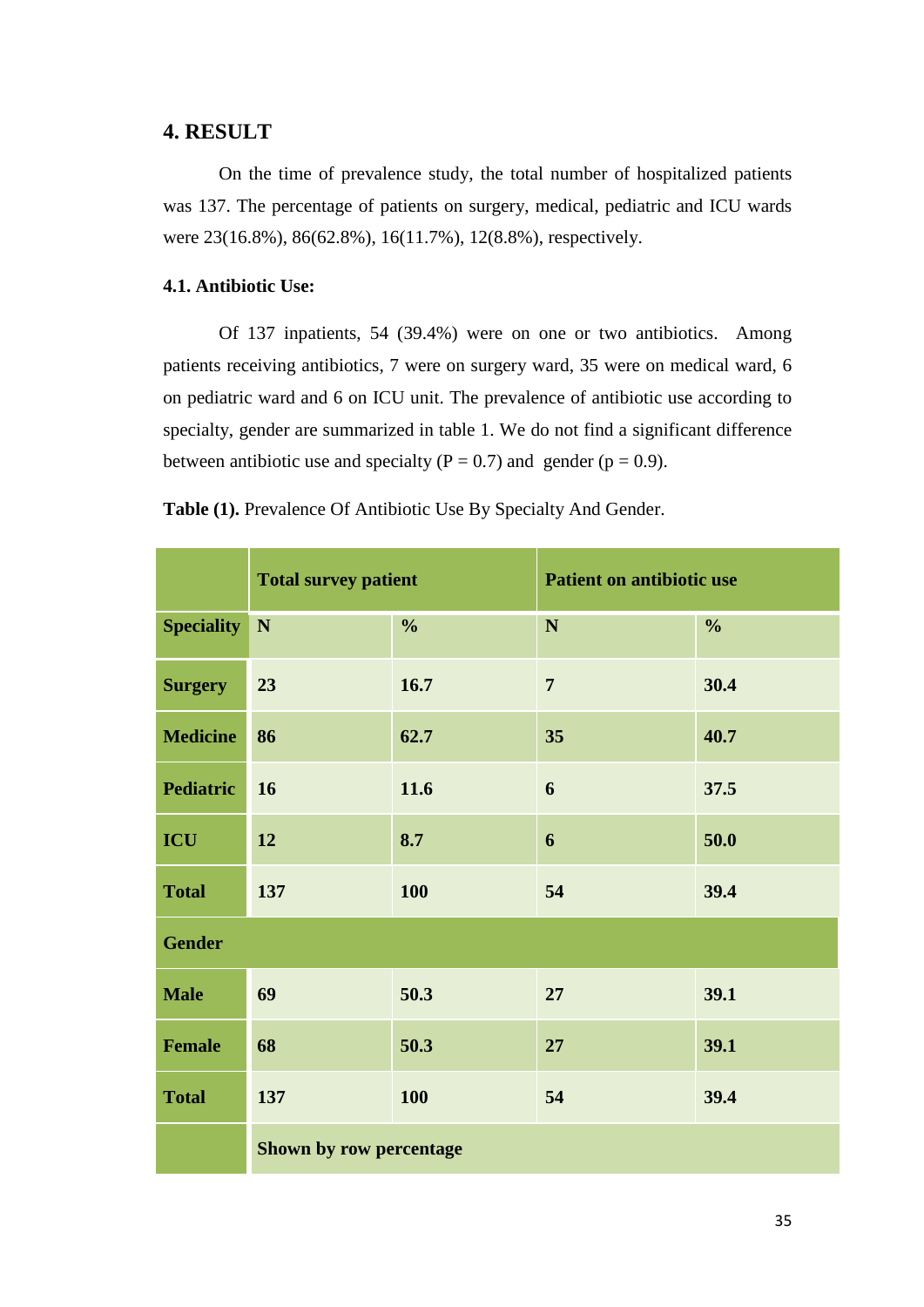Of patients on antibiotics, 49(90.7%) were using one antibiotic, and 5(9.2%) were using two antibiotics. The indication of using antibiotic were evaluated by using criteria of empirical, prophylaxis and definitive therapy. It was found out that the most common indication of using antibiotics was empirical (57.4%) while (24.1%) and (18.5%) were prophylaxis and definitive therapy respectively. The appropriateness of antibiotic use according to specialty and indication are given in table 2.

|                    | <b>Appropriateness</b>  |               | <b>Inappropriateness</b> |                  | <b>Total</b>   |               |
|--------------------|-------------------------|---------------|--------------------------|------------------|----------------|---------------|
| <b>Specialty</b>   | N                       | $\frac{0}{0}$ | N                        | $\frac{0}{0}$    | N              | $\frac{0}{0}$ |
| <b>Surgery</b>     | 7                       | 100           | $\boldsymbol{0}$         | $\boldsymbol{0}$ | $\overline{7}$ | 100           |
| <b>Medicine</b>    | 22                      | 62.8          | 13                       | 37.1             | 35             | 100           |
| <b>Pediatric</b>   | $\overline{\mathbf{4}}$ | 66.7          | $\overline{2}$           | 33.3             | 6              | 100           |
| <b>ICU</b>         | 5                       | 83.3          | $\mathbf{1}$             | 16.7             | 6              | <b>100</b>    |
| <b>Total</b>       | 38                      | 70.4          | 16                       | 29.6             | 54             | 100           |
| <b>Indication</b>  |                         |               |                          |                  |                |               |
| <b>Empiric</b>     | 25                      | 80.6          | 6                        | 19.4             | 31             | 100           |
| <b>Prophylaxis</b> | 9                       | 69.2          | $\overline{\mathbf{4}}$  | 30.8             | 13             | 100           |
| <b>Definitive</b>  | $\overline{\mathbf{4}}$ | 40.0          | 6                        | 60.0             | 10             | 100           |
| <b>Total</b>       | 38                      | 70.4          | 16                       | 29.6             | 54             | 100           |
|                    | Shown by row percentage |               |                          |                  |                |               |

**Table (2).** Appropriateness Of Antibiotic Use According To Specialty And Indication.

At the time of analyzing the Appropriate use of antibiotic according to indication, it was found that, the most common appropriate use was for empirical (80.6%) and prophylaxis (69.2%), while the most common reason why antibiotic were used inappropriately was for definitive therapy (60.0%) and prophylaxis (30.8%).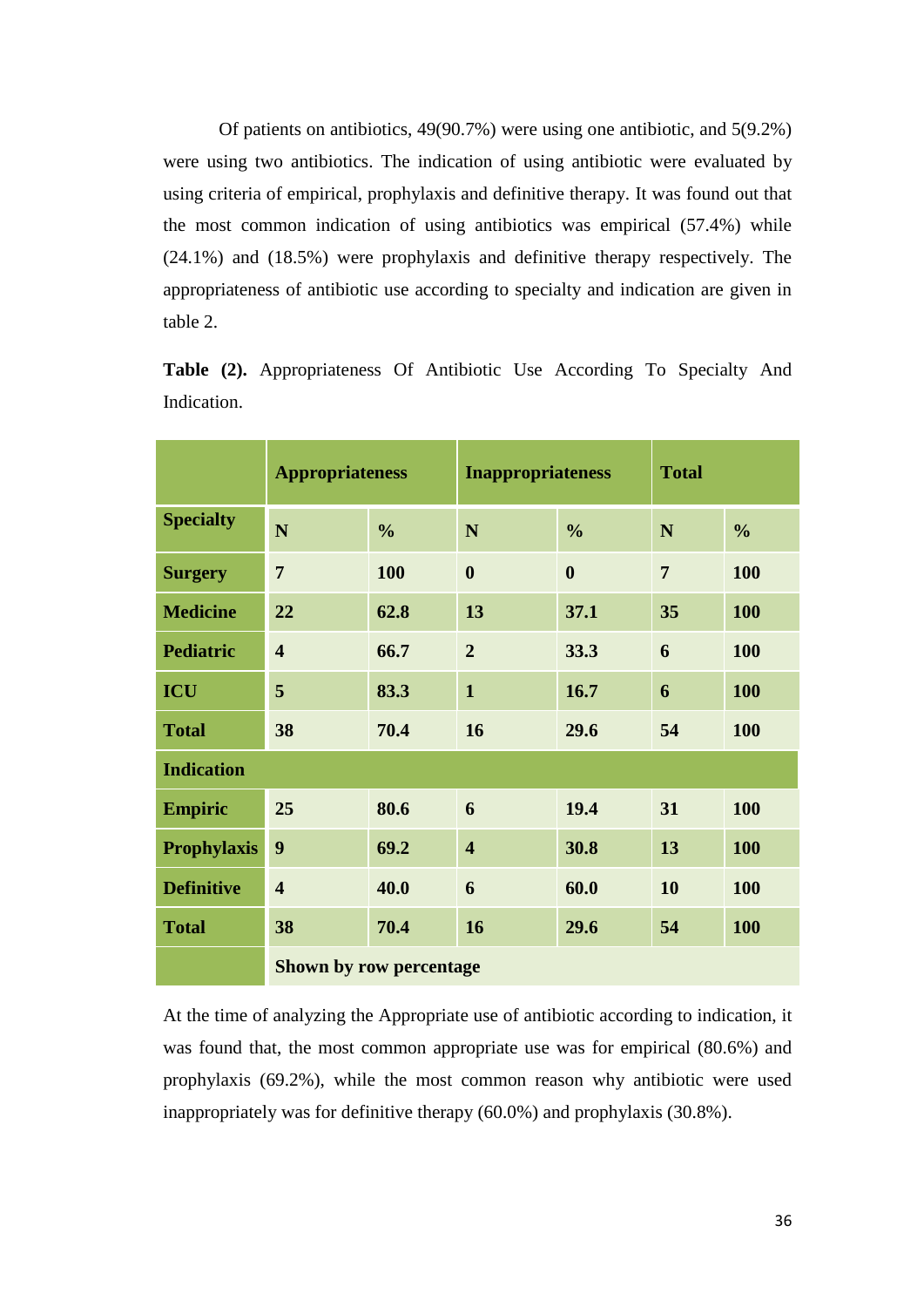

**Fig. No (3) Rationality Of Antibiotics**

\*Appropriate usage of antibiotics (70.4%) was significantly (P<0.01) higher than inappropriate usage (29.6%).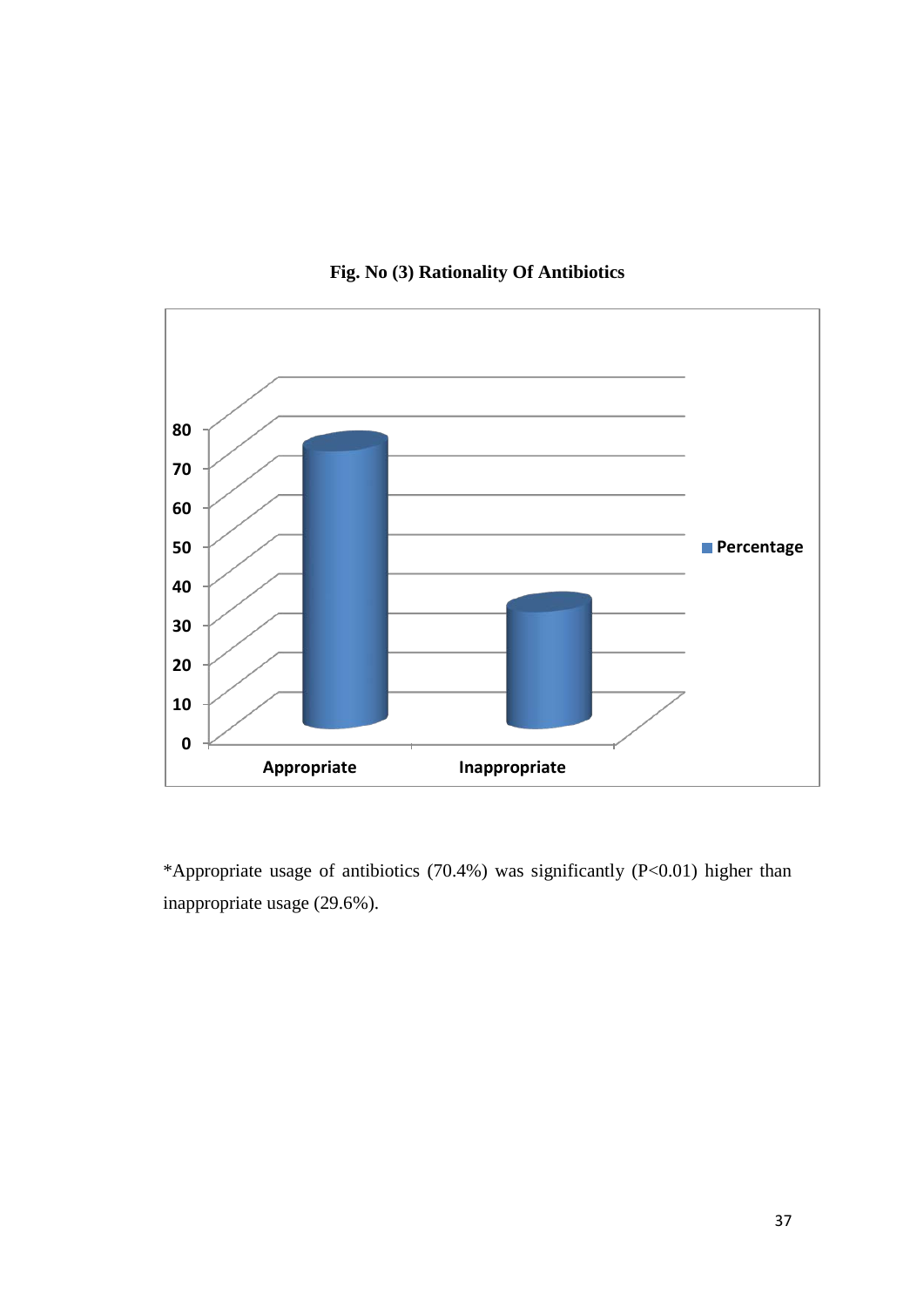

**Fig. No (4) Indications Of Antibiotics**

\*It was observed that empirical therapy was significantly higher than prophylaxis  $(P < 0.01)$ .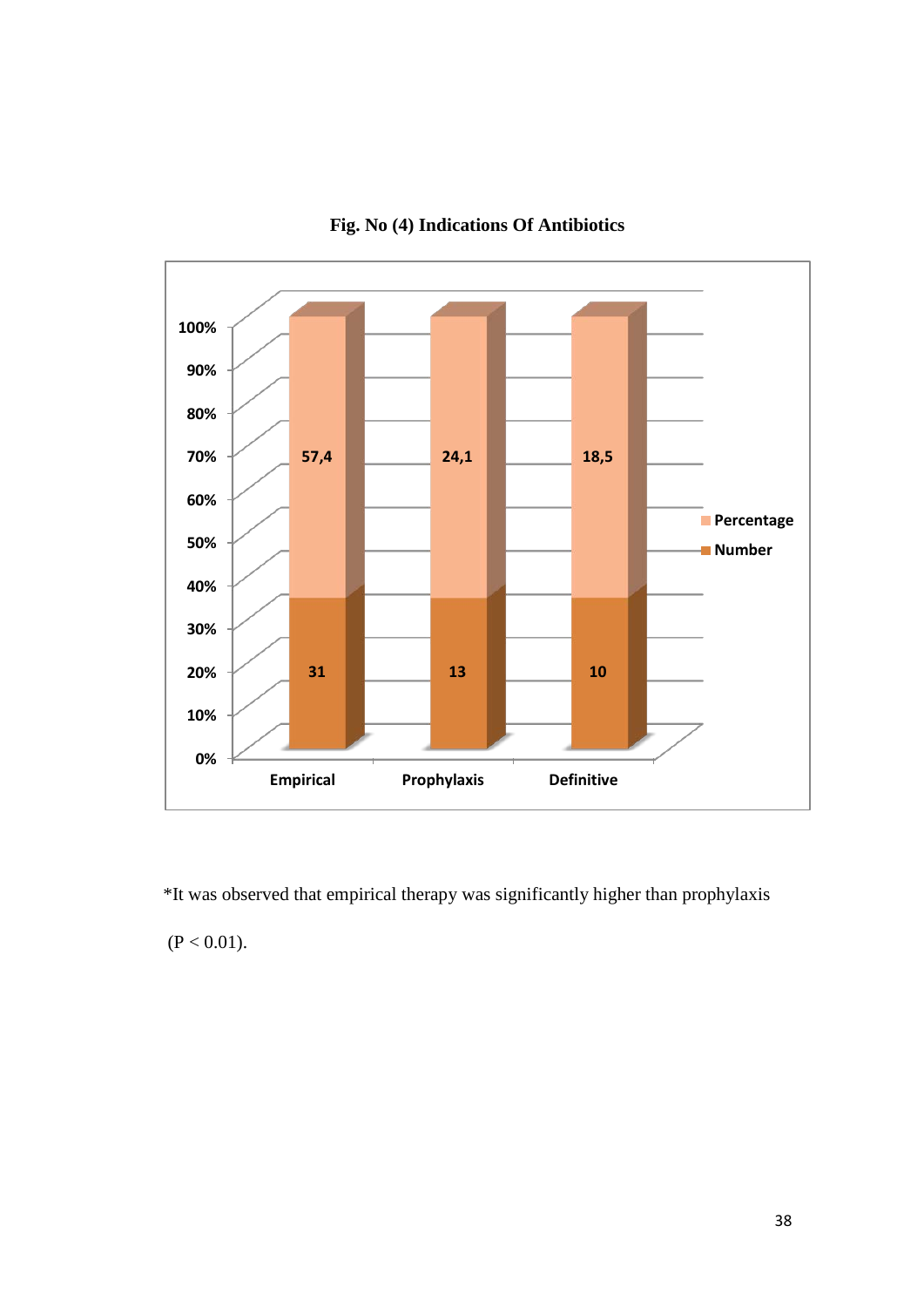Antibiotic was given by two routs, intravenous (88.9%) and oral rout (11.1%). On the study period, 59 antibiotics were used by 54 hospitalized patients. The distribution of antibiotics by group is summarized in table (3).

an Barat

**Table (3).** Distribution Of Antibiotics By Groups.

| <b>Antibiotics</b>                            | N              | $\frac{0}{0}$ |
|-----------------------------------------------|----------------|---------------|
| <b>Cephalosporin</b>                          | 29             | 49.2          |
| Cefazoline                                    | 17             |               |
| Cefuroxime                                    | 3              |               |
| Ceftriaxone                                   | 8              |               |
| Cefexime                                      | $\mathbf{1}$   |               |
| <b>Betalactam+Betalactamase</b><br>inhibitors | 13             | 22.0          |
| Augmentine                                    | 6              |               |
| <b>Tazoper</b>                                | 5              |               |
| Ampicilline                                   | $\overline{2}$ |               |
| <b>Macrolide</b>                              | $\overline{2}$ | 3.4           |
| Clarythromcine                                |                |               |
| <b>Carbapenem</b>                             | $\mathbf{1}$   | 1.7           |
| Moperopenem                                   |                |               |
| <b>Quinolones</b>                             | 8              |               |
| ciprofolxacine                                | $\tau$         | 13.6          |
| Lefofloxare                                   | $\mathbf{1}$   |               |
| <b>Rifampine</b>                              | 3              | 5.1           |
| Snlfonamide+Trimetoprim                       | $\mathbf{1}$   | 1.7           |
| <b>Daptomycine</b>                            | $\overline{2}$ | 3.4           |
| <b>Total</b>                                  | 59             | 100           |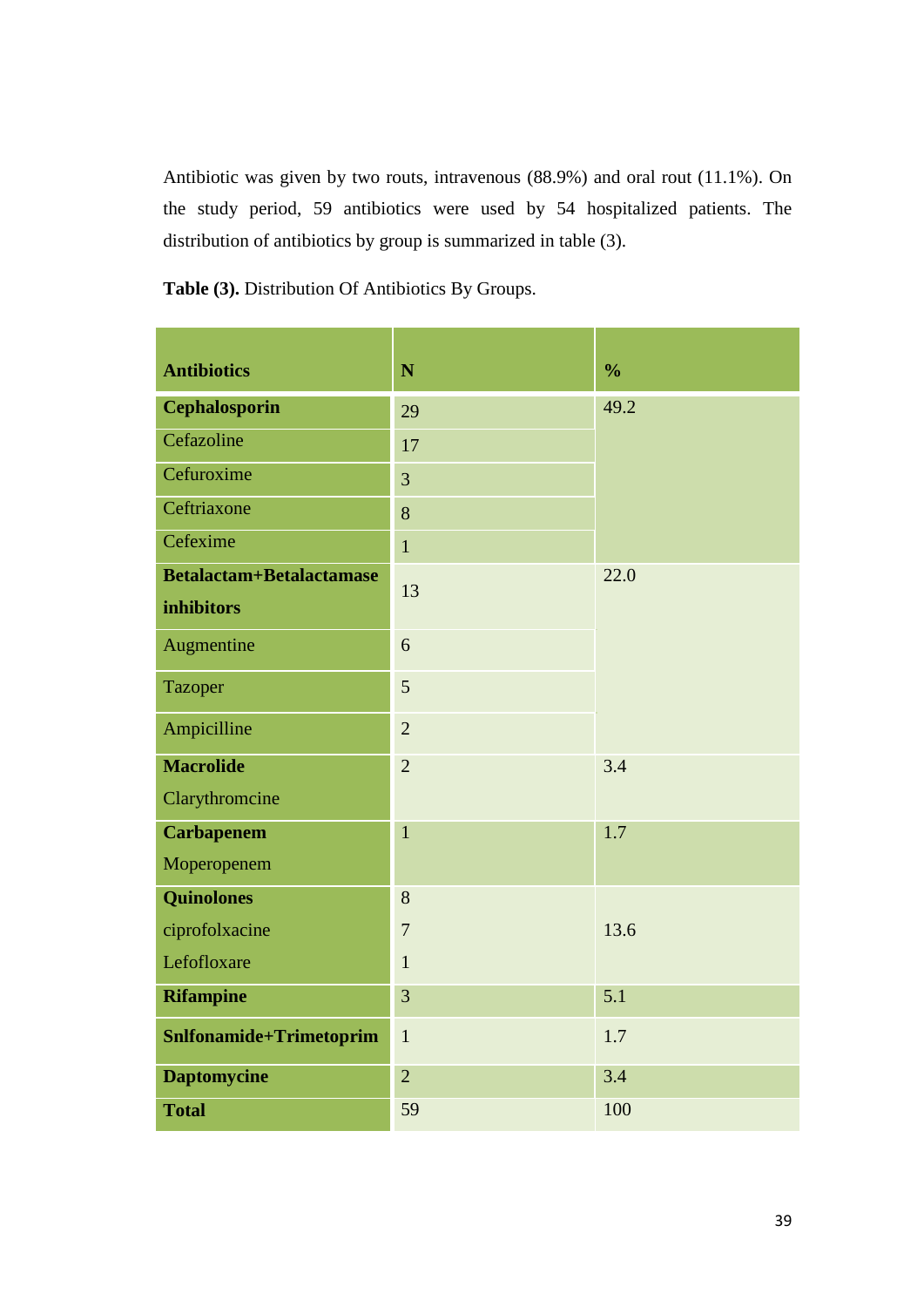Based on the group, the most commonly used antibiotic was cephalosporin, 29 (49.2%) and according to the preparation , the commonly prescribed antibiotics were cfazoline17, ceftriaxone 8, Augmentine 6 and Tazoper 5. It was found out that, the most antibiotic used for prophylaxis and empiric belonged to cephalosporin group (92.3%). While the preferred antibiotic for definitive therapy was from Betalactam group (23.1%).

| <b>Type of infections</b>                         | N               | $\frac{0}{0}$ |
|---------------------------------------------------|-----------------|---------------|
| respiratory<br>tract<br><b>Upper</b><br>infection | $5\overline{)}$ | 12.8          |
| Lower<br>respiratory<br>tract<br>infection        | $\overline{5}$  | 12.8          |
| <b>Blood stream infections</b>                    | $\overline{4}$  | 10.3          |
| <b>Urinary tract infections</b>                   | 13              | 33.3          |
| <b>Skin and soft tissue infection</b>             | $\mathbf{1}$    | 2.6           |
| <b>Prosthesis</b>                                 | $\mathbf{1}$    | 2.6           |
| <b>Meningitis</b>                                 | $\overline{2}$  | 5.1           |
| <b>Appendicitis</b>                               | $\mathbf{1}$    | 2.6           |
| <b>Others</b>                                     | 9               | 21.9          |
| <b>Total</b>                                      | 41              | 100           |

**Table (4).** Type Of Infections For Which Antibiotics Was Prescribed.

The above table explains types of clinical diagnosis for 41 patients on the period of study. Of those 41 patients, 15 had hospital acquired infections. The most prevalent infections was urinary tract infections 5 (33.3%).

The overall cost of antibiotic therapy in one day in the centre of study was (\$919.61) and the mean daily cost per patient was ( \$17.02). The mean daily cost per patient was (\$ 8.12) in surgical wards, (\$21.57) in medical wards, (\$ 6.94) in pediatrics and (\$5.79 ) in ICU ward.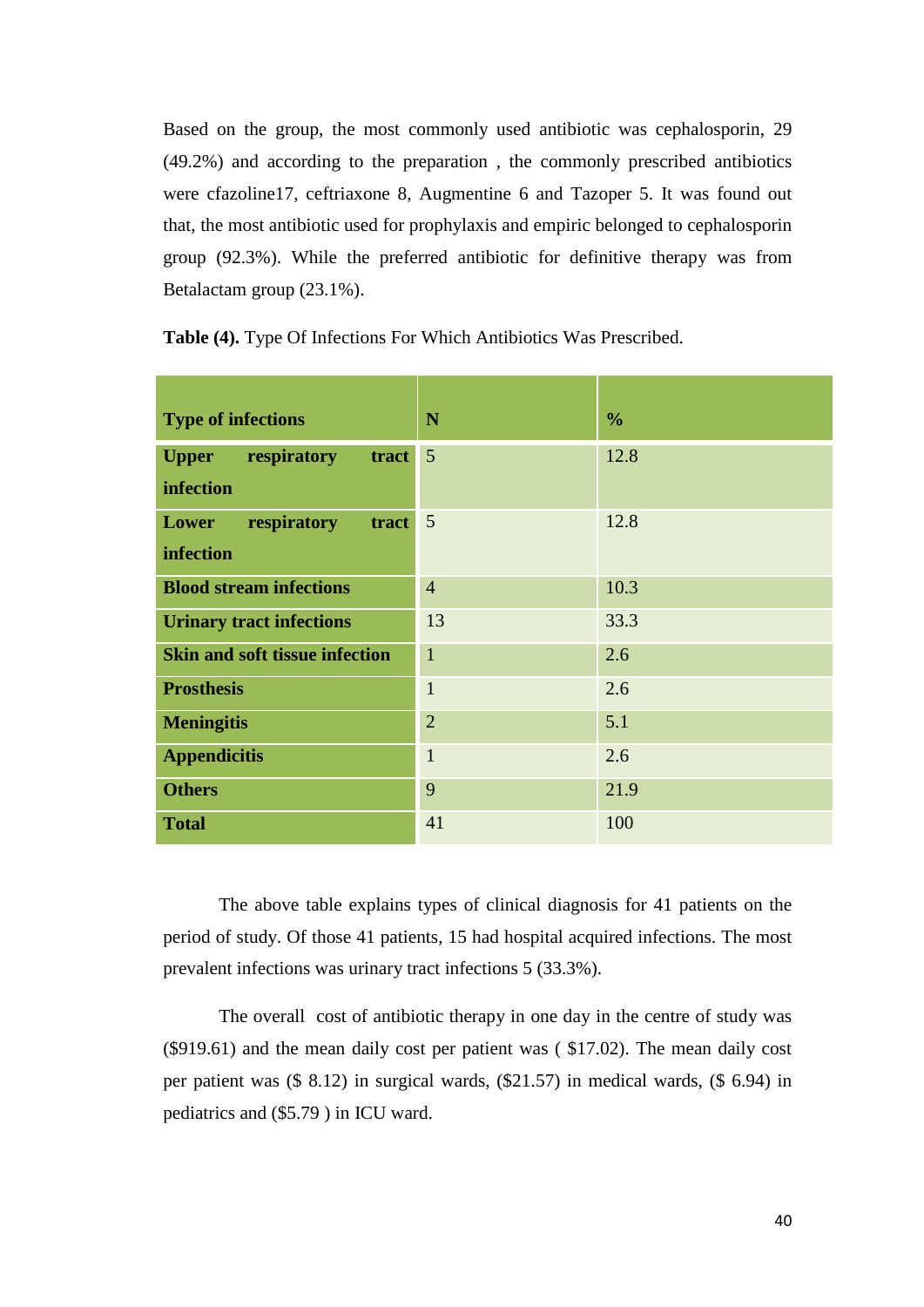### **4.2. Hospital Acquired Infections:**

The overall, 15(10.9%) of hospitalized patients with hospital acquired infections, ranged from 11 (12.8%) in medical to 4 (33%) in intensive care unit. The prevalence of hospital acquired infection by age group and length of hospital stay is summarized in table 4.

|                |                                             | <b>Total patients</b> | <b>HALs</b>                                | $\frac{0}{0}$                                |
|----------------|---------------------------------------------|-----------------------|--------------------------------------------|----------------------------------------------|
|                | <b>Gender</b>                               |                       |                                            |                                              |
| $\rho = 0.1$   | <b>Male</b><br><b>Female</b>                | 69<br>68              | 10<br>5                                    | 14.5<br>7.4                                  |
|                | Age group*                                  |                       |                                            |                                              |
| $\rho = 0.001$ | $<$ 30 years<br>$>30$ years                 | 54<br>83              | $\mathbf{0}$<br>15                         | $\mathbf{0}$<br>18.7                         |
|                | Length of hospital stay*                    |                       |                                            |                                              |
| $\rho = 0.00$  | $3 - 6$ days<br>$6 - 10$ days<br>$>10$ days | 61<br>49<br>27        | $\boldsymbol{0}$<br>$\boldsymbol{0}$<br>15 | $\boldsymbol{0}$<br>$\boldsymbol{0}$<br>55.6 |
|                | <b>Total</b>                                | 137                   | 15                                         | <b>100</b>                                   |
|                | Shown by row percentage                     |                       |                                            |                                              |

**Table (5).** Prevalence Of HAIs By Gender, Age Groups And Length Of Hospital Stay.

The two variables (age and hospital stay) were significantly related to HAIs (P<0.01). Patients aged above 30 years (PR:18.07%,  $P = 0.001$ )\* and patients who had spent more than 10 days in the hospital since admission (PR :55.6%,  $P = 0.000$ )\* were more likely to have hospital acquired infection compared to younger patients with shorter stay in the hospital. But we did not find any statistical significant regarding the relation between HAIs and gender  $(p = 0.1)$ .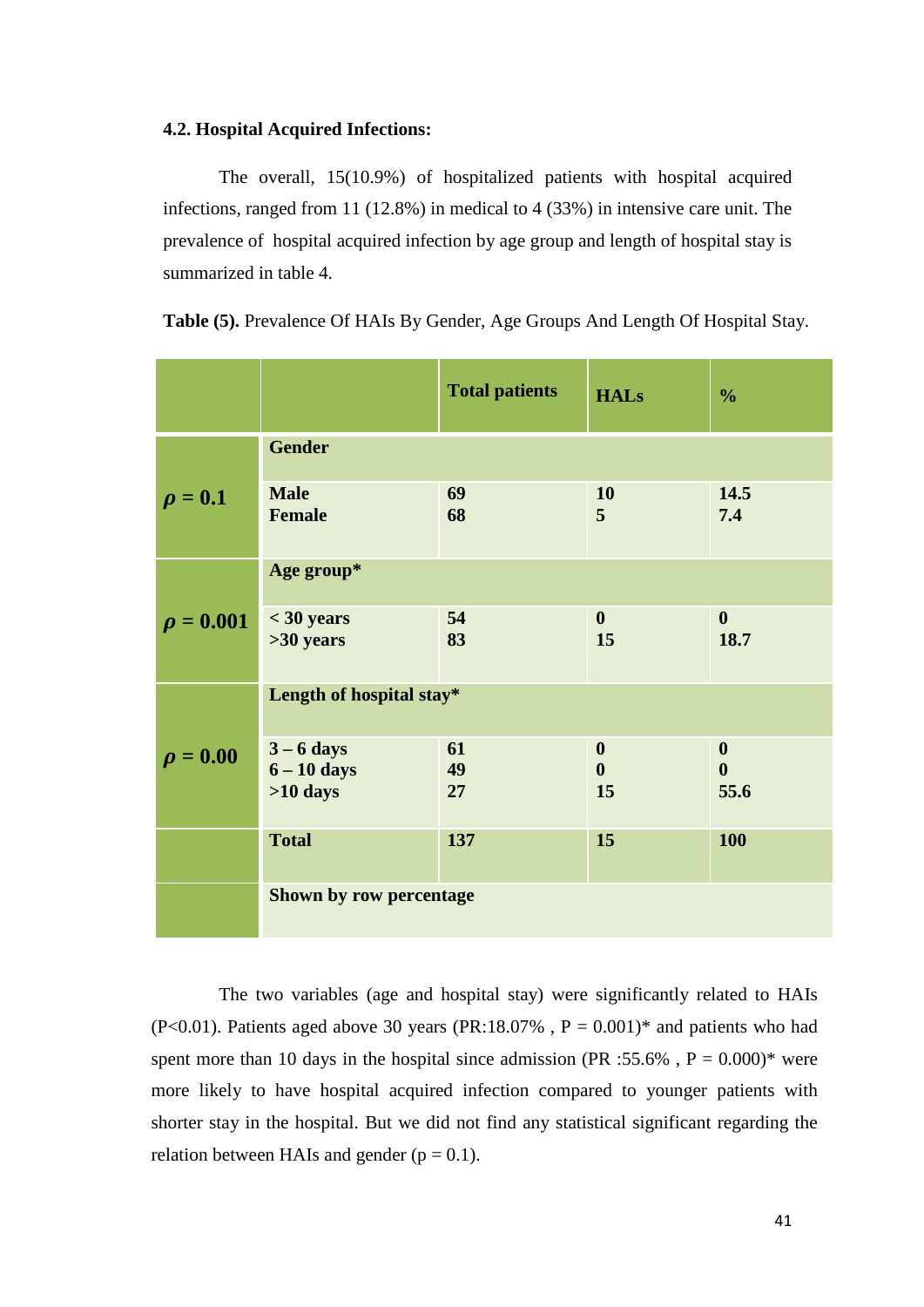

## **Fig. No (5) Type of hospital acquired infections**

Urinary tract infections were the most prevalent infections among patients with hospital acquired infections.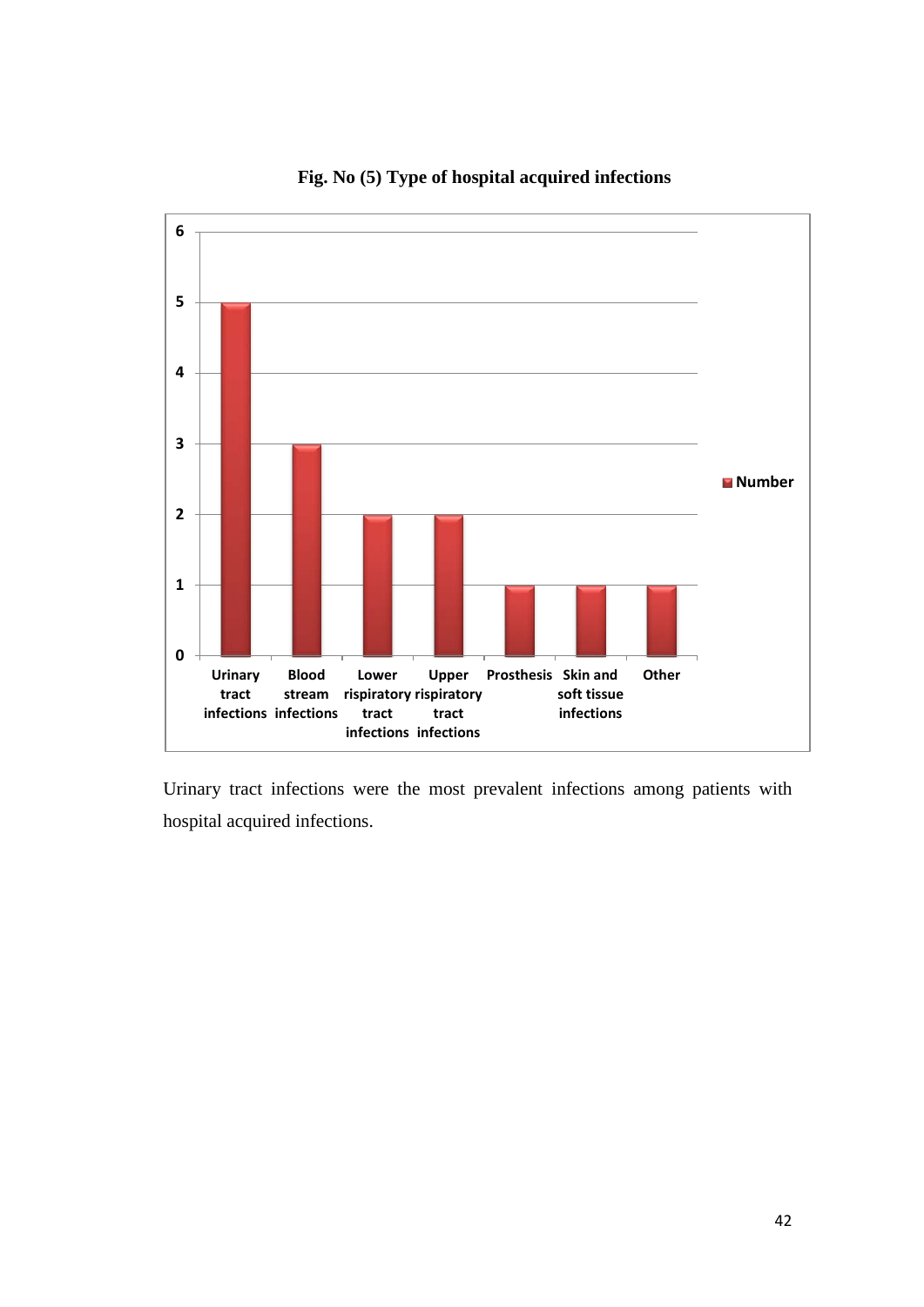

### **Fig No.(6) Number Of Isolated Bacteria In Nosocomial Patients**

From the above graph, it is observed that the most commonly isolated bacteria was E. coli (26.7%). The percentage of MARSA was (13.3%). The most prevalent isolated bacteria in patients with nosocomial infections was Staphylococcus species..

The total daily cost of nosocomial infections was (\$ 482) and the mean daily cost per patients with hospital infections was (\$32.13).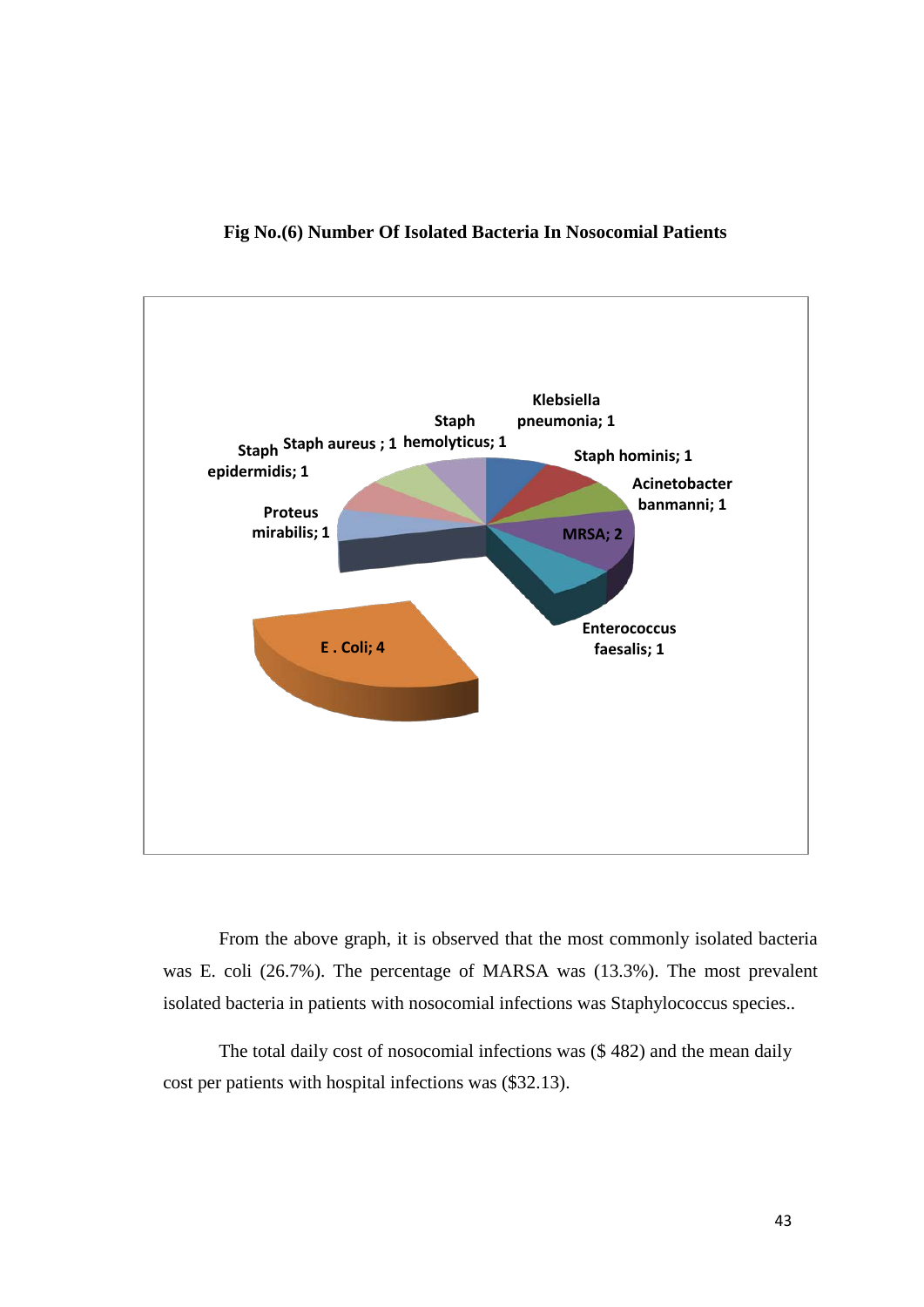### **5. DISCUSSION**

#### **5.1. Antibiotics Use:**

One of the most considerable roles to establish a good and cost-effective health care system is the appropriate use of antibiotics in the hospital.

Since our study center provides a service for approximately 40% of the population of Northern Cyprus , we believe that our results may be used to give a general view of the situation in Northern Cyprus hospitals.

The main purpose for using antibiotics are empirical, prophylaxis and definitive therapy.

According to the results of various prevalence studies performed in Turkey and worldwide by (Yilmaz et al), (Ertugrul et al), (Hanefi et al) and (Thu et al), antibiotics usage rate varied between (36.2%) to (67.4%). In our study (39.4%) of the inpatients were receiving antibiotics. It demonstrated that the antibiotic usage rate was relatively low.

In a similar way, the inappropriate usage rates in this study was (29.6%) and it is considered low when compared with the results that were reported in the previously mentioned studies that varied between (30.8%) to (68.8%).

There are worrying facts when comparing the percentage of antibiotics used inappropriately with the relatively low percentage of antibiotic usage in the hospital.

When assessing the cause of inappropriate use of antibiotics, they found out that the most common reasons why antibiotics were used inappropriately was unnecessary prolonged use of prophylaxis and empirical therapy while in this study (37.5%) of inappropriate usage was an improper choice of AST and (37.5%) was from prolonged empirical use of broad spectrum antibiotics without presence of clear diagnosis.

The antibiotics which were used by 6 patients with definitive the ropy may be prescribed with no consultation by infectious disease specialist for any of those patients and the agents which were used by these patients were not the same agents that would have been prescribed by a specialist at infections disease department.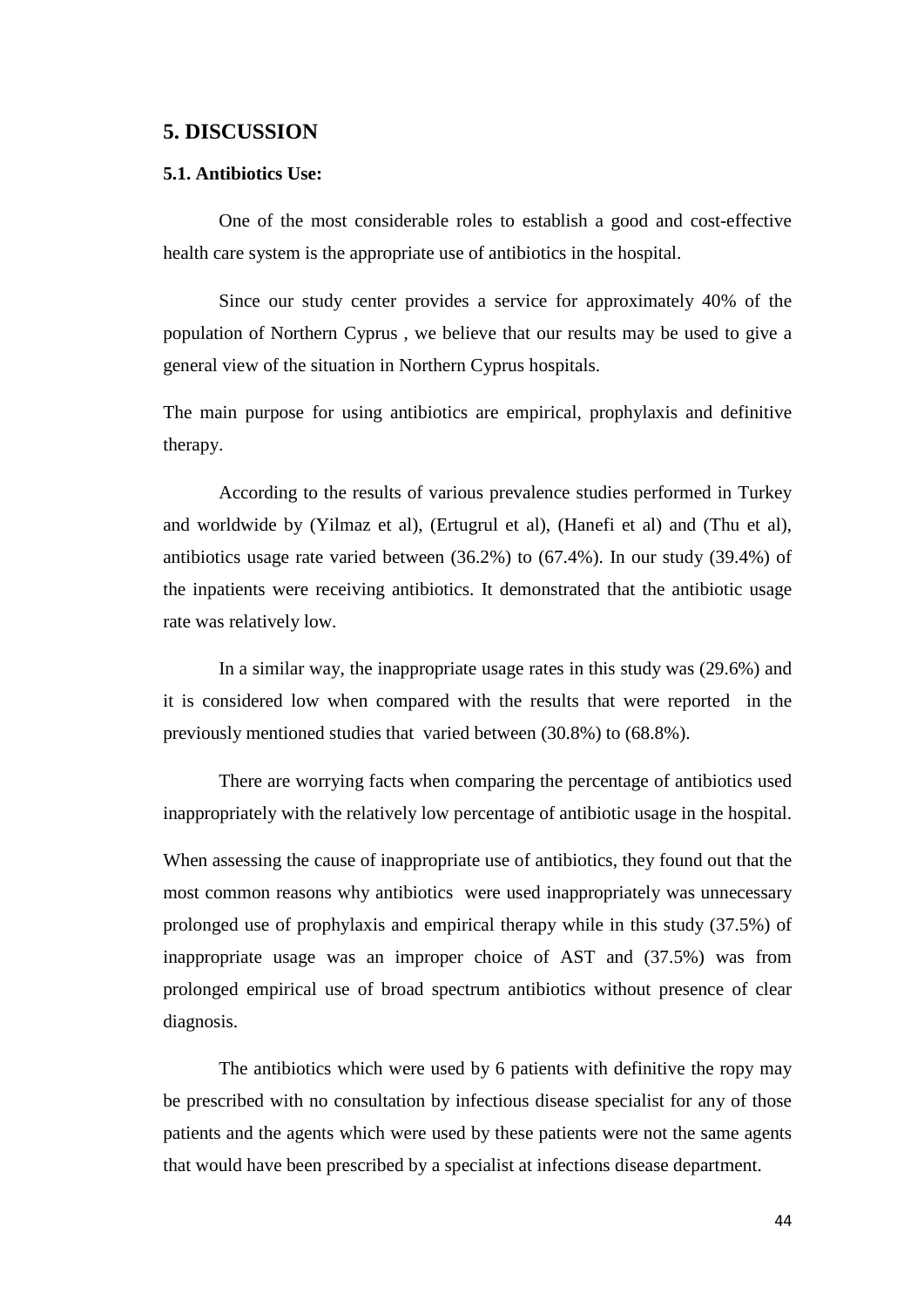In a study performed by( latour et al) antibiotics utilized by 1,966 patients regarded as a part of 323 various facilities in 21 European nations were dissected. The majority of information acquired originated from the web-based ESAC. It was found out that the reason for antibiotic use was empirical in (54.4%) of cases and prophylaxis in (28.8%) of the cases. Also our study determined empirical ( 80% ) and prophylaxis (33% ) to be the most prevalent cause of antibiotic use and it is relatively higher than the percentage in the above mentioned study.

In our study, it was observed that, the higher rate of empirical therapy was started without concomitant microbiological investigations.

One of the most important issue in any country is the cost. We detected that the overall one-day cost of antibiotic therapy in this hospital was (\$ 919.61) while the mean daily cost of antibiotic per patient was (\$17.02). Our finding was relatively higher than that in a study from Turkey performed by (Naz et al) which found out that the mean daily antibiotic cost per patient was (\$13.8) while mean daily antibiotic cost for hospital infection was (\$25). In fact, the accurate antibiotic therapy costs were affected by various factors. For example, excessive use of intravenous administration, monitoring antibiotic adverse effects, and nursing services. Thus, we suppose that the actual cost of antibiotic therapy is higher than the cost that was reported in these studies.

One considerable thing was observed in this study that high percentage of patients was on intravenous antibiotics therapy (88.9%) as compared to oral rout which is 3 times costly than oral dosage form.

### **5.2. Hospital Acquired Infection:**

In our survey , we used CDC standardized definitions to record data on HAIs. The data of onset of infection was recorded in this survey to determine which infection could be classified as hospital acquired infection and according to that, it was possible to detect if the HAIs was created from long stay in the hospital.

The overall prevalence of HAIs reported in this study was (10.9%). Our result was considered in a medium range when compared with the results that ranged between (8%) to (19.1%) for studies that performed by (Pujate et al) and (Ider BE et al).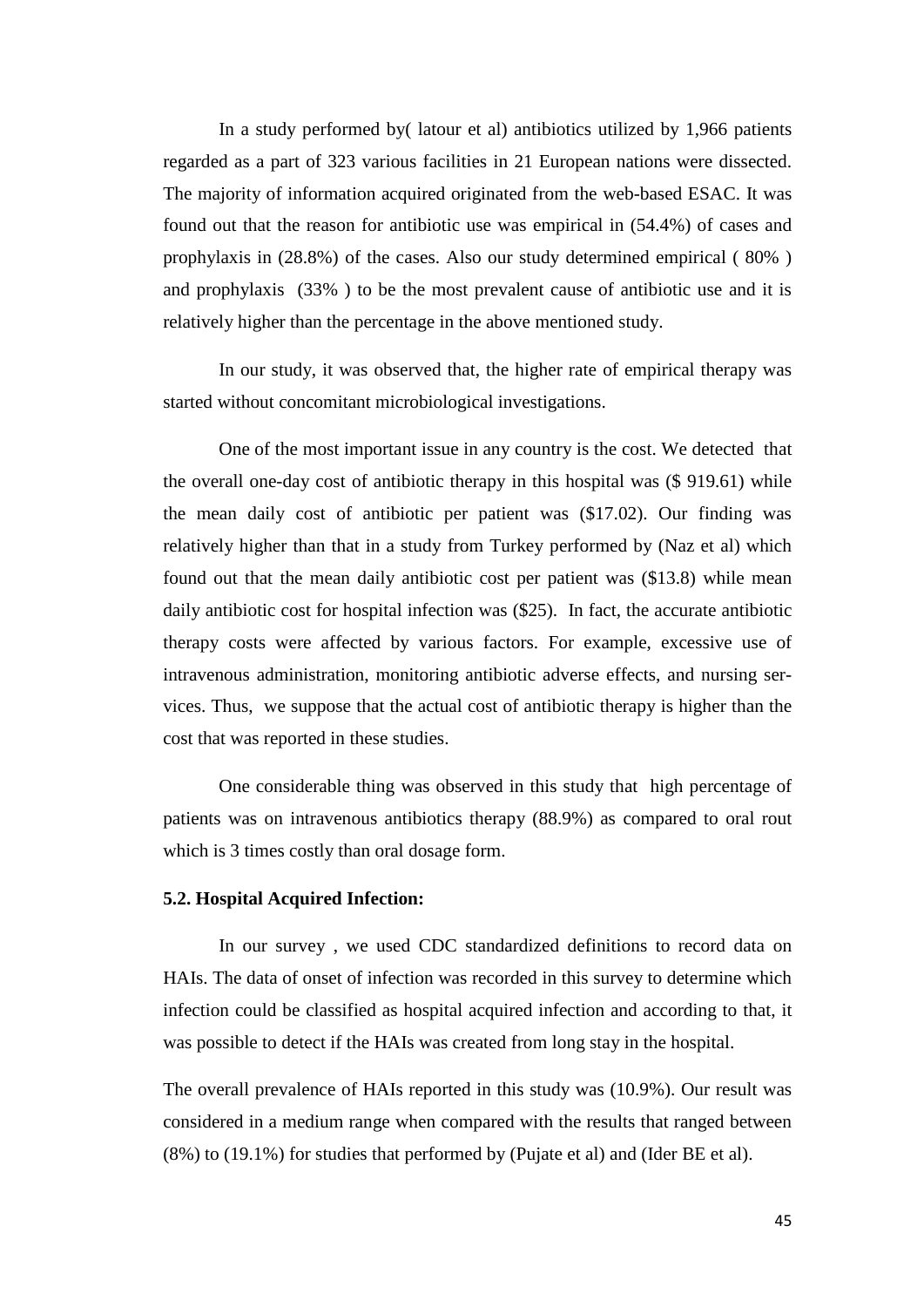The most prevalent cause for HAIs was urinary tract infection (33.3%). It is relatively low when compared with the result of urinary tract infections (48.2%) in study performed by (Théodora, AA et al).

Prevalence of HAIs was high in patients aged over 30 years old and in those in hospital for longer than 10 days. We consider that elderly patients are more sensitive to HAIs. The most common prevalent type of bacteria that was isolated in patient with nosocomial infections was staphylococcus species. Our results were consistent with a finding in a study performed by (Rachid Razine et al).

The mean daily cost per patient for hospital infections was (\$32.13) in our hospital. In a study conducted by (Asuman İnanrt et al) was (54.7%). Our finding was relatively low when compared with this study.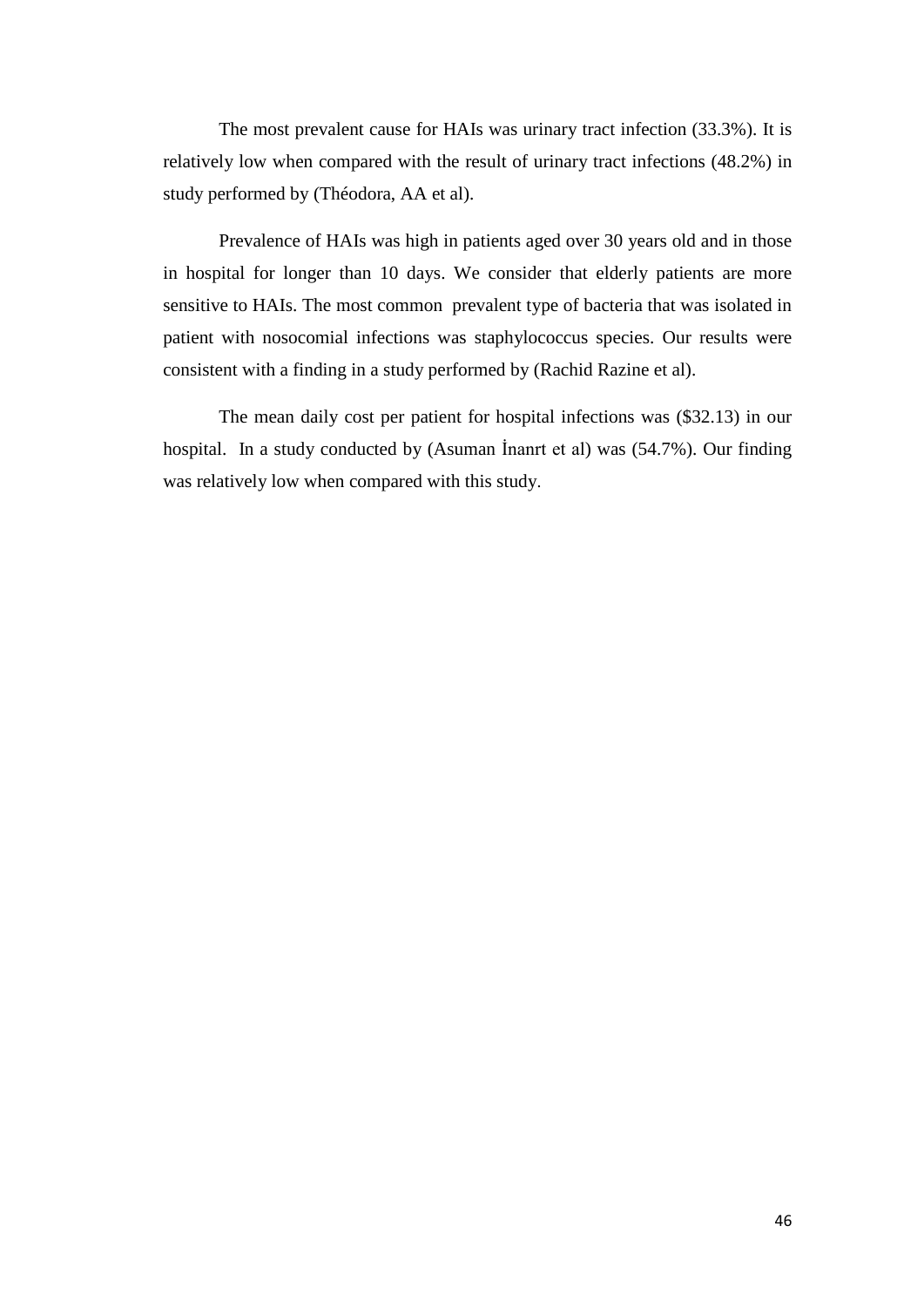## **6.CONCLUSION AND RECOMMENDATIONS**

### **6.1.Antibiotic Use:**

- **-** In the end, this survey showed that the rate of inappropriate antibiotic use in our hospital was low when compared with other studies. Antibiotic usage rates which were detected in this study was relatively low and this was may be due to the low number of total hospitalized patients. Definitive therapy is still a major problem, so infectious disease specialist agreement and implementing a restriction policy is efficient for appropriate use of antibiotics. Also widely use of broad spectrum antibiotics as empirical therapy without culture result to guide therapy was determined in this study.
- According to our finding, we recommend that it is considerable to review an antibiotics prescribing practice in the hospital to decrease the use of broad spectrum agent and subsequent prevention the of development of bacterial resistance to these agents and this will be optimized by providing an encouragement to a study design with an infectious disease specialists intervention and microbiological progression. This hospital should institute a formulary for antibiotic use and therapeutics committee of the hospital must define rules that prevent access to particular agents. We believe that implementing antibiotic stewardship program within the hospital will be effective to decrease inappropriate and excessive use of antibiotics, optimize therapy and clinical outcomes for the infected patient and also it is very important to provide education programs regarding the rational uses of antibiotics to all postgraduate student and antibiotic prescribers.

### **6.2. Hospital Acquired Infections:**

- In conclusion, the prevalence of HAI was relatively high in the Near East University hospital as a private hospital and this type of infections are an important part of extra costs in the hospital.
- Our study provides requisite data for future surveillance of HAI and this type of study should be repeated at least two times annually. It pliable us to characterize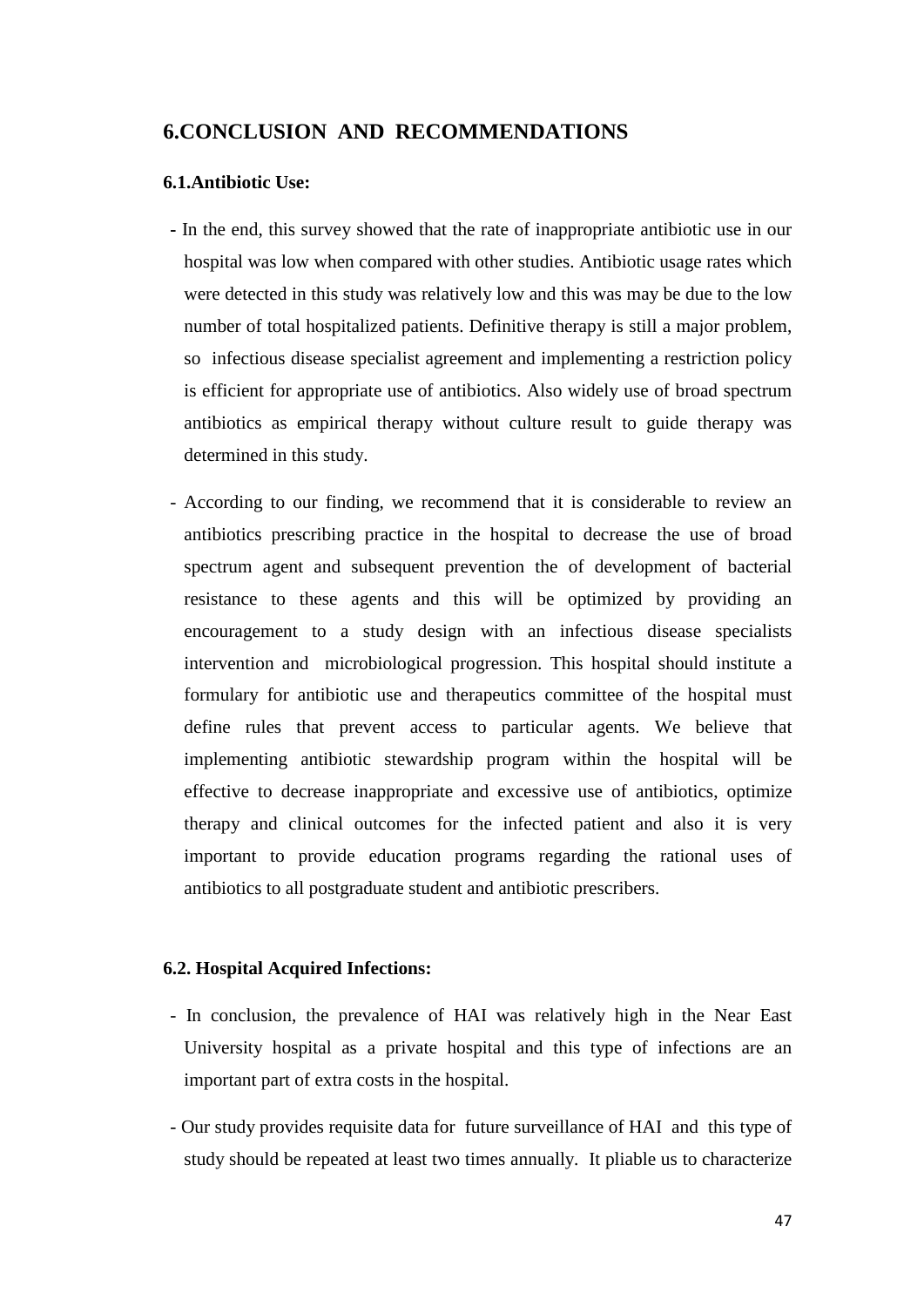the patients profile who are at high risk of developing HAI. Therefore we suppose that they should focus on patients with longer length of stay. It is demanding to institute prevention programs at the hospital level to reduce burden of HAIs and then maybe it will be the first step to establish a national strategy in this trend. However, observational studies are in demand to provide more information regarding the incidence of HAI and related risk factors.

## **7. LIMITATIONS**

This study has some limitations:

- 1- It was carried out in only one hospital, so we cannot generalize the results through- out Northern Cyprus .
- 2- It was conducted in April, when the number of patients receiving antibiotics could have been lower than in other periods of the year.
- 3- Information on the usage of invasive device was not collected, so we could not estimate the relation between using of invasive device and prevalence of nosocomial infections.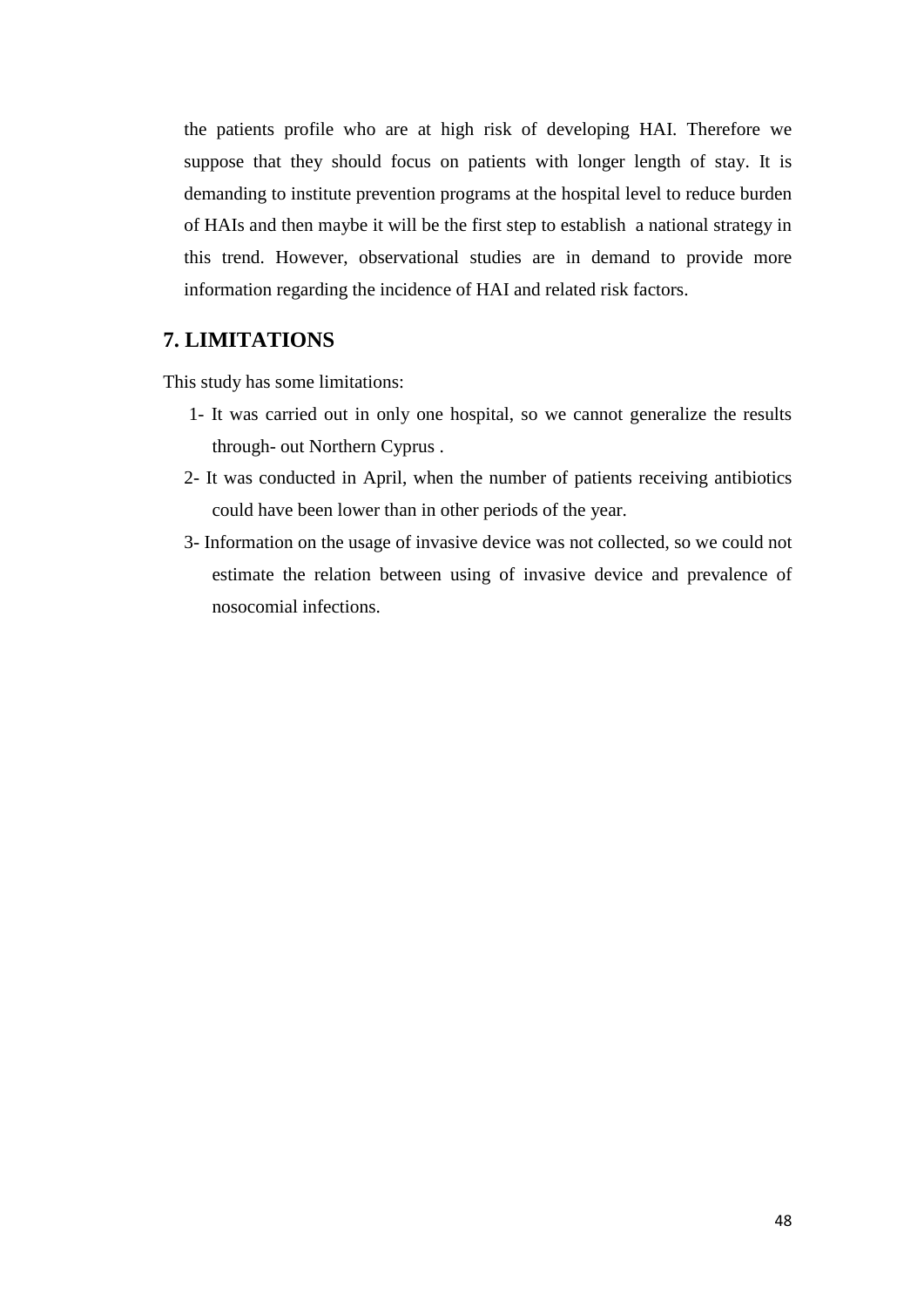## **REFERENCE**

- 1- Aarestrup FM, Seyfarth AM, Emborg HD, Pedersen K, Hendriksen RS, Bager F. 2001. *''Effect of Abolishment of the Use of Antimicrobial Agents for Growth Promotion on Occurrence of Antimicrobial Resistance in Fecal Enterococci from Food Animals in Denmark''.* Antimicrobial Agents and Chemotherapy. 45(7):2054-2059.
- 2- ABID ULLAH, ZUL KAMAL, GHUFRAN ULLAH & HAYA, '' To *Determine The Rational Use Of Antibiotics; A Case Study Conducted At Medical Unit Of Hayatabad Medical Complex, Peshawar*, ''*International Journal of Research in Applied, Natural and Social Sciences (IJRANSS)*, vol.1 , no. 2(July 2013), pp.61- 68.
- 3- Antimicrobial resistance. WHO Fact sheet N°194 (Revised January 2002) Available at <http://www.who.int/mediacentre/factsheets/fs194/en/>.
- 4- Arwa Hammuda, Sara Hayder, Shereen Elazzazy, Emily Black,'' *Point prevalence survey of antimicrobial utilization in oncology patients''*, *J Infect Dev Ctries*(2013), vol.7, no.12, pp:990-993.
- 5- ATS Guidelines for the initial management of adults with community-acquired pneumonia: Diagnosis, assessment of severity, and initial antimicrobial therapy. Am Rev Respir Dis 148:1418-1426, 1993.
- 6- Baquero, *ASM News* 59:547,2003, and Baquero, *Nature Rev*. *Microbial,* 2:510, 2004.
- 7- CDC. Core Elements of Hospital Antibiotic Stewardship Programs. Atlanta, GA: US Department of Health and Human Services, CDC; 2014, available at *[http://www.cdc.gov/getsmart/healthcare/implementation/core-elements.html.](http://www.cdc.gov/getsmart/healthcare/implementation/core-elements.html)*
- 8- Center For Disease Control and Prevention, National Centre For Emerging and 200 notice Infectious Disease, no. CS260605E, 2011.
- 9- Cusini A, Rampini SK, Bansal V, et al. Different patterns of inappropriate antimicrobial use in surgical and medical units at a tertiary care hospital in Switzerland: a prevalence survey. PLoS One 2010;16:5(11):e14011.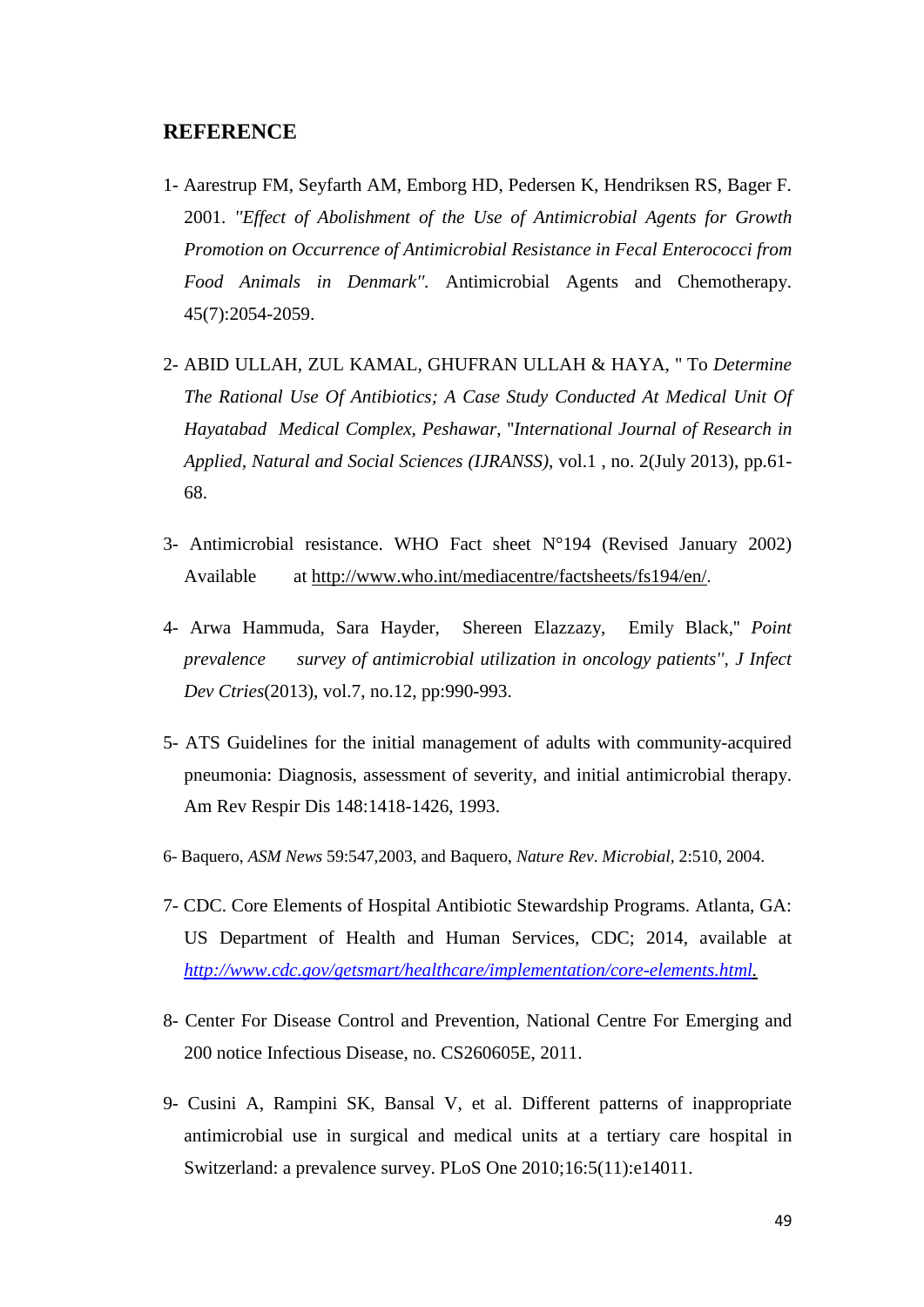- 10- Danchin MH, Curtis N, Nolan TM, Carapetis JR. Treatment of sore throat in light of the Cochrane verdict: is the jury still out? *MJA* 2002;177(9):512-515
- 11- De Bruyn G, Hahn S, Borwick A. Antibiotic treatment for travellers' diarrhoea. Cochrane Database of Systematic Reviews 2000, Issue 3. Art. No.: CD002242.
- 12- Dellinger RP, Levy MM, Rhodes A, et al. Surviving Sepsis Campaign: international guidelines for management of severe sepsis and septic shock, 2012. *Intensive care medicine.* Feb 2013;39(2):165–228.
- 13- Del Mar CB, Glasziou PP, Spinks AB*. ''Antibiotics for sore throat, ''Cochrane Database of Systematic Reviews 1997*, Issue 3. No. CD000023.Available at *<http://www.cochrane.org/reviews/en/ab000023.html>*.
- 14- Duo-shuang Xiea,b, Li-li Xianga, Rui Lia, Qiao Hua,Qing-qin Luoa, Wei Xiongc, *''A multicenter point-prevalence survey of antibiotic use in 13 Chinese hospitals''*, *Journal of Infection and Public Health* (2015), vol. 8, pp: 55—61.
- 15- Edward A Belongia, Benjamin Schwartz,'' *Strategies For Promoting Judicious Use Of Antibiotics By Doctors And Patients,*'' *BMJ*, vol. 317( Septembers 1998), pp.668-671.
- 16- Ertugrul MB, Ozgun H, Saylak MO, Sayim N. Antibiotic Use and Its Cost in Surgical Clinics of a University Hospital: A One-Day Point Prevalence Survey (Article in Turkish). Klimik Derg 2009; 22: 44-47.
- 17- Fukuda Assistant Director-General, Health Security and Environment (HSE),'' *Technical consultation: Strategies For Global Surveillance Of Antimicrobial Resistance,*(Geneva, World health organization, 8-19 December,2012 ).
- 18- Fabry J, Morales I, Metzger MH, Russell I, Gastmeier P. Quality of information: a European challenge. J Hosp Infect 2007;65: 155-8.
- 19- Fridkin SK, Baggs J, Fagan R, et al. Vital Signs: Improving Antibiotic Use Among Hospitalized Patients. *MMWR. Morbidity and mortality weekly report.*  2014;6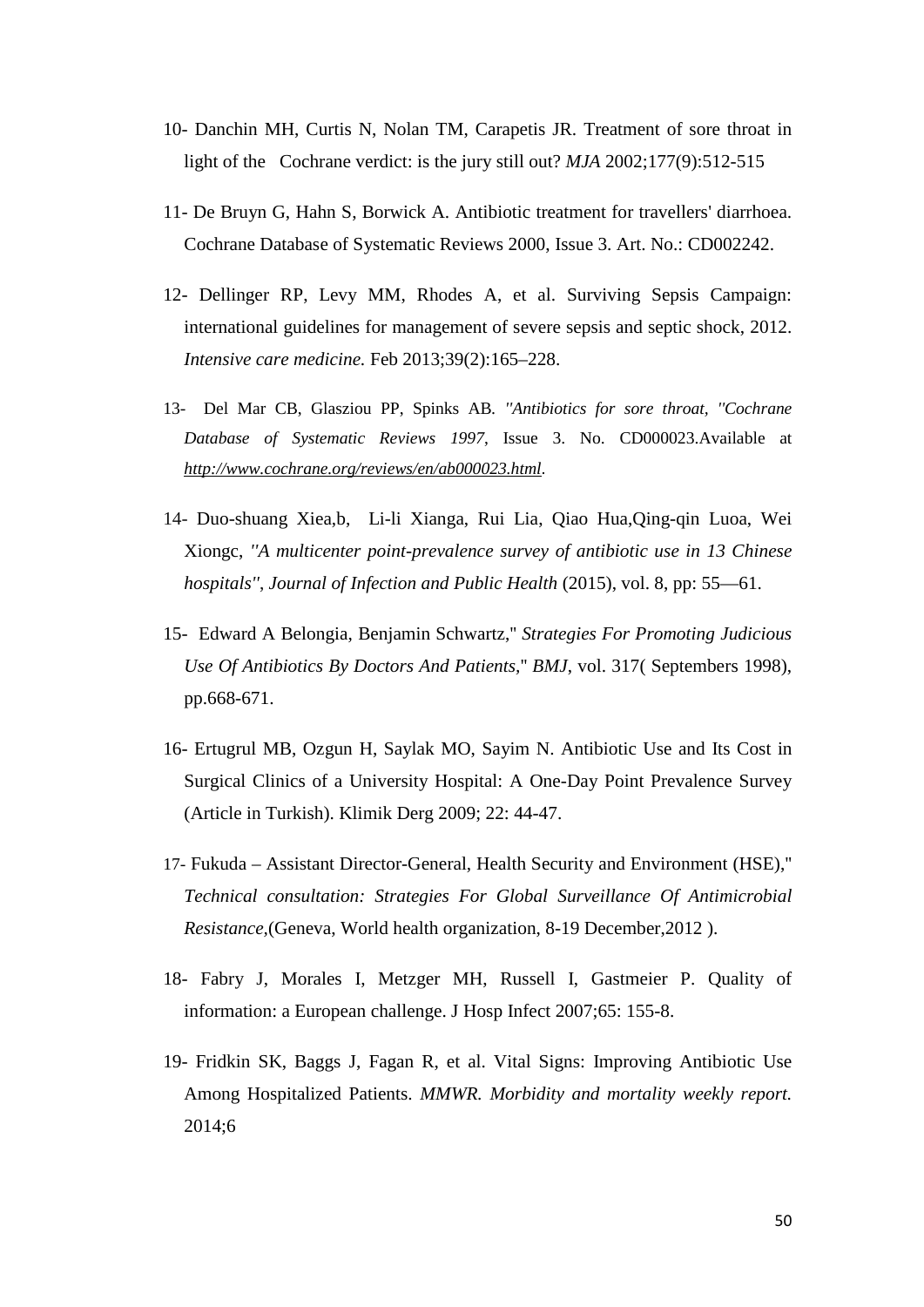- 20- Goossens H, Ferrech M, Coenen S, Stephens P, European Surveillance of Antimicrobial Consumption Project Group. Comparison of Outpatient Systemic Antimicrobial Use in 2004 in the US and 27 European Countries. Clin Infect Dis. 2007; 44(8): 1091-5
- 21- Hanefi Cem Gül, Ah met Karaka , Cumhur Artuk, Gamze Özbek, Selim Kılıç, Can Polat Eyigün*" Antibiotic Usage and Appropriateness at a University Hospital in Turkey Point Prevalence Results''*, *Nobel Med* (2013), vol. 9, no(3), pp: 98-103.
- 22- Hanan H. Balkhy, Gwen Cunningham, Fong Khew Chew, Christine Francis, Daifallah J. Al Nakhli, Maha A. Almuneef , Ziad A. Memish, *''Hospital- and community-acquired infections: a point prevalence and risk factors survey in a tertiary care center in Saudi Arabia''*, *International Journal of Infectious Diseases* (2006), vol. 10,pp: 326—333.
- 23- Ider BE, Clements A, Adams J, Whitby M, Muugolog T. Prevalence of hospital-acquired infections and antibiotic use in two tertiary Mongolian hospitals. J Hosp Infect. 2010;75(3):214-9.
- 24- Inglis GD, McAllister TA, Busz HW, Yanke LJ, Morck DW, Olson, ME, Read RR. 2005. *''Effects of Sub therapeutic Administration of Antimicrobial Agents to Beef Cattle on the Prevalence of Antimicrobial resistance in Campylobacter jejuni and Campylobacter hyointestinalis''*. Applied and Environmental Microbiology. 71(7):3872-3881.
- 25- Internet citation ( chapter 9. Access to health care . October 2014. Agency For Health Care Research and Quality, Rockville, MD. *http://www.ahrq.gov/ research / findings / nhqrdr /nhqr11 / chap9. ntml.*
- 26- ISDA, Infectious Diseases Society of America Web site. Standards, practice guidelines, and statements developed and/or endorsed by IDSA.

*http://www.idsociety.org/Content.aspx?id=9088. Accessed December 16, 2010.*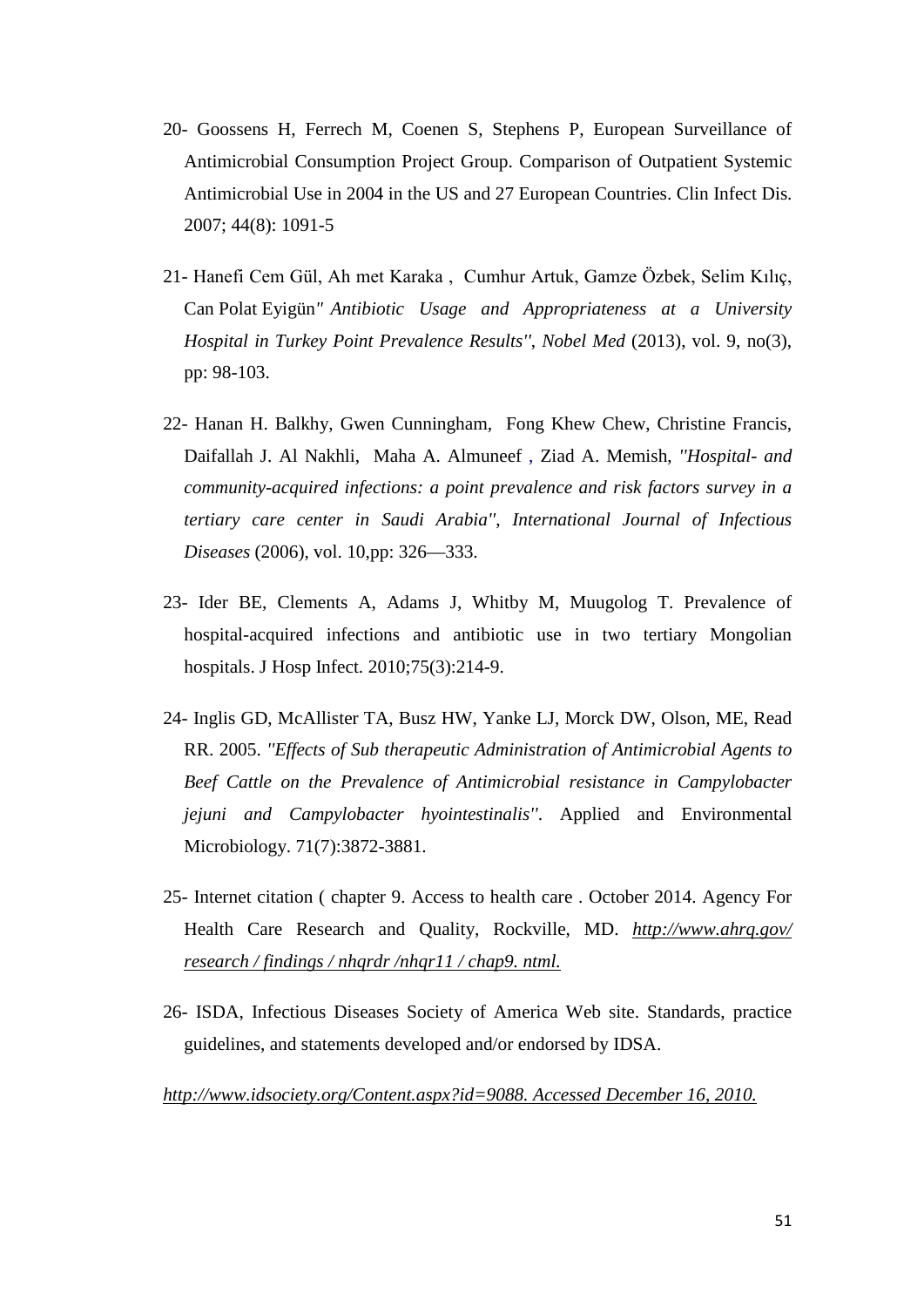- 27- Isenalumhe AE and Oviawe O. Polypharmacy: its cost burden and barrier to medical care in a drug oriented health care system. *International Journal of Health Services* 1998; 18(2): 335–42.
- 28- Jason C. Gallagher, Conan MacDougall, *Antibiotics Simplified*, 2rd( United State Of America: Jones & Bartlett Learning, LLC,( 2012).
- 29- Kathleen Holloway, Liset van Dijk, *Rational Use Of Medicine,* 3ed (Geneva, Switzerland: World Health Organization,( 2011).
- 30- Kathleen Anne Holloway,'' *Promoting The Rational Use Of Antibiotics, ''Regional Health Forum,* vol. 15, no. 1(2011).
- 31- Kim B-N. Compliance with an infectious disease specialist's advisory consultations on targeted antibiotic usage. J Infect Chemotherapy 2005;11:84-88.
- 32- Kristin Brinsley, BA Ronda Sinkowitz-Cochran, MPH, Rachel Lawton, MPH,Valerie Applebaum, MPH, Denise Cardo, MD,'' *Development of 12 Steps to Prevent Antimicrobial Resistance in Dialysis Patients: Focus Groups Reveal Challenges for Clinicians in Dialysis Setting,'' Renal research institute,* vol. 9, no. 7, ( October, 2003), pp. 1-8.
- 33- Kunin CM., Tupasi T, Craig WA (1973) Use of antibiotics. A brief exposition of the problem and some tentative solutions. Ann Intern Med 79: 555-560.
- 34- Latour K, Catry B, Broex E, et al. *''Indications for antimicrobial prescribing in European nursing homes: results from a point prevalence survey''*. *Pharmacoepidemiological Drug Safety* (2012), vol. 21, pp: 937-944.
- 35- Linder JA, Bates DW, Lee GM, Finkelstein JA. Antibiotic Treatment of Children With Sore Throat *JAMA.* 2005;294:2315-2322.
- 36- Luangtongkum T, Morishita TY, Ison AJ, Huang S, McDermott PF, Zhang Q. 2006.'' *Effect of Conventional and Organic Production Practices on the Prevalence and Antimicrobial resistance of Campylobacter spp. In Poultry''*. Applied and Environmental Microbiology 72(5):3600-3607.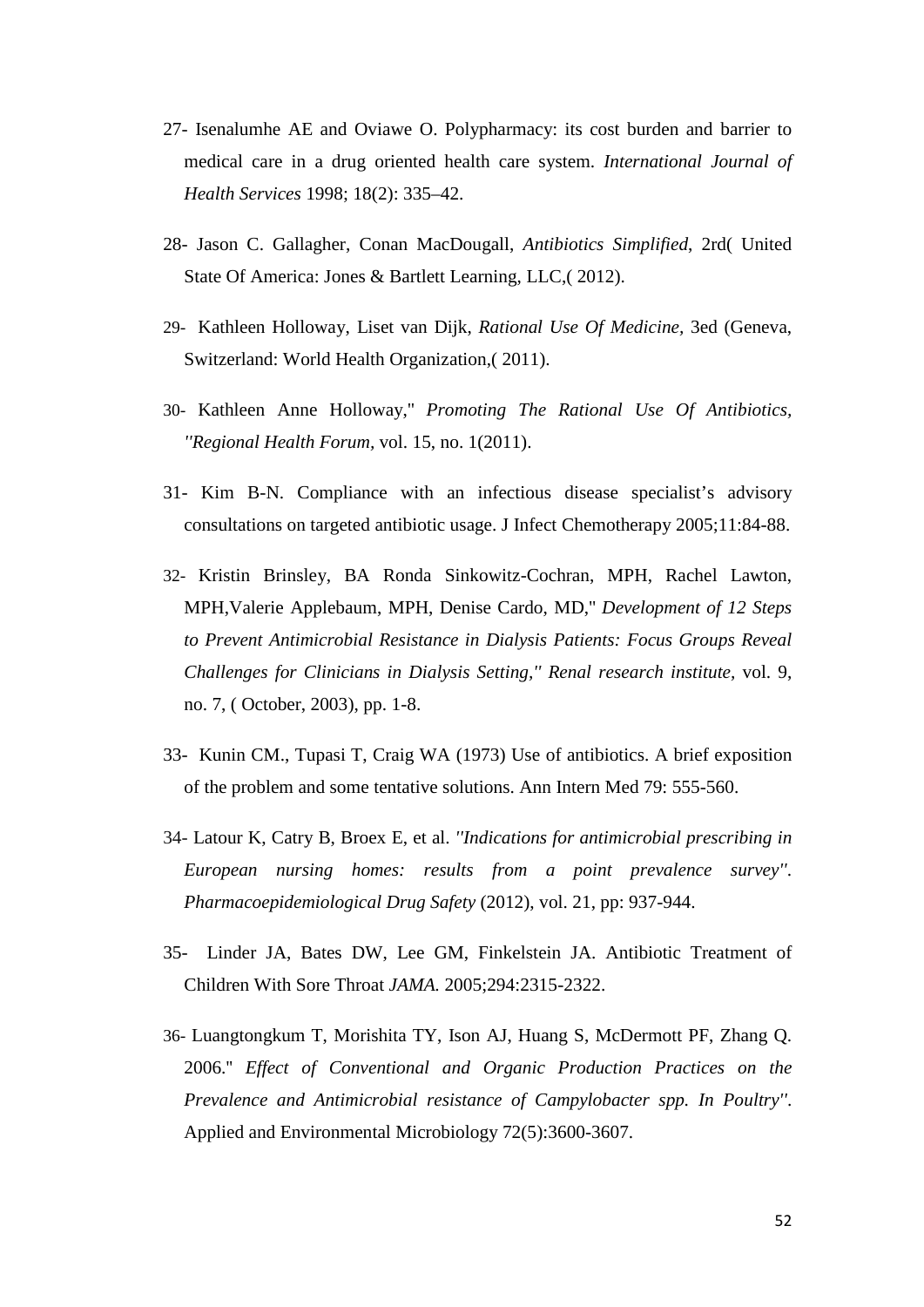- 37- Mc Donald LC, Yu HT, Yin HC, Hsiung AC, Ho M. Use and abuse of surgical antibiotic prophylaxis in hospital in Taiwan. J Formos Med Assoc 2001; 100: 5- 13.
- 38- Mellon, M., Benbrook, C., and Benbrook, K.L., 2001. *'' Estimates of Antimicrobial Abuse in Livestock''*. Union of Concerned Scientists, Cambridge. Accessed online, June, 2008.
- 39- M L Ciofi Degli Atti, M Raponi1, A E Tozzi1, G Ciliento1, J Ceradini, T Langiano, *''Point prevalence study of antibiotics pediatric hospital in Italy''*, *Euro surveillance* vol. 13 · Issue 41 · 9 October 2008.
- 40- Morley PS, Apley MD, Besser TE et al. *Antimicrobial Drug Use In Veterinary Medicines.* ACVIM consensus statement. J Vet Intern Med 2005, 19:617-629.
- 41- Nausheen, S., Hammad, R., Khan, A. (2013).*''Rational use of antibiotics--a quality improvement initiative in hospital setting''. Journal Pakistan Medical Association, 63*(1), 60-64.
- 42- Nathwani D, Dawey P, France AJ, Philips G, Orange G, Parratt D (1996) Impact of an infection consultation service for bacteremia on clinical management and use of resources. Q J Med 89: 789-797.
- 43- Naz H, Aykın N, Çevik FÇ. Cross-sectional study of antibiotic usage in inpatients in Eskişehir Yunus Emre State Hospital (in Turkish). Ankem Derg 2006; 20:137-140.
- 44- Niederman MS (2005) Principles of appropriate antibiotic use. Int J Antimicrobial Agents 26(Suppl 3): S170-S175.
- 45- Pinto Pereira LM, Phillips M, Ramlal H, Teemul K, Prabhakar P (2004) Third generation cephalosporin use in a tertiary hospital in Port of Spain, Trinidad: need for an antibiotic policy. BMC Infect Dis 15; 4: 59.
- 46- Pujate E, V igante D, Vingre L, et al. Prevalence study of antimicrobial use and hospital infections in Latvia, 2003. EpiNorth 2005, 6:35-39.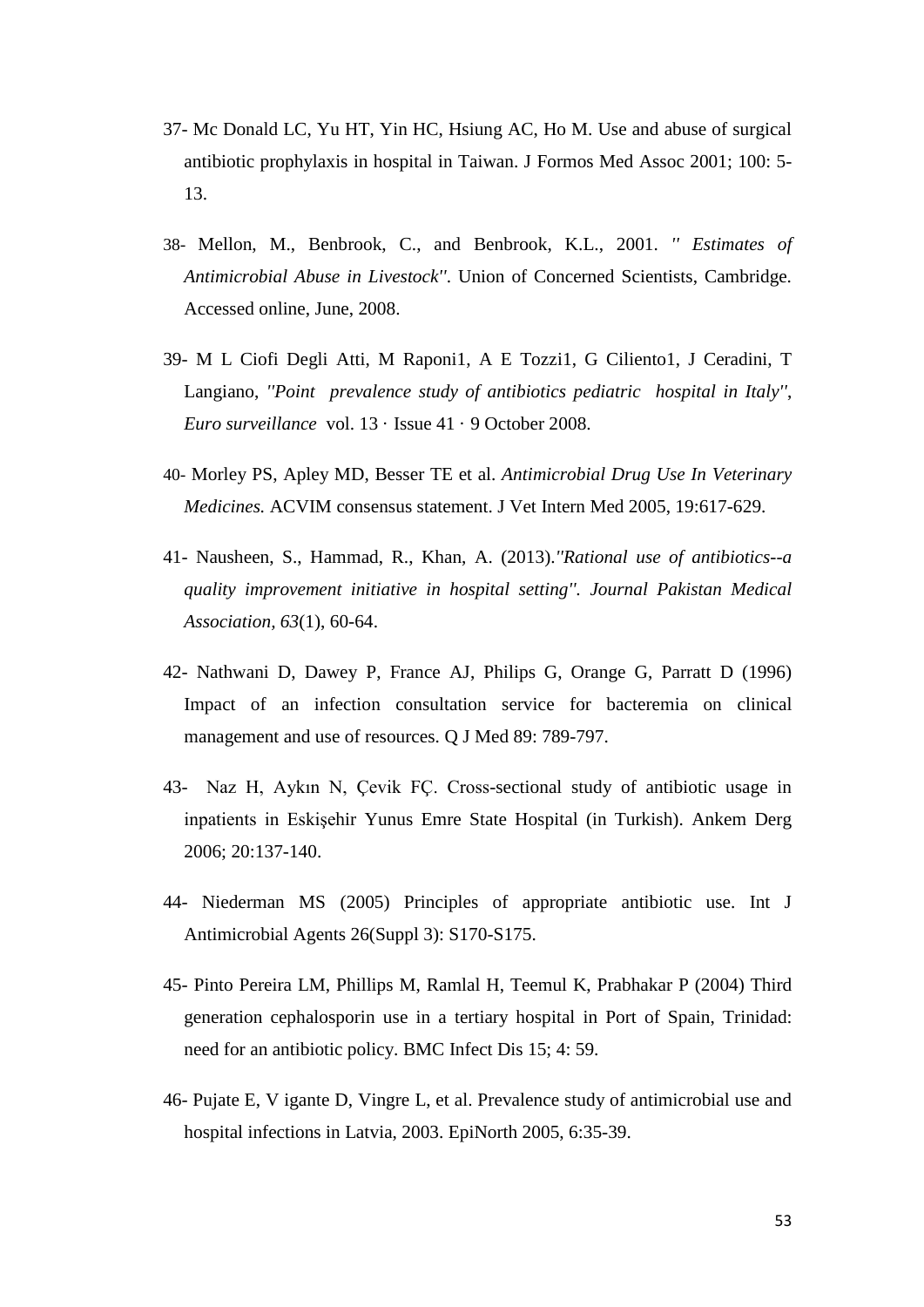- 47- P Zarb, B Coignard, J Griskeviciene, A Muller, V Vankerckhoven, K Weist, M Goossens, S Vaerenberg, S Hopkins, B Catry, D L Monnet, H Goossens, C Suetens,*''The European Centre For Disease Prevention And Control (ECDC) Pilot Point Prevalence Survey Of Health Care Associated Infections And Antimicrobial Use''*, vol.17, no.46(15 may, 2012), pp:1-16.
- 48**-** Rachid Razine et al, Prevalence of hospital-acquired infections in the university medical center of Rabat, Morocco *International Archives of Medicine 2012, 5:26.*
- 49- Report of the conference of experts. Geneva, World Health Organization,1985.
- 50- Ross-Degnan D, Laing R, Santoso B, Afori-Adjei D, Diwan V, Lamoureux C, and Hogerzeil H. Improving pharmaceutical use in primary care in developing countries: a critical review of experience and lack of experience. Paper prepared for International Conference on Improving Use of Medicines, Chiang Mai, Thailand, 1997.
- 51- Sick AC, Lehmann CU, Tamma PD, Lee CK, Agwu AL. Sustained savings from a longitudinal cost analysis of an internet-based preapproval antimicrobial stewardship program. *Infection control and hospital epidemiology : the official journal of the Society of Hospital Epidemiologists of America.* Jun 2013;34(6):573–580.
- 52- Slama TG, Amin A, Brunton SA, et al. A clinician's guide to the appropriate and accurate use of antibiotics: The Council for Appropriate and Rational Antibiotic Therapy (CARAT) criteria. Am J Med 2005;118:1S-6.
- 52- Spellberg B, Guidos R, Gilberty D, Bradley J, Boucher HW, Scheld WM, Bartlett JG, Edwards J Jr; Infectious Diseases Society of America. The Epidemic of Antibiotic-Resistant Infections: A Call to Action for the Medical Community from the Infectious Diseases Society of America. Clin Infect Dis. 2008; 46(2):155-64.
- 53- Stach LM, Hedican EB, Herigon JC, Jackson MA, Newland JG. Clinicians' Attitudes Towards an Antimicrobial Stewardship Program at a Children's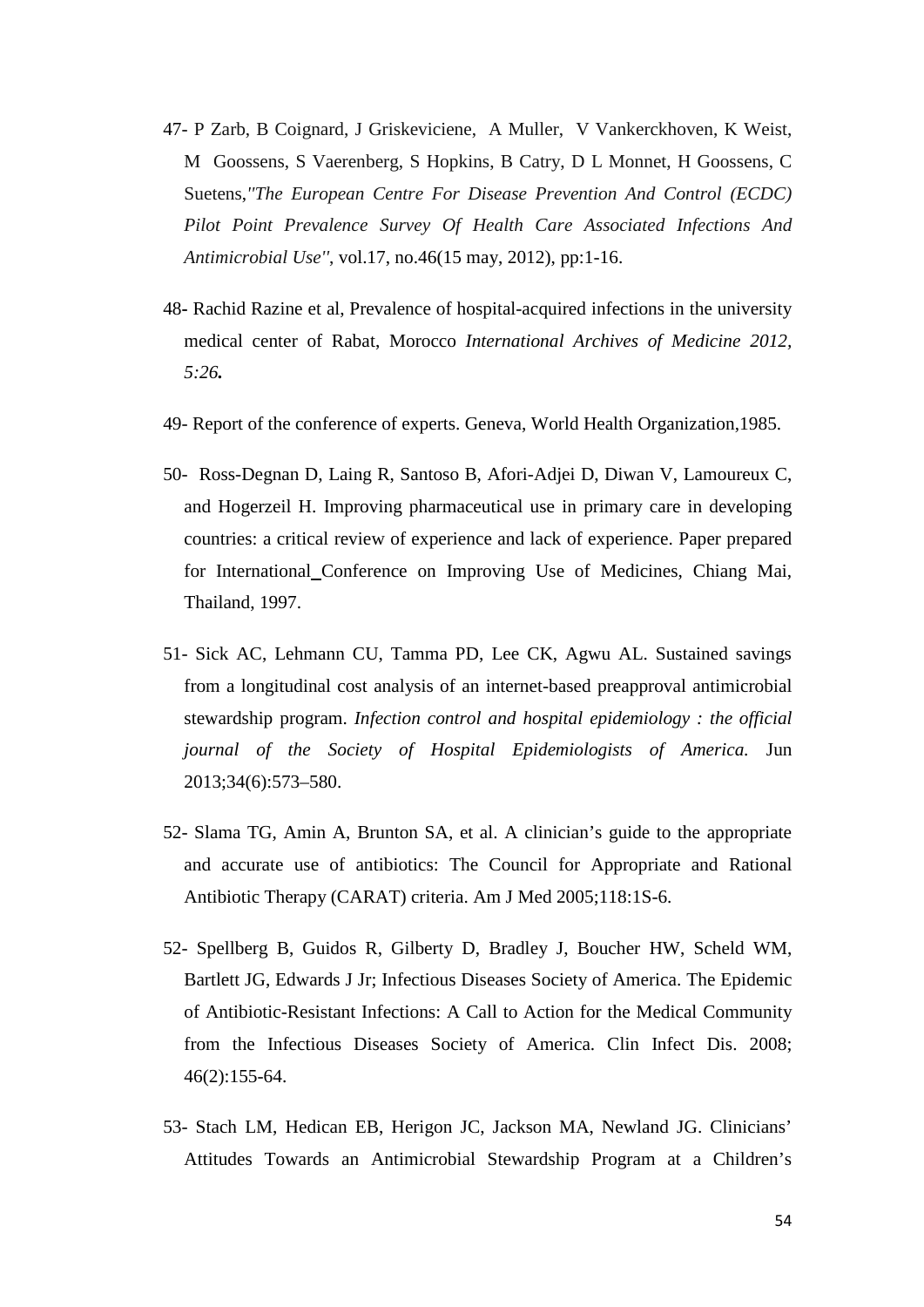Hospital. *Journal of the Pediatric Infectious Diseases Society.* September 1, 2012 ;1(3):190–197.

- 54- Surbhi Leekha, MBBS; Christine L. Terrell, MD; and Randall S. Edson, MD,*'' General Principles of Antimicrobial Therapy,'' Mayo Clin Proc,* (February 2011), vol. 86, no .2, pp:156-167.
- 55- The selection of essential drugs report of the WHO Expert Committee Geneva: World Health Organization, 1977( WHO technical report series, no.615).
- 56- Tomoo SAGA, Keizo YAMAGUCHI, '' *History of Antimicrobial Agents and Resistant Bacteria,* '' JMAJ, Vol.52, no.2 ( March/April 2009), pp.103-108.
- 57- T. P. G. M. de Vries, R. H. Henning, H. V. Hogerzeil, D. A. Fresle. *With contributions from F.M. Haaijer-Ruskamp and R.M. van Gilst*, ''*Guide to Good Prescribing,* World Health Organization ,Action Program on Essential Drugs Geneva, WHO/DAP/94.11.
- 58- Thu TA, Rahman M, Coffin S, et al. Antibiotic use in Vietnamese hospitals: A multicenter point-prevalence study. Am J Infect Control 2012; 40: 840-844.
- 59**-** Théodora Angèle Ahoyo, et al, Prevalence of nosocomial infections and anti-infective therapy in Benin: results of the first nationwide survey in 2012 *Antimicrobial Resistance and Infection Control* 2014,3:17.
- 60- United States General Accounting Office. 2004. Antibiotic Resistance: Federal Agencies Need to Better Focus Efforts to Address Risk to Humans from Antibiotic Use in Animals. Report to Congressional Requesters. Accessed Online June, 2008.
- 61- VKE. Lim, YM. Cheong and AB. Suleiman,*''Pattern Of Antibiotics Usage In Hospitals In Malaysia''*. *Singapore MedJ* (1993) 34: pp. 525-528.
- 62- WJ. MC Isaac, D. White, D. Tannenbaum, DE. low. *A clinical score to reduce unnecessary antibiotics use in patients with sore throat. Can Med Assoc J* (1998), 158 (1).